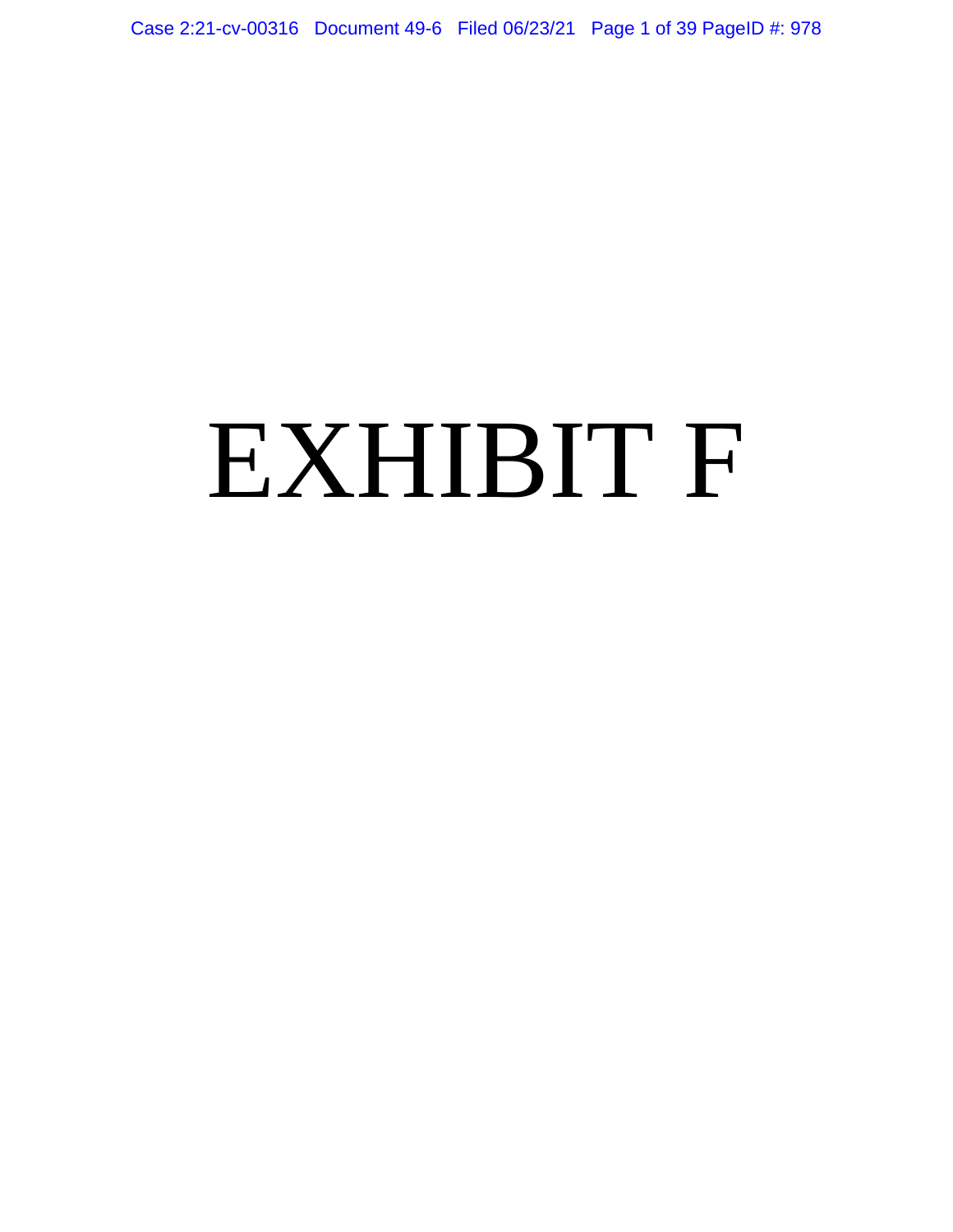Case 2:21-cv-00316 Document 49-6 Filed 06/23/21 Page 2 of 39 PageID #: 979



Neutral Citation Number: [2020] EWHC 3274 (Admin)

Case No: CO/60/2020

## **IN THE HIGH COURT OF JUSTICE ADMINISTRATIVE COURT DIVISIONAL COURT**

Royal Courts of Justice Strand, London, WC2A 2LL

Date: 01/12/2020

**Before** :

#### **THE PRESIDENT OF THE QUEEN'S BENCH DIVISION LORD JUSTICE LEWIS MRS JUSTICE LIEVEN**

- - - - - - - - - - - - - - - - - - - - -

**Between :**

#### **(1) QUINCY BELL (2) MRS A**

**Claimants**

**and**

# **THE TAVISTOCK AND PORTMAN NHS FOUNDATION TRUST Defendant**

# **NATIONAL HEALTH SERVICE COMMISSIONING BOARD (NHS ENGLAND)**

**Interested Party**

# **(1) UNIVERSITY COLLEGE LONDON HOSPITALS NHS FOUNDATION TRUST (2) LEEDS TEACHING HOSPITALS NHS TRUST (3) TRANSGENDER TREND LTD**

**Interveners**

**Mr Jeremy Hyam QC and Mr Alasdair Henderson** (instructed by **Sinclairslaw**) for the **Claimants Ms Fenella Morris QC and Ms Nicola Kohn** (instructed by **DAC Beachcroft**) for the **Defendant The Interested Party** did not appear and was not represented **Mr John McKendrick QC** (instructed by **Hempsons**) for the **First and Second Interveners Mr Paul Skinner and Mr Aidan Wills** (instructed by **Ai Law)** for the **Third Intervener** Hearing dates: **7 and 8 October 2020**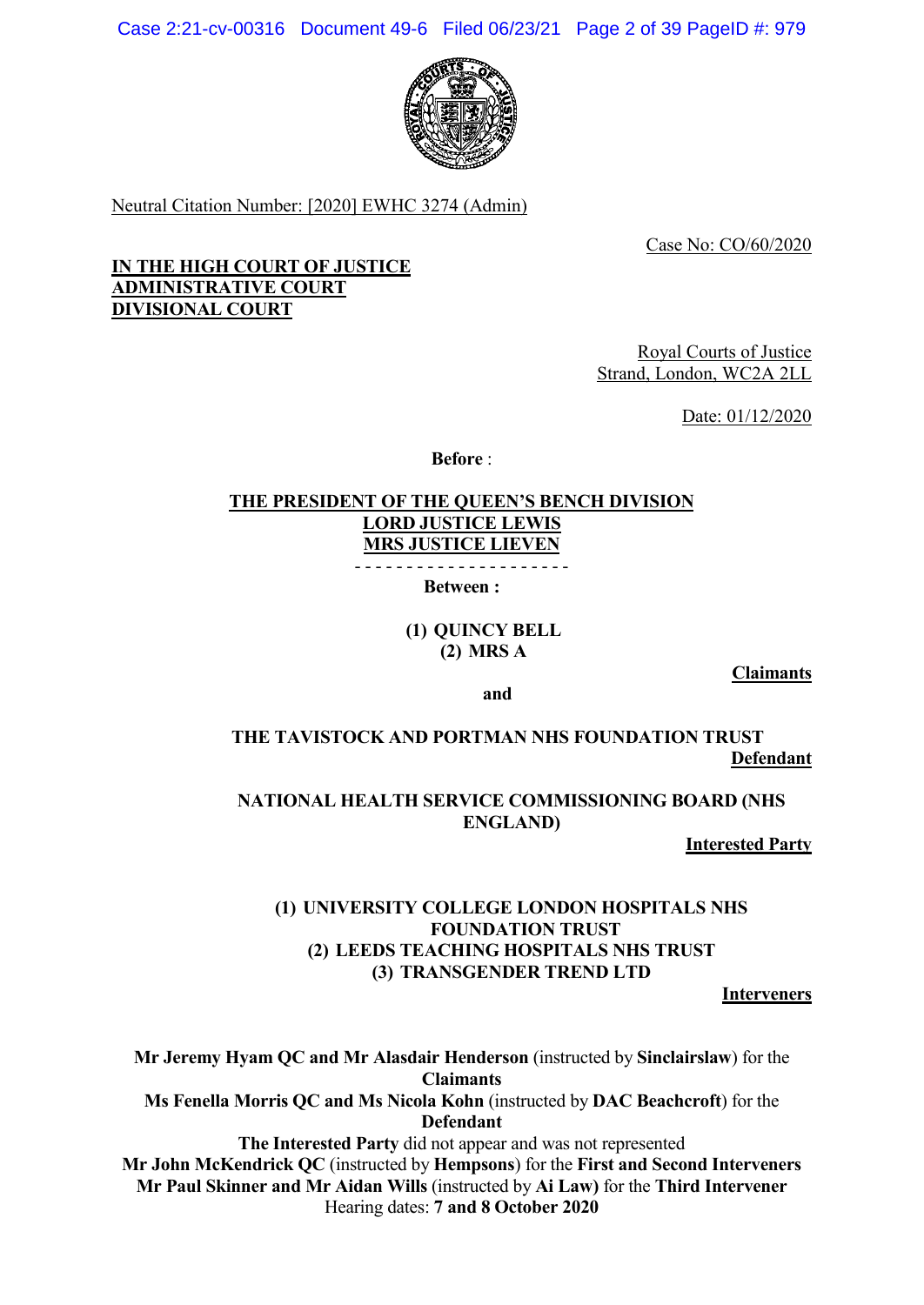Case 2:21-cv-00316 Document 49-6 Filed 06/23/21 Page 3 of 39 PageID #: 980

# **Approved Judgment**

- - - - - - - - - - - - - - - - - - - - -

I direct that pursuant to CPR PD 39A para 6.1 no official shorthand note shall be taken of this Judgment and that copies of this version as handed down may be treated as authentic.

> THE PRESIDENT OF THE QUEEN'S BENCH DIVISION LORD JUSTICE LEWIS MRS JUSTICE LIEVEN

.............................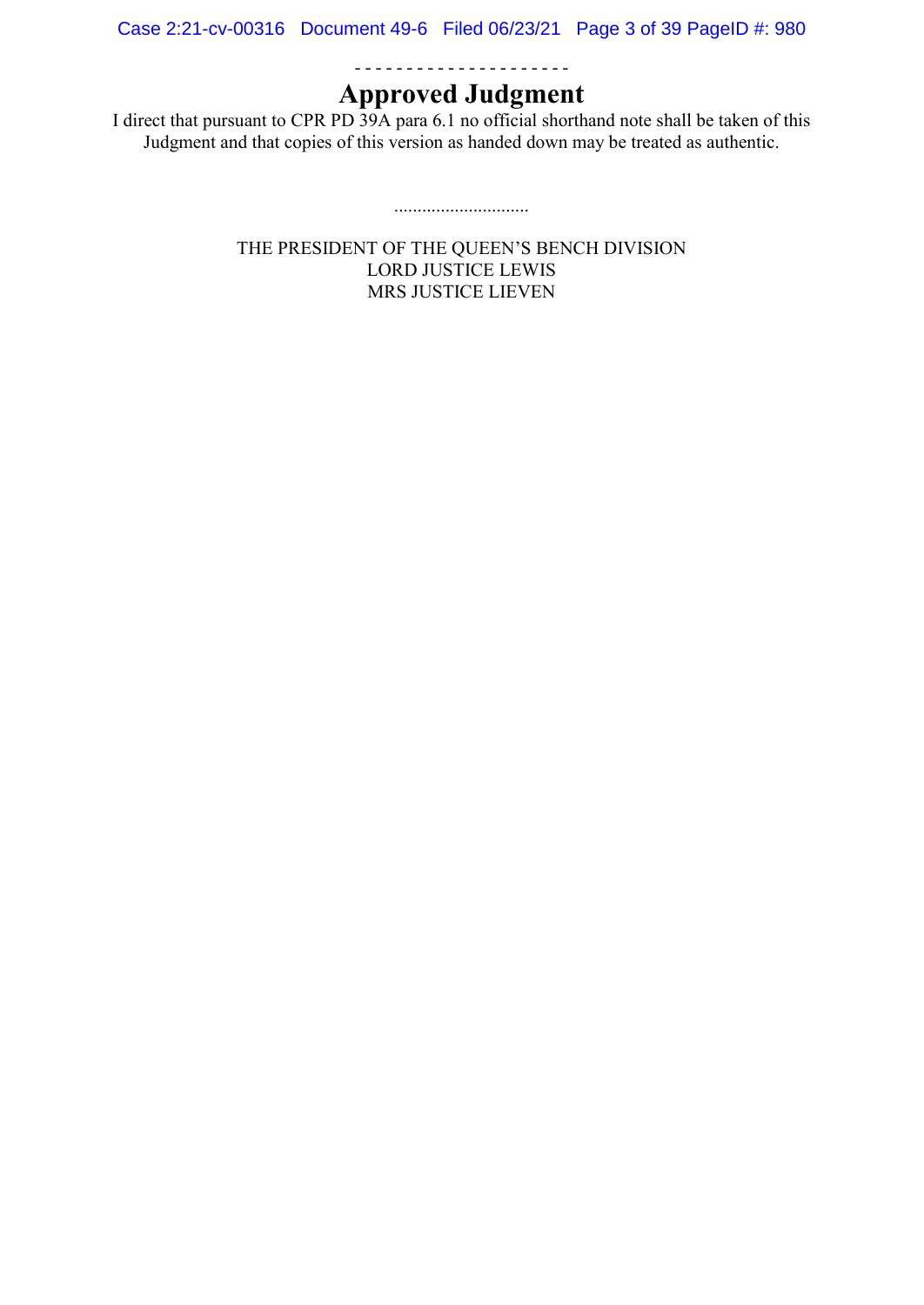Bell v Tavistock

### **Dame Victoria Sharp P., Lord Justice Lewis, Lieven J***.*

#### *SECTION A: INTRODUCTION AND BACKGROUND*

- 1. This is the judgment of the court.
- 2. This is a claim for judicial review of the practice of the defendant, the Tavistock and Portman NHS Foundation Trust, through its Gender Identity Development Service (GIDS) and the first and second Interveners (the Trusts) of prescribing pubertysuppressing drugs to persons under the age of 18 who experience gender dysphoria.
- 3. Gender dysphoria or GD is a condition where persons experience distress because of a mismatch between their perceived identity and their natal sex, that is, their sex at birth. Such persons have a strong desire to live according to their perceived identity rather than their natal sex.
- 4. Those with gender dysphoria may be referred to GIDS. GIDS may, in turn, refer them to one of two NHS Trusts (the first and second Interveners) whose clinicians may be prepared to undertake medical interventions in relation to those with gender dysphoria. We are concerned in this case with the administration of gonadotropin-releasing hormone agonists (GnRHa) which are hormone or puberty blocking drugs (also called PBs) to suppress the physical developments that would otherwise occur during puberty.
- 5. Puberty blocking drugs can in theory be, and have in practice been, prescribed for gender dysphoria through the services provided by the defendant to children as young as 10. It is the practice of the defendant, through GIDS, to require the informed consent of those children and young persons to whom such drugs are prescribed.
- 6. The issue at the heart of this claim is whether informed consent in the legal sense can be given by such children and young persons.
- 7. The claimants' case is that children and young persons under 18 are not competent to give consent to the administration of puberty blocking drugs. Further, they contend that the information given to those under 18 by the defendant is misleading and insufficient to ensure such children or young persons are able to give informed consent. They further contend that the absence of procedural safeguards, and the inadequacy of the information provided, results in an infringement of the rights of such children and young persons under Article 8 of the European Convention for the Protection of Human Rights and Fundamental Freedoms (the Convention).
- 8. In our view, it is appropriate to consider first, whether a child under 16, or a young person between 16 and 18, can give the requisite consent; and secondly, if, in principle, they can do so, whether the information provided by the defendant and the Trusts is adequate for achieving informed consent.
- 9. The court in this case is concerned with the legal requirements of the process of obtaining consent for the carrying out of medical treatment. In considering this issue the court has had to consider evidence on the use of PBs, their impact on the patients, both in the short and long term, and the evidence of the efficacy of their use. The court is not deciding on the benefits or disbenefits of treating children with GD with PBs, whether in the long or short term. The court has been given a great deal of evidence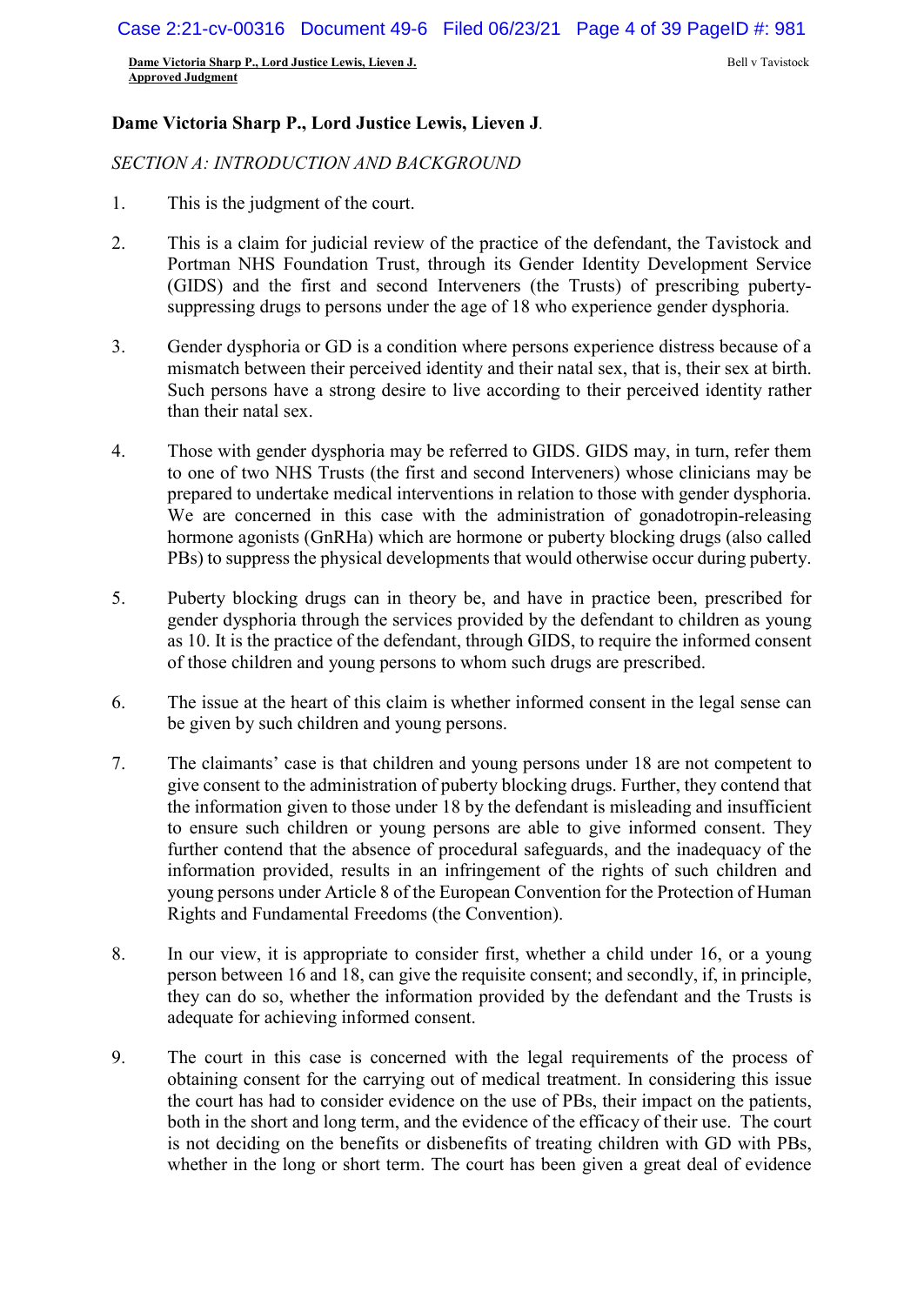about the nature of GD and the treatments that may or may not be appropriate. That is not a matter for us. The sole legal issue in the case is the circumstances in which a child or young person may be competent to give valid consent to treatment in law and the process by which consent to the treatment is obtained.

- 10. We have had placed before us written evidence from a wide variety of those engaged in issues surrounding GD and a number of individuals who have been treated or are still being treated with PBs.
- 11. On behalf of the defendant and the Trusts there are statements from Dr Polly Carmichael, Director of GIDS, Professor Gary Butler, Consultant in Paediatric Endocrinology at University College Hospital London, and Dr Nurus-Sabah Alvi, Consultant in Paediatric Endocrinology at Leeds General Infirmary and Clinical Lead for Endocrine Liaison Clinics of the GIDS, Leeds. These witnesses describe the process that the children and young people go through at GIDS and at the Trusts. The court has also had a wide range of evidence from a variety of people concerned with the treatment of those under 18 with PBs. We will refer to that evidence and its sources as appropriate below. Our references to a child or children will be to those under the age of 16, and to young person(s) to anyone under the age of 18, save where it is clear from the context that we are referring to anyone under the age of 18.

#### *Gender Dysphoria*

12. Gender dysphoria is defined in the Diagnostic and Statistical Manual of Mental Disorders (DSM-5) which provides for one overarching diagnosis of gender dysphoria with separate specific criteria for children and for adolescents and adults:

> "In adolescents and adults gender dysphoria diagnosis involves a difference between one's experienced gender and assigned gender, and significant distress or problems functioning. It lasts at least six months and is shown by at least two of the following:

- 1. A marked incongruence between one's experienced / expressed gender and primary and / or secondary sex characteristics
- 2. A strong desire to be rid of one's primary and / or secondary sex characteristics
- 3. A strong desire for the primary and / or secondary sex characteristics of the other gender
- 4. A strong desire to be of the other gender
- 5. A strong desire to be treated as the other gender
- 6. A strong conviction that one has the typical feelings and reactions of the other gender.

In children, gender dysphoria diagnosis involves at least six of the following and an associated significant distress or impairment in function, lasting at least six months: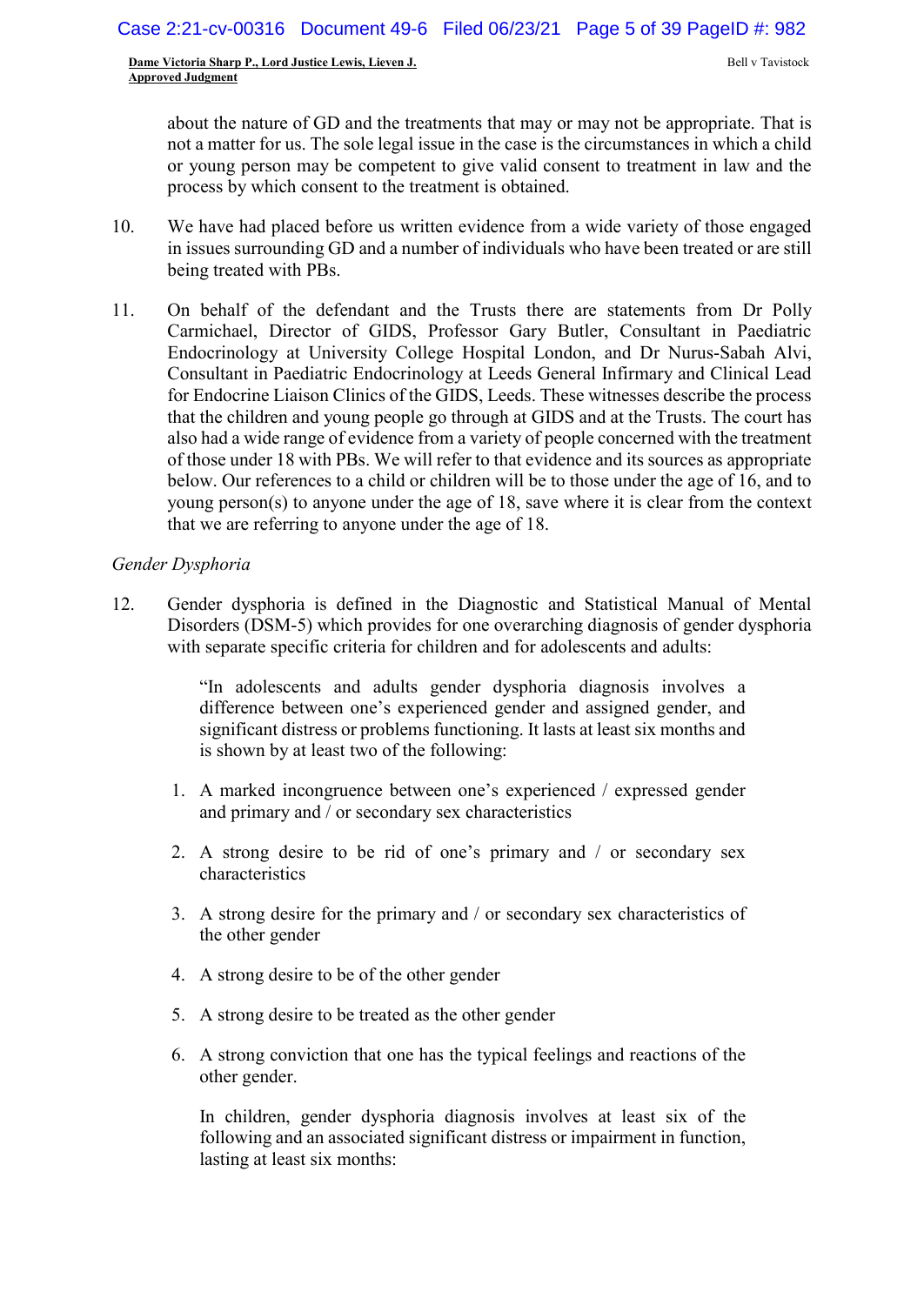- 1. A strong desire to be of the other gender or an insistence that one is the other gender
- 2. A strong preference for wearing clothes typical of the other gender
- 3. A strong preference for cross-gender roles in make-believe play or fantasy play
- 4. A strong preference for toys, games or activities stereotypically used or engaged in by the other gender
- 5. A strong preference for playmates of the other gender
- 6. A strong rejection of toys, games and activities typical of one's assigned gender
- 7. A strong dislike of one's sexual anatomy
- 8. A strong desire for the physical sex characteristics that match one's experienced gender."

#### *Gender Identity Development Service (GIDS)*

- 13. The defendant is an NHS Foundation Trust employing specialist staff including child psychologists, psychotherapists, psychiatrists, social workers, family therapists and nurses. Since 1989 it has provided a gender identity development service, a specialised service providing care to patients up to the age of 18 suffering from GD. GIDS is commissioned by the National Health Service Commissioning Board. The statutory mechanism is that under section 3B of the NHS Act 2006, the Secretary of State has the power to require NHS England to arrange services or facilities as may be prescribed by regulations. The Secretary of State has exercised that power (pursuant to Regulation 11 of the National Health Service Commissioning Board and Clinical Commissioning Groups (Responsibilities and Standing Rules) Regulations 2012/2296, which concerns specified services for rare and very rare conditions) that NHS England must arrange for the provision of services including, pursuant to para 56 of Schedule 4, a gender identity development service specifically for children and adolescents in addition to gender dysphoria services more generally (para 57).
- 14. Schedule 2, Part A of the NHS Standard Contract, pursuant to which GIDS is provided, sets out the Service Specification which establishes the context of the service, its aims and objectives and the manner in which it will be delivered. As set out in the Service Specification, the service is commissioned to provide specialist assessment, consultation and care including psychological support and physical treatments. The purpose of the treatment is *"to help reduce the distressing feelings of a mismatch between their natal (assigned) sex and their gender identity."* The service also provides support to family and carers of children and young persons so affected.
- 15. GIDS recognises three stages of physical intervention that may be appropriate in cases of GD. Stage 1 is the administration of GnRHa (one form of puberty blocker). This is clinically appropriate for children and young people who have reached Tanner Stage 2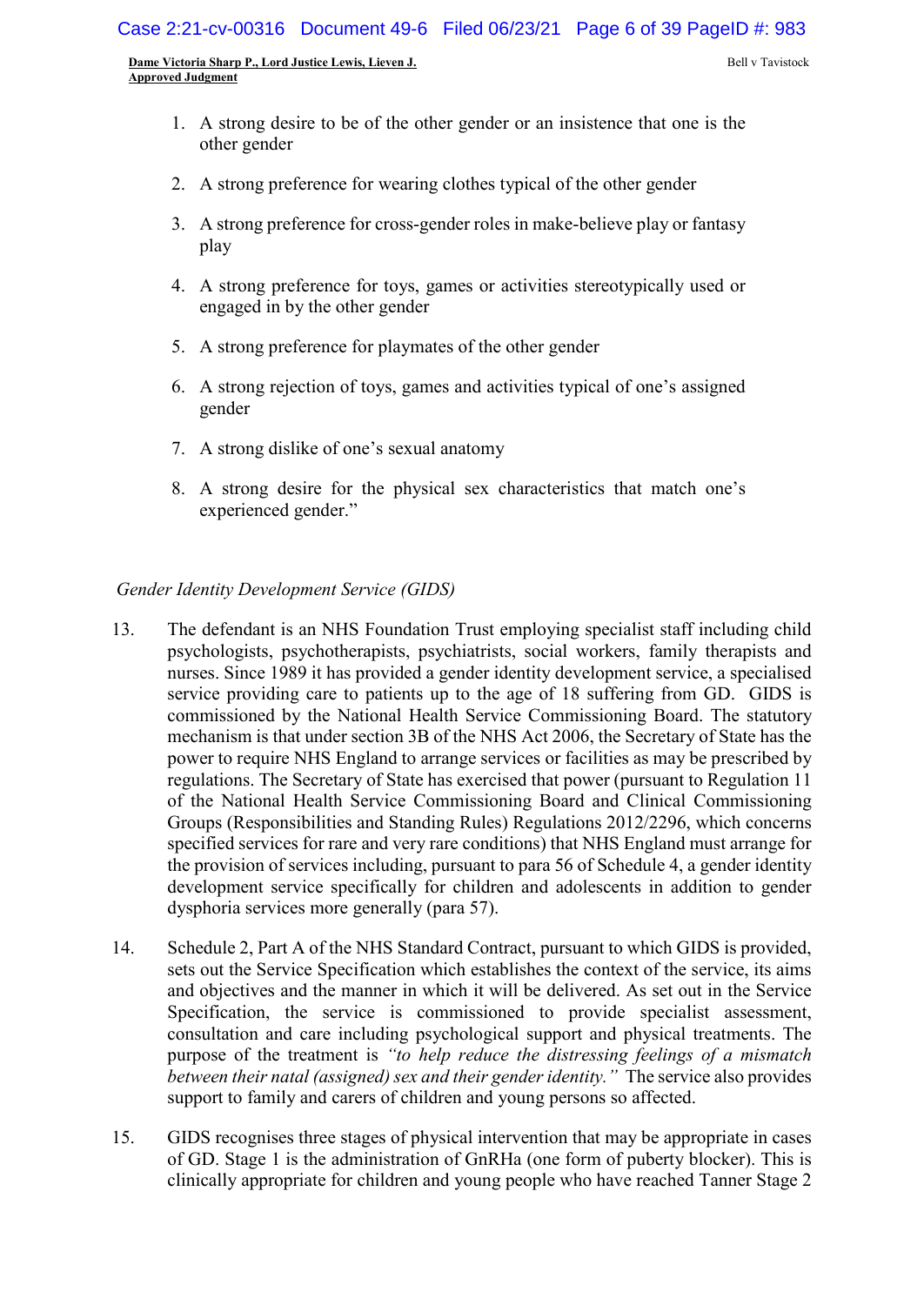Bell v Tavistock

of puberty and above. Tanner Stage 2 marks the beginning of the physical development of puberty. In natal girls this is the start of development of the breasts, and in boys the testicles and scrotum begin to get larger. Stage 2 of the treatment is the administration of cross-sex hormones (CSH) which can only be prescribed from around the age of 16. Stage 3 is gender reassignment surgery which is only available via adult services to people aged over 18.

- 16. GIDS takes referrals from across England and Wales and from a wide range of professionals in the health, social services and education sectors, and the voluntary sectors. When a referral is made, the case will be discussed with the relevant regional team. If the intake is successful, then the child will then progress to the GIDS waiting list.
- 17. As at November 2019 the waiting time for a first assessment at GIDS was between 22- 26 months. When a young person reaches the top of the waiting list, they will be invited to the first of a number of assessment appointments at GIDS. The assessment process laid out in the Service Specification anticipates that the assessment process will typically span three to six sessions over 6 months or longer. Most young people will have more sessions than this, and the younger the age the more sessions are likely.
- 18. Dr Carmichael said that during assessments young persons will be asked, for example, about: the onset of their gender dysphoria; the consistency of their feelings about their gender; how they identify (cross-gender, non-binary, etc); their relationships with peers and family members; their social functioning in general, thoughts about or experience of puberty; their relationship to their bodies; their attractions or romantic relationships as appropriate based on their age and maturity; and their hopes and expectations for the future.
- 19. As this case is brought by way of judicial review of the GIDS policy and practice, rather than a challenge to an individual treatment decision, it is not possible to give a detailed analysis of the facts of an individual case and the degree to which all the matters referred to by Dr Carmichael were explored in the particular case. We refer at paras 78 to 89 below to the evidence of the experience of the first claimant and some of the other patients of the GIDS service.
- 20. Dr Carmichael sets out the broad range of professionals who work within GIDS, their specialism in working with young people with GD and the care that is taken when discussing the young person's expression of their gender identity.
- 21. At the end of the assessment period the clinicians will agree a care plan with the young person and their family. Where the young person fulfils the criteria in the Service Specification and has reached at least Tanner Stage 2 of puberty, they will be referred by GIDS to the first and second Interveners for consultation and/or physical assessment with endocrinologists with a view to being prescribed PBs. Dr Carmichael explains that before any referral to the Trusts, GIDS clinicians discuss the treatment with the young person, including explaining side effects.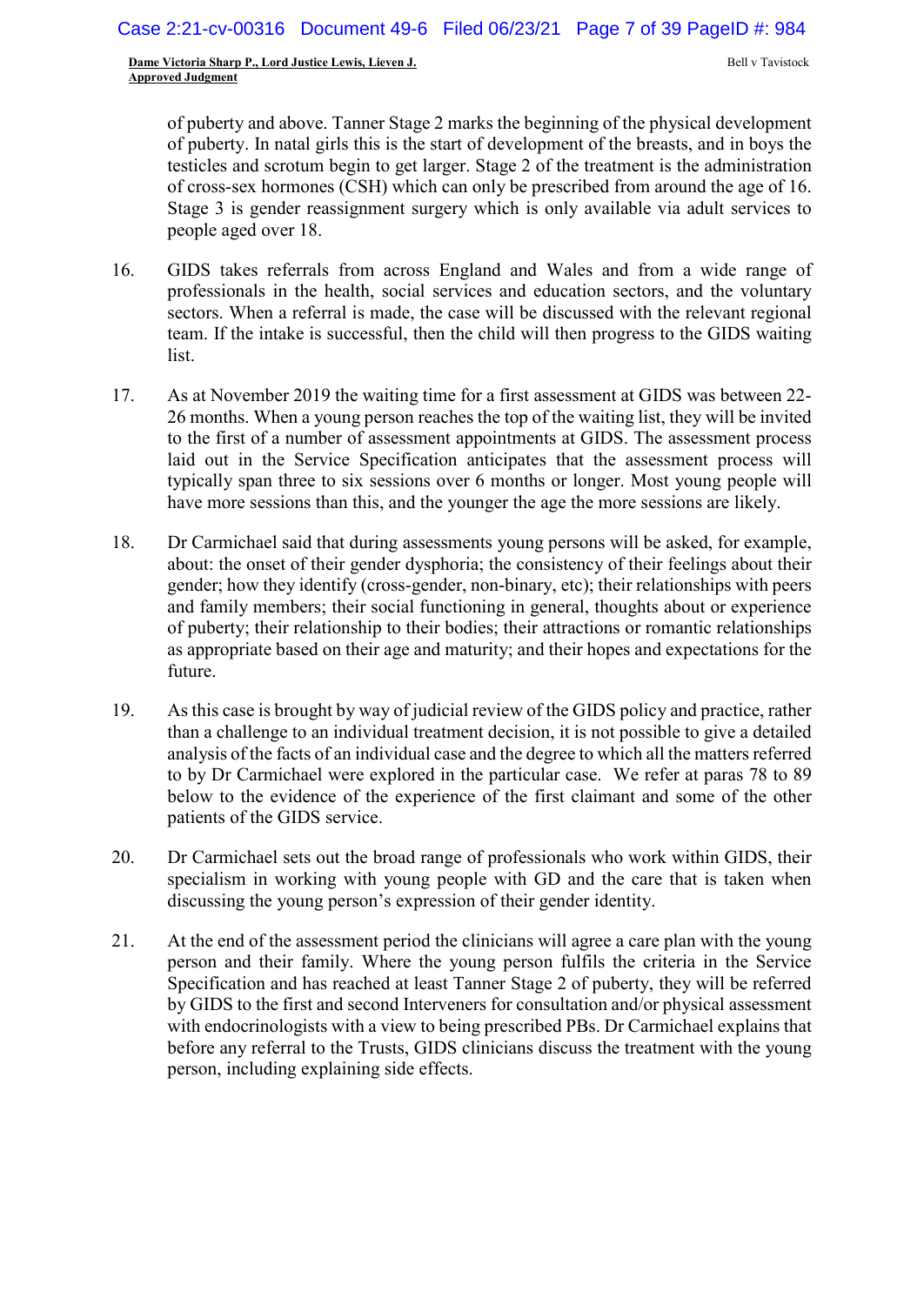#### *The Age and Patient Group for Puberty Blockers*

- 22. Until 2011 PBs were only available at GIDS for those aged 16 or older. In 2011 PBs started to be prescribed for those aged 12-15 and in mid-puberty. This was first done between 2011-14 at University College London Hospital (UCLH) under an approved research study known as the Early Intervention Study. The Study took an uncontrolled treatment cohort of 12-15 year olds with established and persistent GD in England. The Study recruited children for 3 years, but there was then a period until February 2019 when the last cohort member began the next stage of therapy (cross-sex hormones).
- 23. One of the issues raised in these proceedings is the non-existent or poor evidence base, as it is said to be, for the efficacy of such treatment for children and young persons with GD.
- 24. In that context, we note that though this research study was commenced some 9 years ago, at the time of the hearing before us the results of this research had yet to be published. Dr Carmichael says in her witness statement dated 2 February 2020 that a paper is now being finalised for publication. At the hearing we were told that that this paper had been submitted for peer-review but that Professor Viner, one of the authors of it, had yet to respond to issues raised by the reviewers, as he has been otherwise engaged in working on issues relating to the coronavirus pandemic.
- <span id="page-7-0"></span>25. The court was however provided with a paper entitled *"The Early Intervention Study. An evaluation of early pubertal suppression in a carefully selected group of adolescents with "Gender Identity Disorder". A statement and update on the Early Intervention Study (dated 2020)".* We refer further to this paper at para 73 below.
- 26. There are now two types of endocrine clinic: a clinic for under 15s, referred to as the early intervention clinic, and a clinic for over 15s. The Service Specification states that the early intervention clinic will continue to follow the 2011 Protocol, save that PBs will now be considered for any children *under the age of 12* if they are in established puberty.
- 27. The age distribution of those treated with PBs in each year between 2011 and 2020 was not provided to the court. Although the defendant and the Trusts said that such data was available, in the sense that the ages of the children are known, the data has not been collated for each year. However, Ms Ailsa Swarbrick, the Divisional Director of Gender Services at the Trust, has presented evidence in relation to patients referred to endocrinology services in 2019-20 and those treated in earlier years but who were discharged from GIDS in 2019-2020. This work was done in response to recommendations in the GIDS Review Action Plan 2019 (a Review commissioned by the Trust following a report by Dr David Bell) that data would help to inform clinical and service developments and a process of continuous improvement.
- 28. We note here that we find it surprising that such data was not collated in previous years given the young age of the patient group, the experimental nature of the treatment and the profound impact that it has.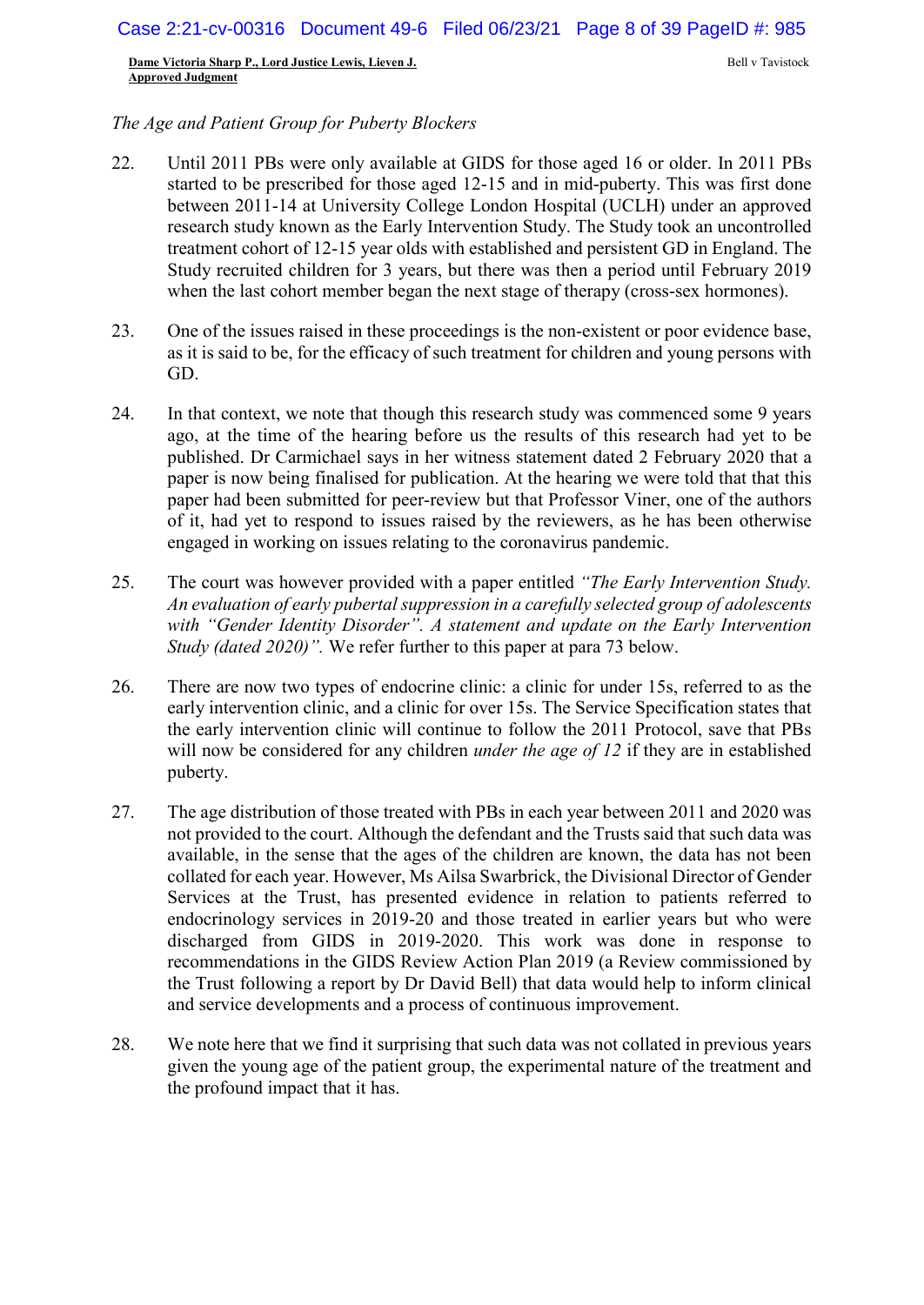29. As it is, for the year 2019/2020, 161 children were referred by GIDS for puberty blockers (a further 10 were referred for other reasons). Of those 161, the age profile is as follows:

3 were 10 or 11 years old at the time of referral;

13 were 12 years old;

10 were 13 years old;

24 were 14 years old;

45 were 15 years old;

51 were 16 years old;

15 were 17 or 18 years old.

For the year 2019/20, therefore, 26 of the 161 children referred were 13 or younger; and 95 of the 161 (well over 50%) were under the age of 16.

- 30. It follows from the information that the court does have on age distribution that some young people could be on PBs for a number of years, in the most extreme case for 5 years between the age of 10 and when they start CSH at 16.
- 31. Apart from the age distribution, there are other aspects of the patient group which are relevant to this case. The number of referrals to GIDS has increased very significantly in recent years. In 2009, 97 children and young people were referred. In 2018 that number was 2519.
- 32. Further, in 2011 the gender split was roughly 50/50 between natal girls and boys. However, in 2019 the split had changed so that 76 per cent of referrals were natal females. That change in the proportion of natal girls to boys is reflected in the statistics from the Netherlands (Brik et al "*Trajectories of Adolescents Treated with Gonadotropin-Releasing Hormone Analogues for Gender Dysphoria"* 2018). The defendant did not put forward any clinical explanation as to why there had been this significant change in the patient group over a relatively short time.
- 33. It is recorded in the GIDS Service Specification and the wider literature that a significant proportion of those presenting with GD have a diagnosis of Autistic Spectrum Disorder (ASD). The Service Specification says:

"There seems to be a higher prevalence of autistic spectrum disorder (ASD) conditions in clinically referred, gender dysphoric adolescents than in the general adolescent population. Holt, Skagerberg & Dunsford (2014) found that 13.3% of referrals to the service in 2012 mentioned comorbid ASD (although this is likely to be an underestimate). This compares with 9.4% in the Dutch service; whereas in the Finnish service, 26% of adolescents were diagnosed to be on the autism spectrum (Kaltiala-Heino et al. 2015)."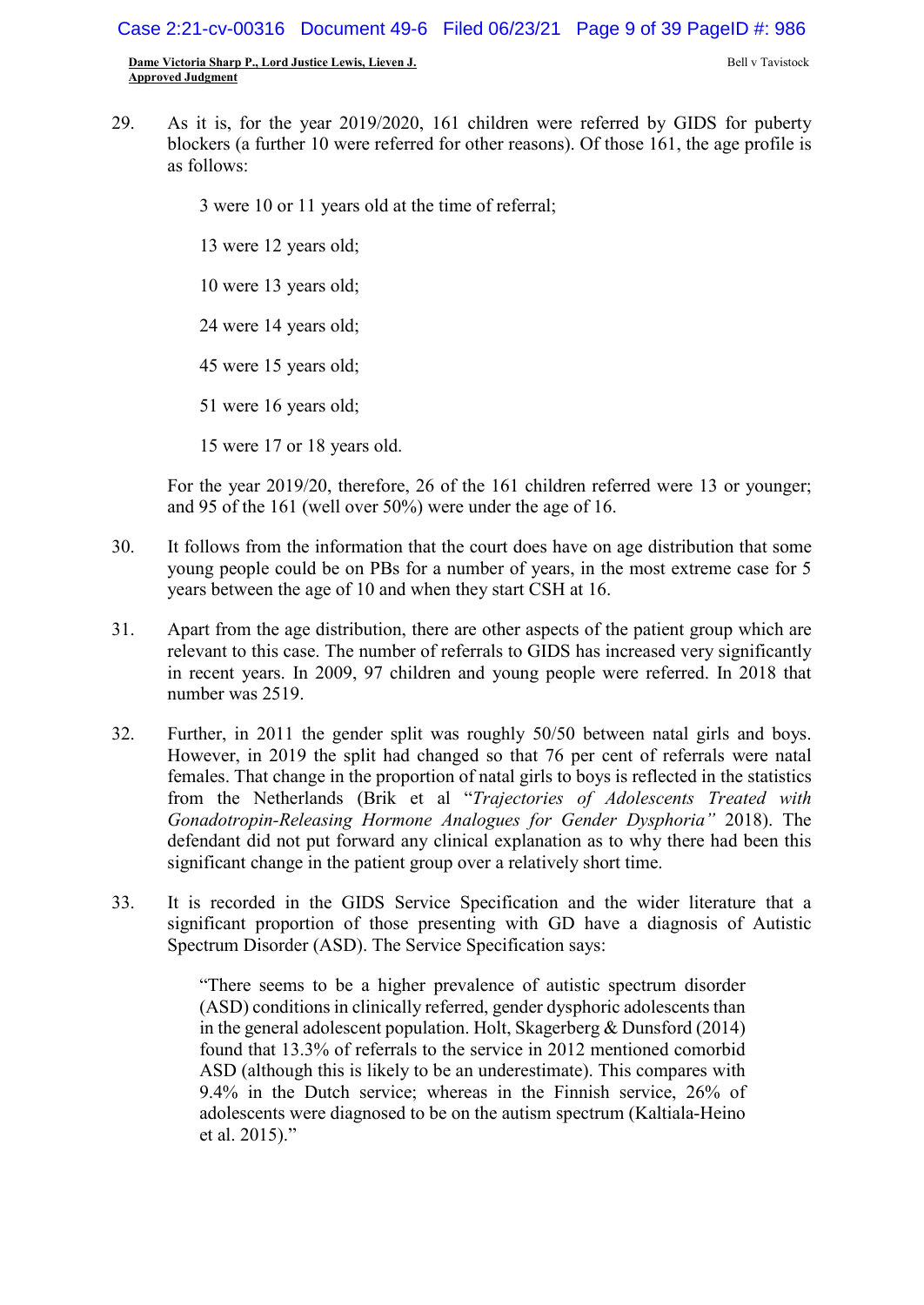- 34. The court asked for statistics on the number or proportion of young people referred by GIDS for PBs who had a diagnosis of ASD. Ms Morris said that such data was not available, although it would have been recorded on individual patient records. We therefore do not know the proportion of those who were found by GIDS to be *Gillick* competent who had ASD, or indeed a mental health diagnosis.
- 35. Again, we have found this lack of data analysis and the apparent lack of investigation of this issue - surprising.

#### *The process of taking consent*

- 36. The position taken by GIDS is that they will only refer a young person for PBs if they determine that person is competent to give consent, i.e. is *Gillick* competent within the meaning of competence identified in the decision of the House of Lords in *Gillick v West Norfolk and Wisbech Health Authority* [1986] AC 112.
- 37. Dr Carmichael explained that GIDS takes consent from the young person to their case being referred to the Trusts for treatment; however the consent for the actual prescription of the PBs is taken separately by the clinicians working for the Trusts. She set out the careful process by which GIDS gives information to the young persons and to their parents in order to seek to ensure that the young person is in a position to give valid consent. The court was taken through the statements of Dr Carmichael and Professor Butler and various documents to show the level of information and dialogue that was involved in achieving lawful consent to the treatment. The Service Specification includes Section 3.2 on "Informed Consent". This states *"The consequences of treatment decisions can be significant and life-changing"* and states:

"All efforts will be made to ensure that clients are aware of the longer term consequences of the endocrine treatments, including implications for fertility, and the decision of the competence of the client will be jointly made by the endocrine and psychological members of the Service's integrated team.

The current context of treatment decisions about cross sex hormones in adolescence is that there is limited scientific evidence for the long-term benefits versus the potential harms of the intervention. There are also concerns that it is uncertain whether or not a young person will continue to identify as transgender in the future, given that some subsequently identify in a different way."

38. The defendant has recently adopted a Standard Operating Procedure for the taking of consent in GIDS. This has taken 2 years to develop and is dated 31 January 2020. Dr Carmichael says at para 33 of her first statement:

> "In advance of any referral by the Trust of a young person for consideration by an endocrinologist for GnRHa treatment, GIDS clinicians discuss treatment with the young person. This includes, checking that the young person's hopes for treatment are realistic, explaining what the treatment can and cannot do, discussing any potential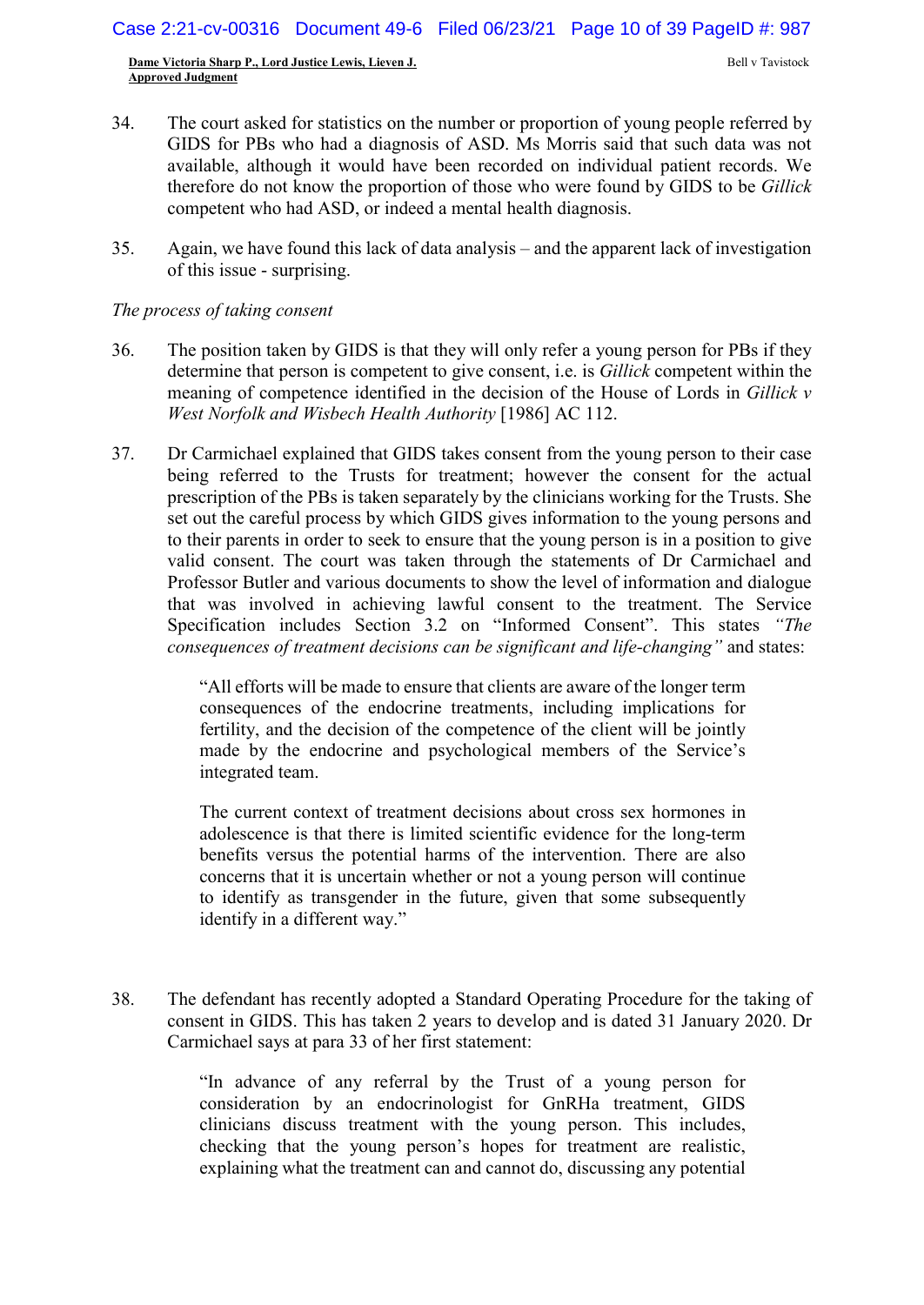Bell v Tavistock

side-effects, discussing fertility and potential impact on genital development for birth registered males. We have developed visual aids to support this process.

UCLH and LTH have collated extensive written information to help young people and their parents further understand the nature of the drugs, their limitations and the possible side effects. These written documents are given to young people at their first endocrine clinic visit. The written documents act as a reference point for patients with questions whilst they contemplate whether they would like to go ahead with the referral, and subsequently with treatment. In particular, informational slides titled "Have you thought about having children in the future?" explains the impact GnRHa treatment can have on fertility in explicit terms. Young people and their families are encouraged to raise any questions with their GIDS clinicians or at their next endocrine clinic visit."

- 39. Ms Morris emphasised that the process of ensuring that consent could validly be given was a discursive and iterative one that involved multiple discussions and answering any questions the young people or their parents might raise. Dr Carmichael said at para 35: "*The GIDS clinicians make it very clear to children and young people that there are both known and unknown risks associated with GnRHa treatment."* Further, she said at para 41: "*In my experience, those young people we see who are recommended for GnRHa treatment understand the implications and limitations of treatment with GnRHa treatment and are able to consent to this stage of treatment."*
- 40. Professor Butler described the approach to consent at the Trusts as follows:

"For those under 15 years of age all the pre-assessment consultations are individual and occur with a consultant or senior clinical fellow on at least two visits. Parental support (or that of their guardian or social services where appropriate) is a pre-requisite for the under 15 year stream. On occasions, a young person is not deemed, on clinical examination, to be at an appropriate stage of puberty so further follow-up visits are arranged thereafter at 6-12 monthly intervals until a person is deemed at an appropriate physical stage for intervention and taking of consent. This also gives the opportunity to judge the level of emotional cognitive and psychosocial maturity, and capacity.

The decisions at UCLH and Leeds do not automatically follow on from those made at the GIDS Tavistock. They are a reassessment of physical maturity and cognitive capacity in their own right. They may be at odds with the Tavistock formulation (an infrequent event) and thus would be returned to the Tavistock MDT for reconsideration."

41. Professor Butler said that in his clinic they are careful to ensure that the force behind the decision to seek treatment comes from the young person themselves and is not a consequence of pressure upon them from others around them. The Trusts work closely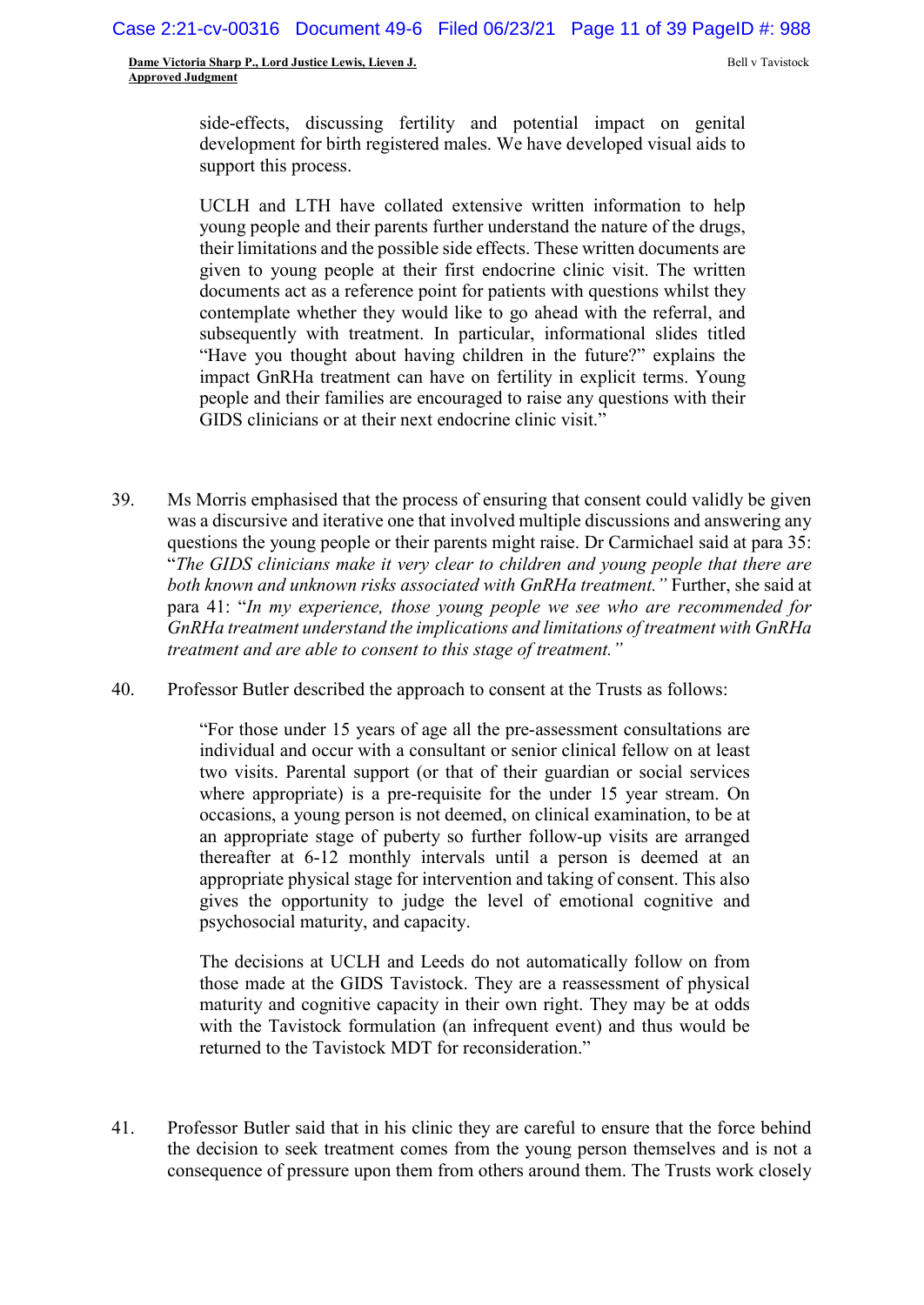Bell v Tavistock

with parents to reach a solution that is satisfactory to all and meets the best interests of the child. His clinic has never sought to apply to the Court under its inherent jurisdiction "against" parental opinions because he is concerned that would cause familial frictions. Equally, he suggested UCLH would not wish to have to apply to the court for consent on behalf of the child because it would delay treatment and put an additional burden on GIDS and the Trusts; and because "*it would also increase the distress suffered by the young people themselves, finding that their right to autonomous decision making had been removed from them."*

42. Professor Butler said a full written information package is provided to older adolescents. For those under 15 there is an initial individual consultation because of the need for "*individualising the approach for very young people, taking special care to assess their level of knowledge and understanding and they are given the written information package then.*" In relation to impacts on fertility and sexual functioning he says:

> "It is also relevant for the consultation purposes that matters of fertility are discussed and counselling by the team takes place, and the option of meeting a fertility specialist is offered, and often taken up. The options of fertility preservation are discussed with all the young people and it is a requirement of the consent process that they fully understand this at an age appropriate level. This understanding must include that they are unable to have the typical sexual relationship of their identified gender with another person on account of their biological sex organ development, and that other surgical procedures may be necessary later on to achieve this possibility."

- 43. He then said: "*it is an absolute requirement before starting any treatment that a young person can fully understand this effect on fertility and sexual functioning according to their age and level of maturation."*
- 44. The court asked for statistical material on the number, if any, of young people who had been assessed to be suitable for PBs but who were *not* prescribed them because the young person was considered not to be *Gillick* competent to make the decision, whether at GIDS or the Trusts. Ms Morris could not produce any statistics on whether this situation had ever arisen. She suggested that in the main, GIDS would work with the young person to give them further information, discuss the matter further and in some cases wait until they had achieved further maturity. The court gained the strong impression from the evidence and from those submissions that it was extremely unusual for either GIDS or the Trusts to refuse to give PBs on the ground that the young person was not competent to give consent. The approach adopted appears to be to continue giving the child more information and to have more discussions until s/he is considered *Gillick* competent or is discharged.
- 45. Relevant to the evidence of consent is the evidence of Professor Scott (Director of University College London's Institute of Cognitive Neuroscience). She *"seeks to explain, from a neuroscientific point of view, why I have significant doubts about the ability of young people under the age of 18 years old to adequately weigh and*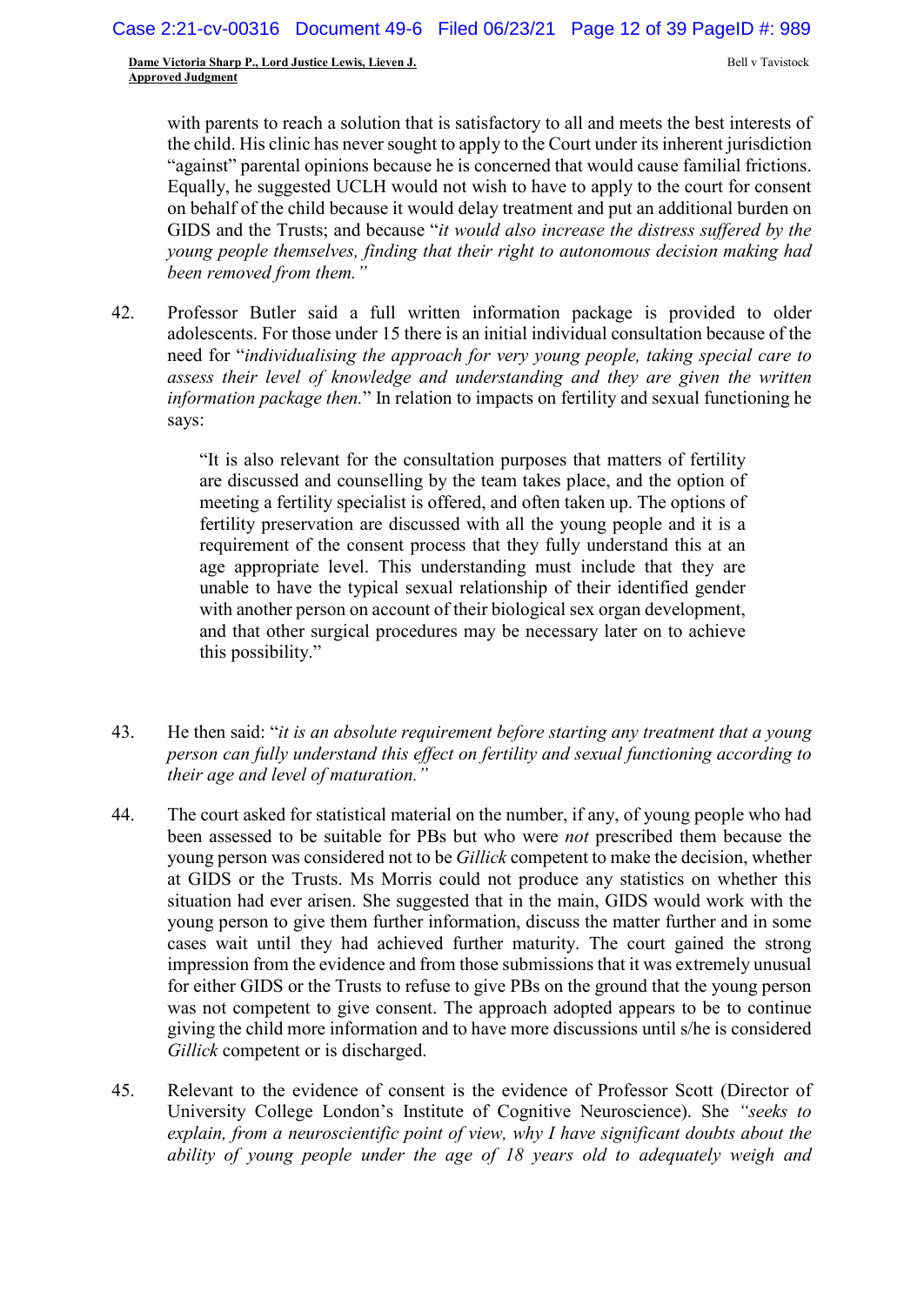Bell v Tavistock

*appreciate the significant consequences that will result from the decision to accept hormonal treatment for gender dysphoria."* 

46. She explained the neurological development of adolescents' brains that leads to teenagers making different, more risky decisions than adults. She said further that this is backed up by behavioural studies showing that when decision making is "hot" (i.e. more emotional), under 18 year olds make less rational decisions than when the responses are made in a colder, less emotional context. Her conclusion was that:

> " $11. \ldots$  given the risk of puberty blocking treatment, and the fact that these will have irreversible effects, that have life-long consequences, it is my view that even if the risks are well explained, that in the light of the scientific literature, that it is very possible for an adolescent to be unable to fully grasp the implications of puberty-blocking treatment. All the evidence we have suggests that the complex, emotionally charged decisions required to engage with this treatment are not yet acquired as a skill at this age, both in terms of brain maturation and in terms of behaviour."

#### *Parental consent*

47. If a child cannot give consent for treatment because they are not *Gillick* competent then the normal position in law would be that someone with parental responsibility could consent on their behalf. Mr Hyam sought at one point to argue that a decision as to giving PBs would fall outside the scope of parental responsibility because of the nature of the treatment concerned. However, the GIDS practice in relation to acting on parental consent alone is quite clear. In the response to the pre-action protocol letter the defendant said:

> "36. There is a fundamental misunderstanding in your letter, which states that parents can consent to pubertal suspension on behalf of a child who is not capable of doing so. This is not the case for this service, as is clear from the above. Although the general law would permit parent(s) to consent on behalf of their child, GIDS has never administered, nor can it conceive of any situation where it would be appropriate to administer blockers on a patient without their consent. The Service Specification confirms that this is the case."

It follows that is not necessary for us to consider whether parents could consent to the treatment if the child cannot lawfully do so because this is not the policy or practice of the defendant and such a case could not currently arise on the facts.

#### *The effect of Puberty Blockers*

48. PBs have been used for many years to stop precocious puberty. This is a condition experienced largely by children aged 7 or under when puberty commences at a very early age. This condition is seen more often in natal girls but sometimes in natal boys. PBs are used to stop this early onset of puberty and the use of them ceases when the child reaches an appropriate age for puberty. As can be seen from the evidence this use of PBs does not interfere with the onset of puberty at a normal biological age and, as such, will not interfere with normal development of puberty through adolescence.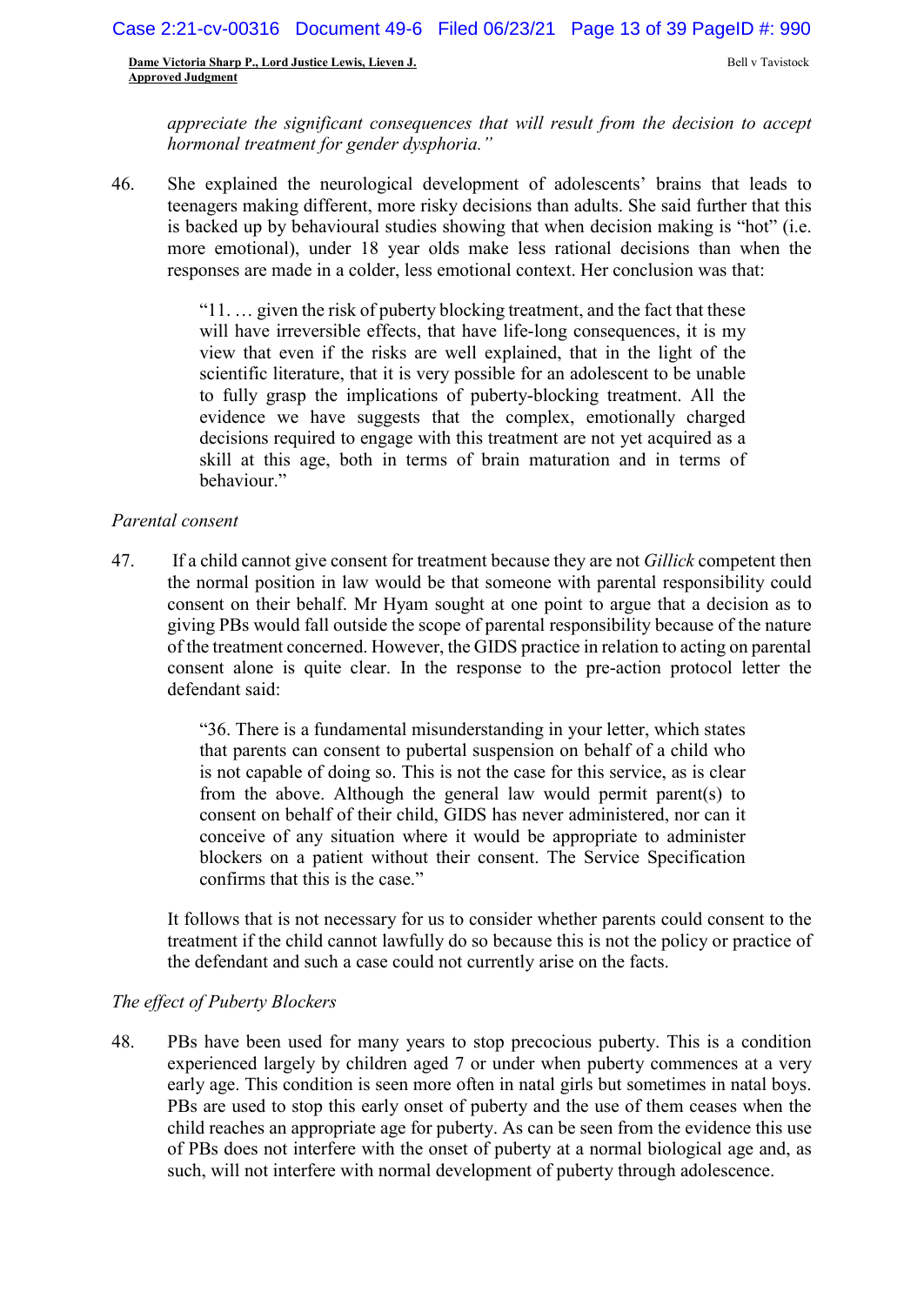Bell v Tavistock

- 49. The use of PBs in cases of GD is quite different. We have some evidence of the history of this treatment and the meaning of puberty from Professor Hruz (Associate Professor of Paediatrics, Endocrinology and Diabetes at Washington University, St Louis, USA) on behalf of the claimants.
- 50. In summary, PBs were first used for such treatment at a Dutch gender clinic in the late 1990s. That clinic developed a protocol, often referred to as the Dutch protocol. The Dutch protocol was published in the European Journal of Endocrinology in 2006 and called for puberty suppression to begin at the age of 12 after a diagnosis of GD. Puberty is understood in medicine or biology as a process of physiological change involving the process of maturation of the gonads. Hormones in a part of the brain secrete a gonadotropin-releasing hormone which, in turn, stimulates the pituitary gland to secrete other hormones. These stimulate the growth of the gonads, that is ovaries in females and testes in males. Further hormones are secreted which contribute to the further development of the primary sex characteristics, the uterus in females and the penis and scrotum in males. The hormones contribute to the development of secondary sex characteristics including breasts and wider hips in girls and wider shoulders, deeper voices and increased muscle mass in boys. Further growth hormones are released, which stimulate growth. With regular injection of the PBs there is no progression of puberty and some regression of the first stages of already developed sexual characteristics. This means that in girls *"breast tissue will become weak and may disappear completely"* and in boys *"testicular volume will regress to a lower volume."*
- 51. Under the Dutch protocol, the introduction of CSH starts at age 16. As Professor Hruz explained:

"29. Then, starting at age 16, cross-sex hormones are administered while GnRH analogue treatment continues, in order to induce something like the process of puberty that would normally occur for members of the opposite sex. In female-to-male patients, testosterone administration leads to the development of "a low voice, facial and body hair growth, and a more masculine body shape" as well as to clitoral engagement and further atrophying of breast tissue. In patients seeking a male-to-female transition, the administration of estrogens will result in "breast development and a female-appearing body shape." Cross-sex hormone administration for these patients will be prescribed for the rest of their lives."

52. There is some dispute as to the purpose of prescribing PBs. According to Dr Carmichael, the primary purpose of PBs is to give the young person time to think about their gender identity. This is a phrase which is repeated on a number of the GIDS and Trust information documents. The Health Research Authority carried out an investigation into the Early Intervention Study in 2019. Its report was somewhat critical of the description of the purpose and said:

> "The research team described the purpose of pubertal suppression as 'to induce a sex hormone-neutral environment to provide young people with space to decide whether to progress further with gender reassignment treatment as an adult.' This phrase appears to have caused confusion as it has been interpreted by some that the puberty suppression was for use in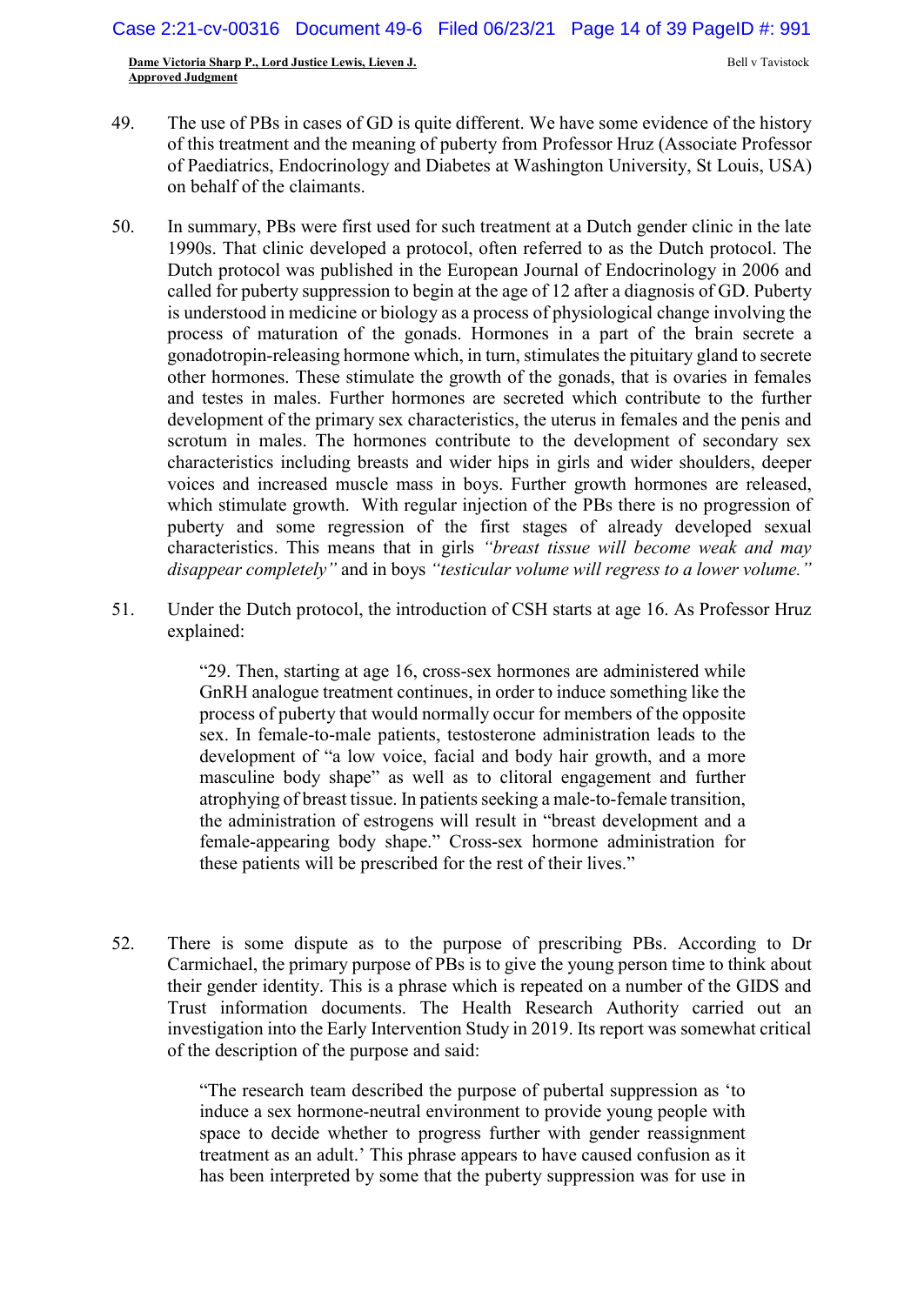Bell v Tavistock

any children presenting to the clinic, that there would be no change in the course of any gender identity dysphoria during this time, and that the child could then choose to progress to cross-sex hormone treatment or to stop treatment with subsequent onset of puberty in the birth gender. It has been noted that the participants in this study and other research involving early puberty suppression have progressed to cross-sex hormones. This has raised concerns that the treatment might be responsible for generating persistence, rather than 'creating space to decide'.

It would have reduced confusion if the purpose of the treatment had been described as being offered specifically to children demonstrating a strong and persistent gender identity dysphoria at an early stage in puberty, such that the suppression of puberty would allow subsequent cross-sex hormone treatment without the need to surgically reverse or otherwise mask the unwanted physical effects of puberty in the birth gender. The present study was not designed to investigate the implications on persistence or desistence of offering puberty suppression to a wider range of patients, it was limited to a group that had already demonstrated persistence and were actively requesting puberty blockers."

53. Professor Butler said that PBs:

"may have some help or advantage in the support of transgender adolescents in some aspects of mental health functioning, in particular with reducing the risk of reduction of suicidal ideation and actual suicidal actions themselves."

- 54. See further the reference at para 73 below to the paper presented by Dr Carmichael and Professor Viner in 2014, referring to the Early Intervention Study and the limited evidence of psychological benefit.
- 55. As is clear from the literature and referred to by the HRA, the other purpose of giving PBs is stopping the development of the physical effects of puberty (something that obviously varies depending on at what age and stage in pubertal development the PBs are commenced) because slowing or preventing the early development of secondary sex characteristics during puberty can make a later transition (both medical and social) to living as the opposite sex easier.

#### *The relationship between Puberty Blockers and Cross-Sex Hormones (CSH)*

56. GIDS and the Trust place reliance on the fact that Stage 1 treatment with PBs and Stage 2 treatment (CSH) are separate. Thus, so it is said, it is possible for a young person to come off the PBs at any point and not proceed to taking CSH. On one view, this is correct. However, the evidence that we have on this issue clearly shows that practically all children / young people who start PBs progress on to CSH.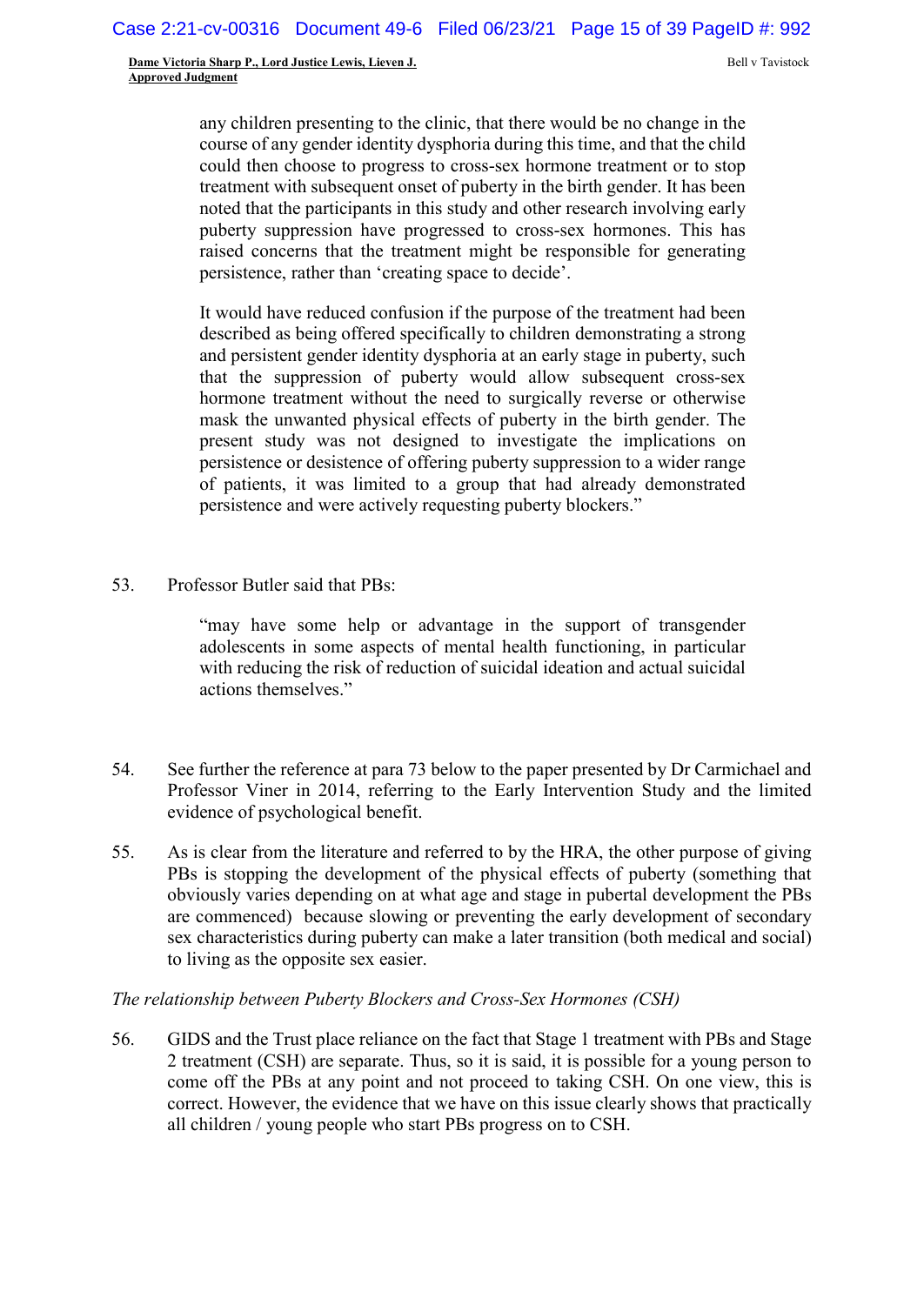- 57. No precise numbers are available from GIDS (as to the percentage of patients who proceed from PBs to CSH). There was some evidence based on a random sample of those who in 2019-2020 had been discharged or had what is described as a closing summary from GIDS. However the court did have the evidence of Dr de Vries. Dr de Vries is a founding board member of EPATH (European Professional Association for Transgender Health) and a member of the WPATH (World Professional Association for Transgender Health) Committee on Children and Adolescents and its Chair between 2010 and 2016, and leads the Centre of Expertise on Gender Dysphoria at the Amsterdam University Medical Centre in the Netherlands (CEGD). This is the institution which has led the way in the use of PBs for young people in the Netherlands; and is the sole source of published peer reviewed data (in respect of the treatment we are considering) produced to the court. She says that of the adolescents who started puberty suppression, only 1.9 per cent stopped the treatment and did not proceed to CSH.
- 58. We were told that the defendant did not have any data recording the proportion of those on puberty blockers who progress to cross-sex hormones. We were told that in part this resulted from the fact that some would have progressed to adult services and would not be recorded by the defendant. Ms Swarbrick had carried out an analysis of a random sample of 312 of 1648 files of patients discharged from GIDS from 1<sup>st</sup> March 2019 to 4th March 2020. Dr Carmichael summarised this as:

"…based on a random sample of those referred to GIDS who had been discharged or had a closing summary from GIDS in 19-20 (analysis B) 16% of patients (49 individuals) had accessed the endocrinology service during their time with GIDS. Of those 16%, 55% (27 individuals) were subsequently approved for or accessed cross-sex hormones during their time with GIDS. This number represents 8.7% of all the patients discharged from GIDS that year. We also know that of the 49 patients who were referred to endocrinology for GnRHa whilst at GIDS, two did not commence GnRHa treatment, and a further five were discharged from GIDS without being referred on to another gender service."

59. We find it surprising that GIDS did not obtain full data showing the figures and the proportion of those on puberty blockers who remain within GIDS and move on to crosssex hormones. Although neither Dr Carmichael nor Professor Butler could give the equivalent figures in the United Kingdom to those from the Netherlands, the language used in their witness statements suggests that a similarly high proportion of children and young people in the United Kingdom move from PBs onto CSH.

#### *The impact of Puberty Blockers and their reversibility*

60. Both WPATH and the Endocrine Society in their documentation describe PBs as fully reversible. Professor Butler says that "*we do not know everything about the blocker and as far as we know it is a safe reversible treatment with a well-established history."* Dr Alvi also referred to the history of the use of PBs as showing that they are fully reversible. However, it is important to note that apart from the Amsterdam study, the history of the use of PBs relied upon in this context is *from the treatment of precocious*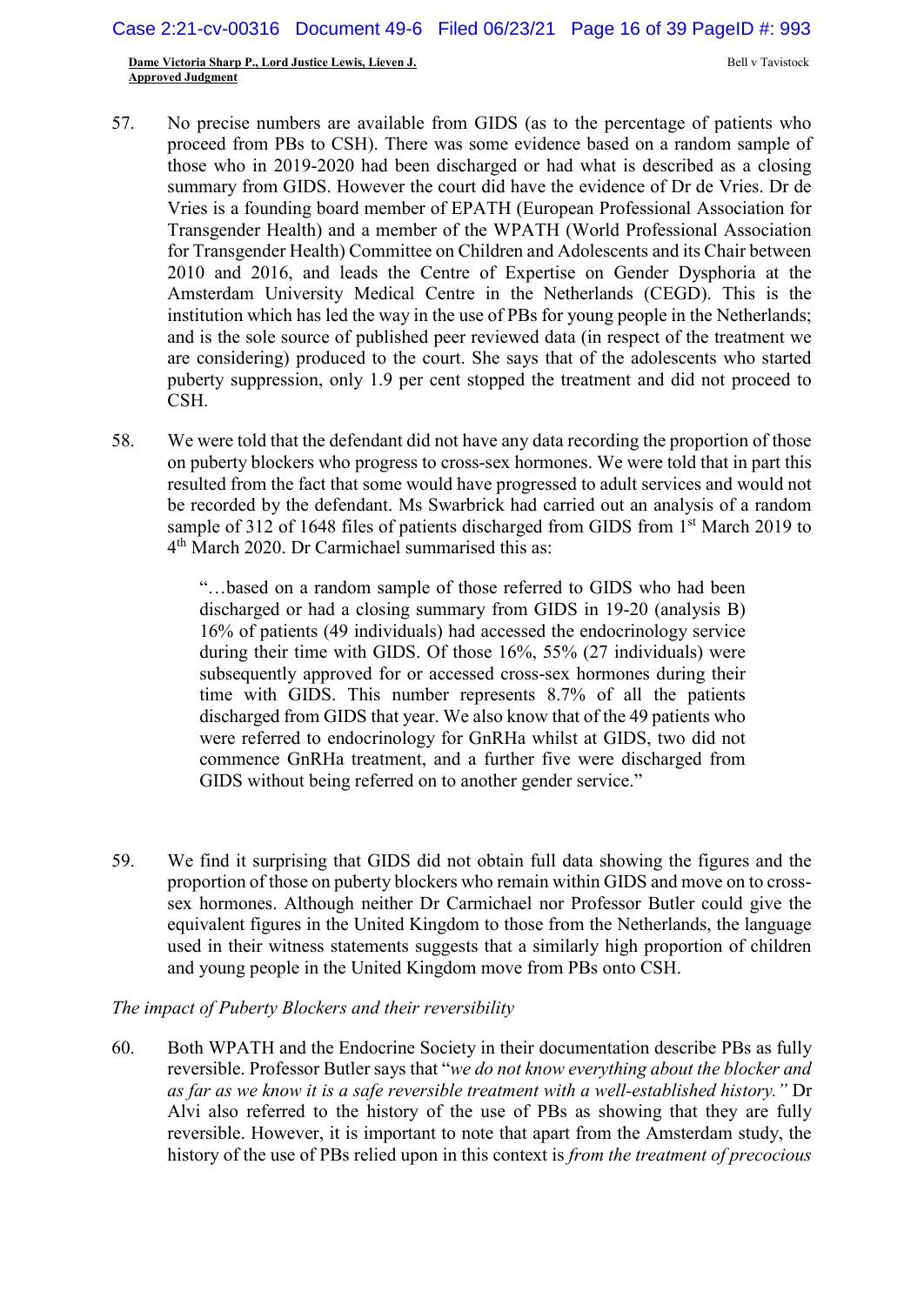Bell v Tavistock

*puberty* which is a different condition from GD, and where PBs are used in a very different way.

61. Dr de Vries was somewhat more nuanced in her evidence. She said:

"Puberty blocking treatment is fully reversible (see for example section 2.0 of the Endocrine Society's Clinical Practice Guidelines…). By fully reversible I mean that the administration of puberty blockers in young people has no irreversible physical consequences, for example for fertility, voice deepening or breast growth".

62. At para 20 of her evidence she said:

"Ethical dilemmas continue to exist around … the uncertainty of apparent long-term physical consequences of puberty blocking on bone density, fertility, brain development and surgical options."

63. The GIDS Early Intervention Young Person Information Sheet states:

"What are the possible benefits of starting on hormone blockers?

We have looked at other countries who have given this treatment **and the results** suggest that:

- Hormone blockers which block the body's natural sex hormones may improve the way you feel about yourself.
- If you decide to stop the hormone blockers early **your physical development** will return as usual in your natal gender. **As far as we are aware**, the hormone blockers will not harm your physical or psychological development.
- Hormone blockers will make you feel less worried about growing up in the wrong body and will give you more time and space to think about your gender identity.

What are the possible disadvantages and risks of the hormone blockers?

- Possible side effects from the hormone blockers are hot flushes, headache, nausea and weight gain.
- A short term effect is that your bone strength is shown not to grow as fast as it usually would whilst you are on hormone blockers. However, this will resume once your body is exposed to hormones again. That is why we have to do a bone scan every year to check the thickness of your bones. **We do not fully know how hormone blockers will affect bone strength, the development of your sexual organs, body shape or your final adult height. There**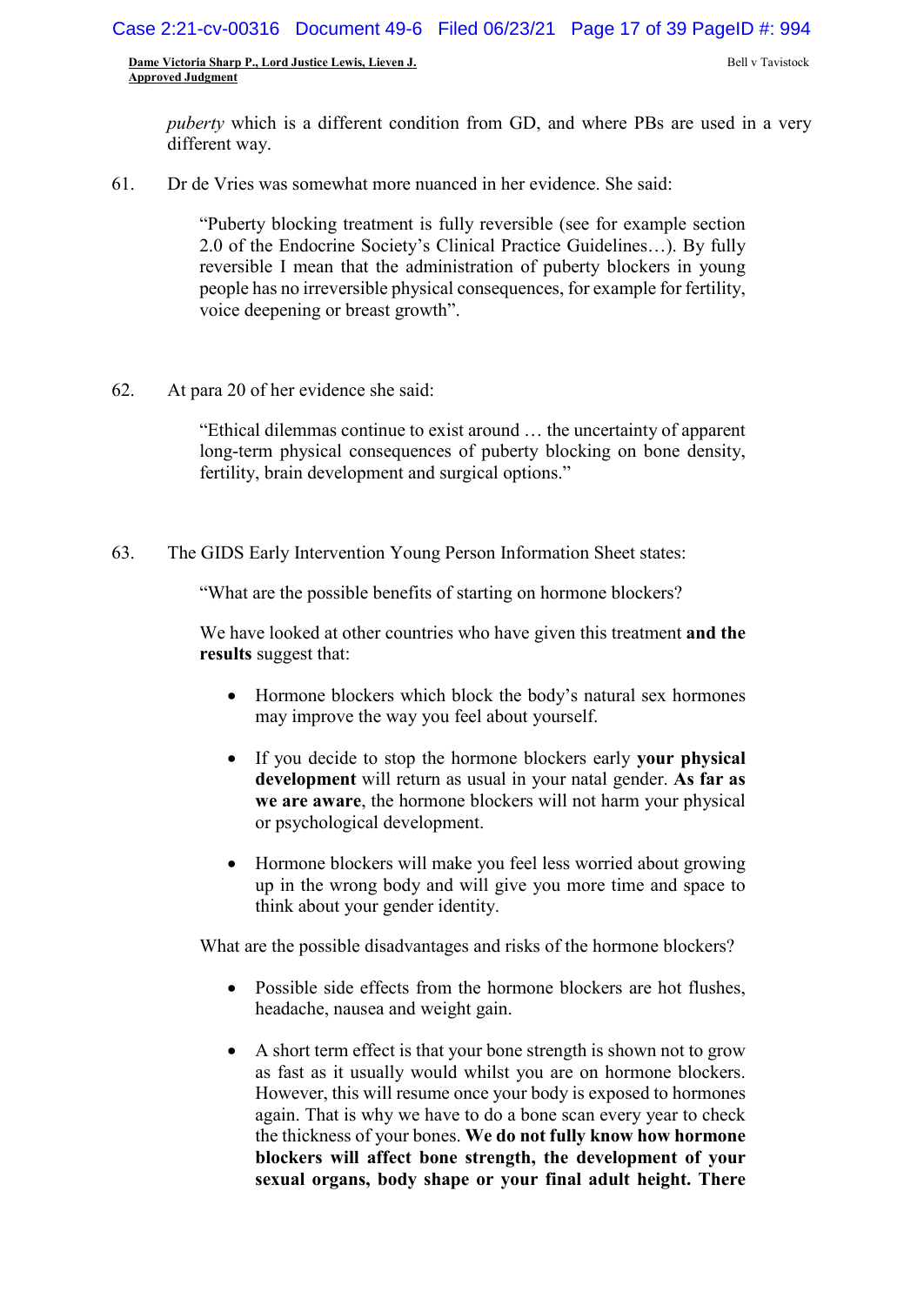Bell v Tavistock

#### **could be other long-term effects of hormone blockers in early puberty that we don't yet know about.**

- Hormone blockers could affect your memory, your concentration or the way you feel about your gender and how likely you are to change your mind about your gender identity.
- Hormone blockers could affect your ability to have a baby. It could take 6 to 12 months longer after stopping the hormone blockers before natal boys start making sperm again or natal girls start maturing eggs in their ovaries. However, hormone blockers do not work as a contraceptive. If you are sexually active, please ask your doctor for advice about birth control." (emphasis added)
- 64. A number of aspects of this asserted reversibility are raised by the claimants. PBs stop the physical changes in the body when going through puberty. But in reliance on the evidence of Professor Levine (Clinical Professor of Psychiatry at Western Reserve University, Ohio) and Professor Hruz, the claimants assert that neurological and psychological changes occurring in puberty are less well understood than the physiological changes. Further, the degree to which neurological differences are caused by biological factors like hormones and genes are matters of debate. Professor Levine set out evidence on the degree to which young people mature through adolescence through both social and personal experiences. For young people on PBs that maturing process is stopped or delayed with potential social and psychological impacts which could be described as non-reversible.
- 65. Thus, the central point made by the claimants is that although most of the physical consequences of taking PBs may be reversible if such treatment is stopped, the child or young person will have missed a period, however long, of normal biological, psychological and social experience through adolescence; and that missed development and experience, during adolescence, can never be truly be recovered or "reversed".
- 66. It is to be noted that prior to June 2020, the NHS website on PBs said:

"The effects of treatment with GnRH analogues are considered to be fully reversible, so treatment can usually be stopped at any time."

67. In June 2020 this section was updated to read as follows:

#### "**Little is known about the long-term side effects of hormone or puberty blockers in children with gender dysphoria.**

Although the Gender Identity Development Service (GIDS) advises that is a physically reversible treatment if stopped, **it is not known what the psychological effects may be.**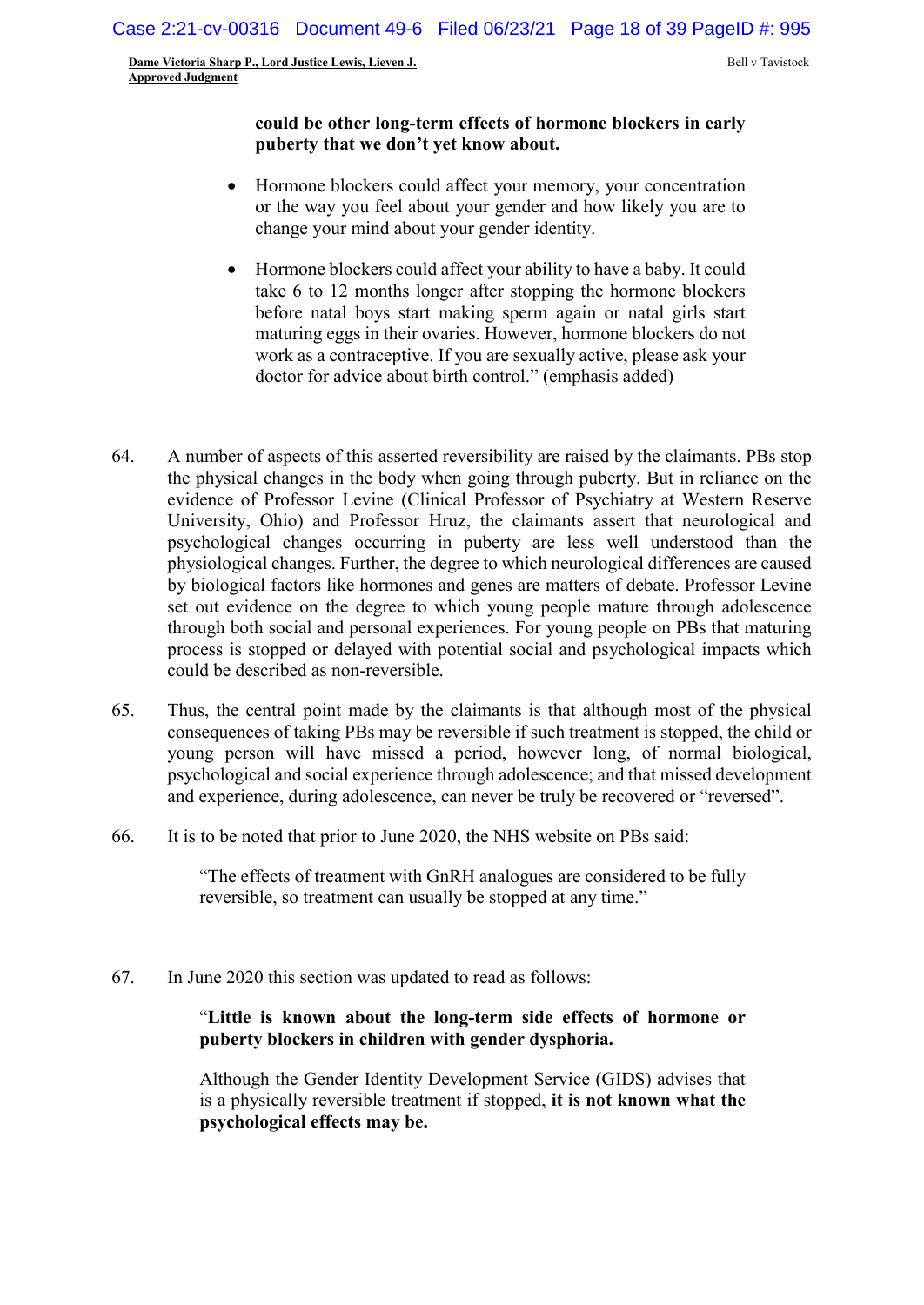Bell v Tavistock

**It's also not known whether hormone blockers affect the development of the teenage brain or children's bones**. Side effects may also include hot flushes, fatigue and mood alterations." (emphasis added)

68. A second key part of the argument about reversibility turns on the relationship between PBs and CSH and the degree to which commencing PBs in practice puts a young person on a virtually inexorable path to taking CSH. CSH are to a very significant degree not reversible. As is set out above at para 57 above, a very high proportion of those who start PBs move on to CSH and thus in statistical terms once a child or young person starts on PBs they are on a very clear clinical pathway to CSH.

*Evidence base to support the use of Puberty Blockers for Gender Dysphoria* 

- 69. The claimants submit that the treatment of PBs for GD is properly described as (i) experimental (ii) a treatment with a very limited evidence base, and (iii) as a highly controversial treatment. The claimants rely on witness statements from a number of undoubted experts in various relevant fields and from academic institutions in the United Kingdom, the USA, Sweden and Australia who refer to the controversial nature of the treatment and its limited evidential support.
- 70. It is not however the court's role to judge the weight to be given to various different experts in a judicial review. In our view, more important is the evidence from the defendant and the evidence base *it* relies upon for the use of PBs. In the USA the treatment of GD is not an FDA approved use and as such PBs can only be used "offlabel". That does not prevent clinicians, whether in the USA or the United Kingdom, from using PBs for this purpose, as long as their use falls within the clinician's professional expertise. Professor Butler explained that it is very common for paediatric medicines to be used off-label and that this factor does not render the treatment in any sense experimental.
- 71. However, the lack of a firm evidence base for their use is evident from the very limited published material as to the effectiveness of the treatment, however it is measured.
- 72. Paul Jenkins, Chief Executive of the defendant said:

"…it is correct that in recent years, some clinicians [at the Trust] have raised their concerns about the use of GnRHa for young people presenting with gender dysphoria. Indeed, some have called for the Trust to alter its practices and have done so in a variety of ways. We are keenly aware that the subject of gender dysphoria raises complex issues and that many have strong opinions about it."

73. The Evaluation Paper on the Early Intervention Study at GIDS, referred to in para [25](#page-7-0) above, gives some (albeit limited) material on the outcome of that study. It summarised a meeting paper presented by Dr Carmichael and Professor Viner in 2014 (but not published in a peer review journal) as follows: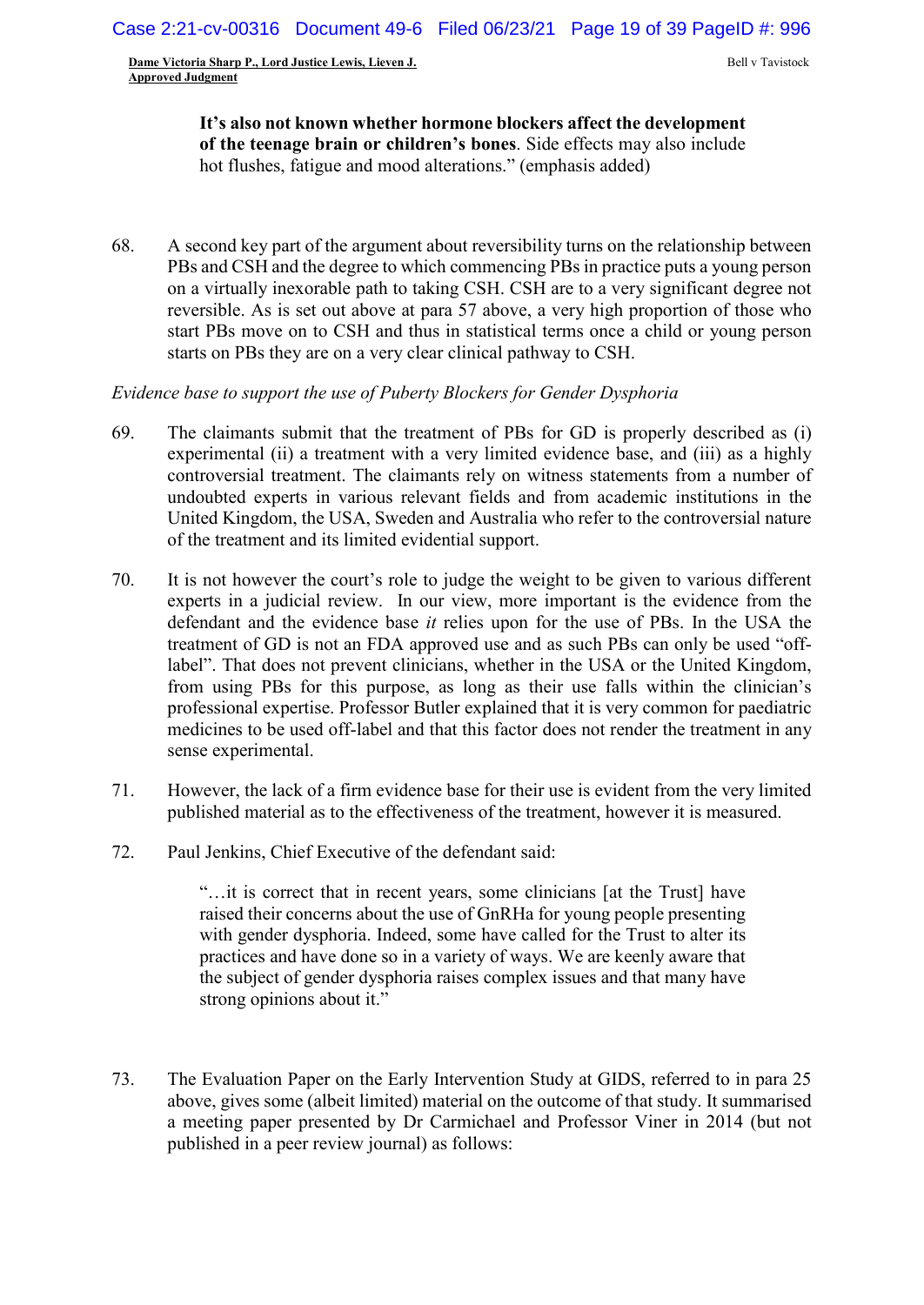Bell v Tavistock

"The reported qualitative data on early outcomes of 44 young people who received early pubertal suppression. It noted that 100% of young people stated that they wished to continue on GnRHa, that 23 (52%) reported an improvement in mood since starting the blocker but that 27% reported a decrease in mood. **Noted that there was no overall improvement in mood or psychological wellbeing using standardized psychological measures**." (emphasis added)

74. Ms Morris submitted it is not for this court to determine clinical disagreements between experts about the efficacy of a treatment. We agree. That is a matter for the relevant NHS and regulatory bodies to oversee and to decide. However the degree to which the treatment is experimental and has, as yet, an unknown impact, does go to the critical issue of whether a young person can have sufficient understanding of the risks and benefits to be able lawfully to consent to that treatment.

#### *Persistence*

- 75. The claimants submit that there is good evidence that for a significant proportion of young people presenting with GD, the condition resolves itself through adolescence without treatment with PBs. Further, that PBs serve to increase the likelihood of GD, and, as such, can be positively harmful to the child or young person's long-term health. According to DSM5: "*in natal males, persistence of [gender dysphoria] has ranged from 2.2% to 30%. In natal females, persistence has ranged from 12% to 50%."* These figures need to be treated with some caution because it may be that the cohort whose persistence was being considered in these statistics was at a lower age and with less clearly established GD than the young people being treated at GIDS.
- 76. The Dutch study argued that adolescents who show established GD rarely identify as their biological sex. Professor Hruz suggested there may be two reasons for this. It may be that the clinicians made sound diagnoses of persistent GD. Alternatively, it may be that the very fact of the diagnosis and the course of treatment which affirmed that diagnosis (that is, both gender affirmative psychotherapy and the use of PBs) solidified the feeling of cross-gender identification and led the young people to commit to sex reassignment more strongly than they would have done if there had been a different diagnosis and treatment.
- 77. As already indicated, it is not our role to adjudicate on the reasons for persistence or otherwise of GD. However, the nature of this issue highlights the highly complex and unusual nature of this treatment and the great difficulty there is in fully understanding its implications for the individual young person. In short, the treatment may be supporting the persistence of GD in circumstances in which it is at least possible that without that treatment, the GD would resolve itself.

#### *SECTION B: EVIDENCE OF THE CLAIMANTS AND OTHER INDIVIDUALS*

78. The first claimant was born a female. In her witness statement in these proceedings she set out her experience of being prescribed PBs and then CSH. It should be noted that some of the details relating to her treatment and the information she was given (at GIDS and the first defendant) is disputed. This case is a judicial review of the GIDS policy,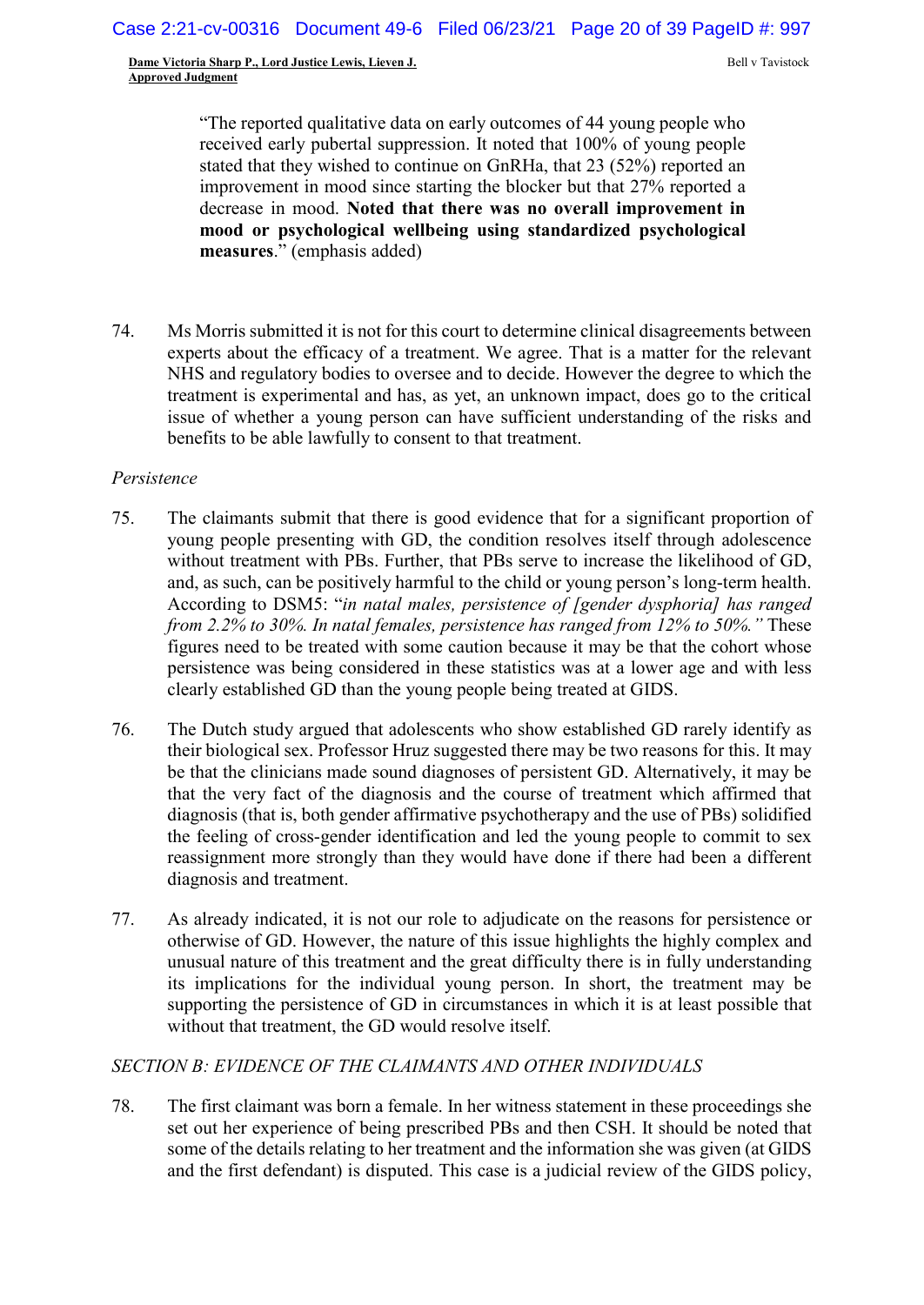Bell v Tavistock

not a tort action relating to the specific facts surrounding the first claimant's treatment and it is not necessary therefore to resolve any factual dispute. We simply record the first claimant's account. She describes a highly traumatic childhood. From the age of 4 or 5 she displayed gender non-conformity, associating more with male games and clothes. She felt highly alienated at secondary school and took birth control pills to stop her periods. She felt disgusted by her body and became depressed and highly anxious. From the age of 14 she began actively to question her gender identity and started to look at YouTube videos and do research on the internet about gender identity disorder and the transition process. She said: "*I thought I had finally found the answer as to why I felt so masculine, uncomfortable with my female body and why I was so much more similar to a stereotypical boy than to a stereotypical girl in physical expression and interests."* 

- 79. When she was 15, the first claimant was referred to GIDS. When she was at the local Children and Adolescent Mental Health Services clinic she remembered: *"the psychiatrist attempted to talk of the gender spectrum as a way of persuading me to not pursue medical transition. I took this as a challenge to how serious I was about my feelings and what I wanted to do and it made me want to transition more. Now I wish I had listened to her."* She was first seen at GIDS aged 16 and had a number of appointments spread out over 1 year and 9 months. She was referred to UCLH in June 2013 and after three appointments commenced PBs. She was given advice about the impact on her fertility, but her priority was to move on to testosterone. She said that at 16, she was not thinking about children and, in any event, egg storage was not available on the NHS.
- 80. In April 2014 she was referred to an adult Gender Identity Clinic to discuss surgery. She "*was visualising myself becoming a tall, physically strong young man where there was virtually no difference between me and a biological boy."* After commencing testosterone at 17, changes to her body commenced rapidly: these changes included genital changes, her voice dropping and the growth of facial and body hair. She was on testosterone for 3 years but increasingly began to doubt the process of transition:

"27. I started to have my first serious doubts about transition. These doubts were brought on by for the first time really noticing how physically different I am to men as a biological female, despite having testosterone running through my body. There were also a lot of experiences I could not relate to when having conversations with men due to being biologically female and socialised in society as a girl. There was an unspoken "code" a lot of the time that I felt I was missing. I remember telling a close male friend at the time about these transition doubts, who responded by telling me that I was being silly and I believed him. This was reinforced by the online forums that I browsed where the consensus was that most transsexual people have doubts and that that is a normal part of transitioning, so the doubts should be ignored. I continued on, pushing the doubts in the far back of my mind and no more doubts creeped in for a while."

81. Despite these doubts, when she was 20, she had a double mastectomy. In the year following this: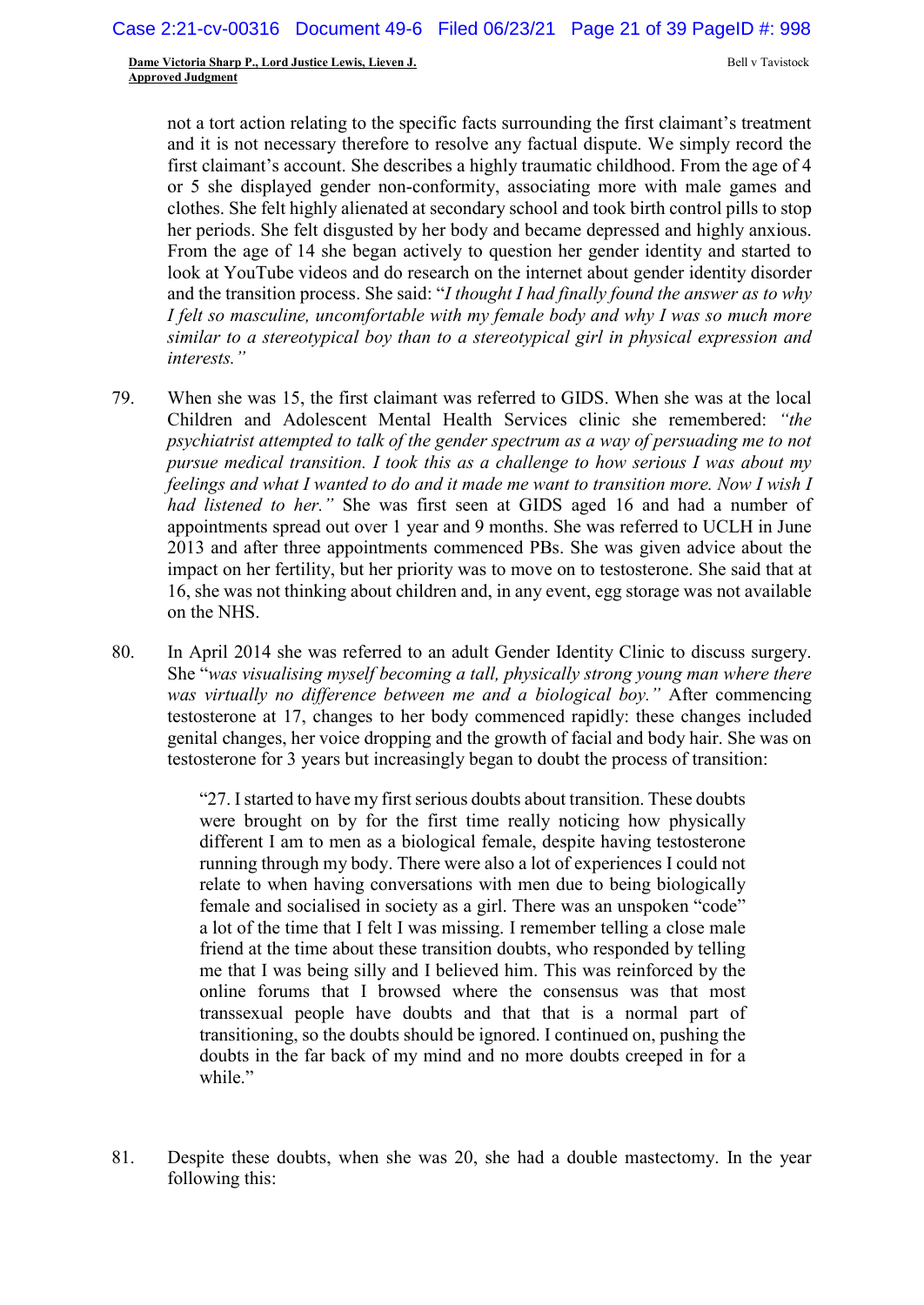"31. … I started to realise that the vision I had as a teenager of becoming male was strictly a fantasy and that it was not possible. My biological make-up was still female and it showed, no matter how much testosterone was in my system or how much I would go to the gym. I was being perceived as a man by society, but it was not enough. I started to just see a woman with a beard, which is what I was. I felt like a fraud and I began to feel more lost, isolated and confused than I did when I was pretransition."

- 82. She described facing the reality of taking a regular dose of drugs for the rest of her life to maintain her male appearance; and the need to have a hysterectomy if she remained a man because of the atrophy of her reproductive organs if she continued to take testosterone.
- 83. From January 2019 the first claimant stopped taking testosterone. She now wishes to identify as a woman and is seeking to change her legal sex back to that on her original birth certificate. She said:

"39. … It is only until recently that I have started to think about having children and if that is ever a possibility, I have to live with the fact that I will not be able to breastfeed my children. I still do not believe that I have fully processed the surgical procedure that I had to remove my breasts and how major it really was. I made a brash decision as a teenager, (as a lot of teenagers do) trying to find confidence and happiness, except now the rest of my life will be negatively affected. I cannot reverse any of the physical, mental or legal changes that I went through. Transition was a very temporary, superficial fix for a very complex identity issue."

- 84. The defendant submits the first claimant was given the fullest possible information after a large number of consultations (at least 10) and that she was *Gillick* competent to make the decision to take PBs. Further, the defendant produced witness statements from a number of children and young people who are strongly supportive of the treatment they have received.
- 85. J is a 20 year old transgender man who received PBs in 2012 at the age of 12 followed by CSH in 2015. He described how he felt a strong need to become a boy from an early age and how he was bullied at school for his behaviour. He found the onset of female puberty horrifying and unbearable. After a number of sessions at GIDS he was prescribed PBs from the age of 12.
- 86. According to J he was given the fullest possible information from the clinicians at GIDS as to the benefits and disbenefits of the treatment. The clinicians strongly challenged his desire to transition and why he had chosen to express his gender identity as male. He was advised as to the impact on fertility if he chose to go on to CSH and surgery. He said: "*I made the decision to proceed with pubertal suppression without pursuing egg preservation. It was a difficult decision to make because I did not know whether I would want biological children in adulthood, but I was certain I would never want to*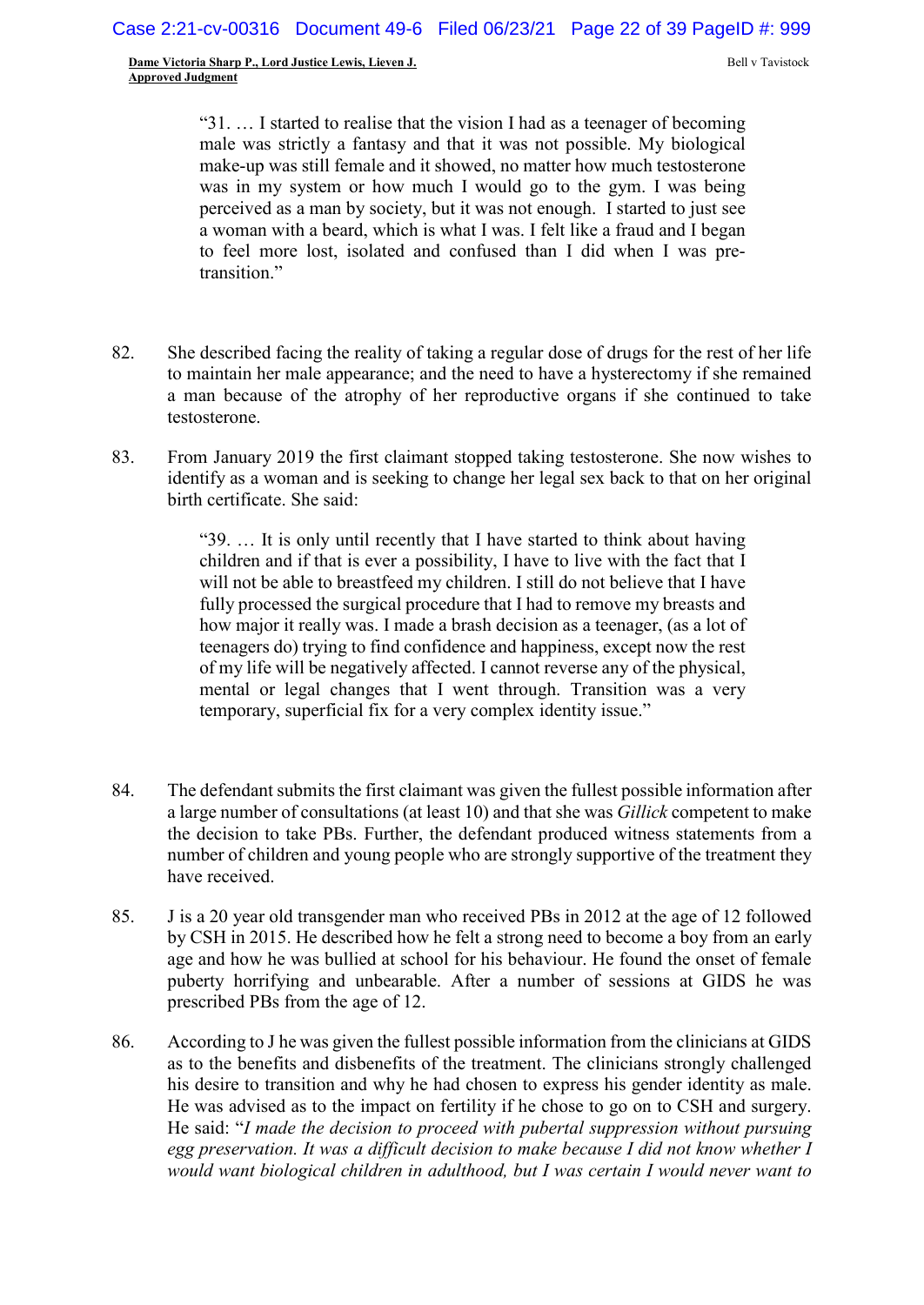*carry a child and give birth. Ultimately, I made the decision because I had a poor quality of life and without immediate treatment I did not feel I had a future at all."* He says: "*We discussed sex and I told them the idea of it disgusted me. I knew I would be unable to consider having a sexual relationship as an adult with my body so wrongly formed.*" He ended his witness statement by saying that he is thankful that his pubertal development was halted as it removed the distress caused by continued development, but he wishes that the PBs were started earlier which would have prevented the need for breast surgery later.

87. S is a 13 year old trans boy who is on the waiting list at GIDS. He was told that he would have to wait for approximately 24 months to be seen and with his parents decided to see a private provider, GenderGP, where he has been prescribed PBs. We note at this point that the GP in question was removed from the professional register and now operates from outside the United Kingdom. S in his witness statement said:

> "13. … I haven't really thought about parenthood – I have been asked about it by the gender identity specialist I have mentioned but I just have no idea what me in the future is going to think. I haven't had a romantic relationship and it's just not a thing that is really on my radar at the moment."

88. N, an 18 year old trans woman, who was prescribed PBs when she was 17 years old said:

> "12. The treatment of hormone blockers may very well have saved my life. In the period of my life that I was prescribed them my mental health was spiralling due to my dysphoria and this impacting on my daily life, learning and social interactions. While the first injections of gonapeptyl were slow to take effect they eventually began to alleviate my dysphoria in very real ways. I had to shave less and I didn't have to fear pubertal development anymore. I had the time necessary to think about my situation and decide on further courses of action. This also helped my mental health as it gave me significantly less issues overall allowing me to focus and concentrate on aspects in my life alongside my gender identity rather than my fears of puberty and development overtaking everything else in my life."

89. The second claimant, Mrs A, is the mother of a 15 year old girl who has ASD. The daughter has a history of mental health and behavioural problems. She "*is desperate to run away from all that made her female"* and has been referred to CAMHS (Child and Adolescent Mental Health Services). Mrs A is very concerned that her daughter would be referred to GIDS and prescribed PBs. However the daughter has not currently been referred to GIDS and having regard to the defendant's current practice, would not meet the criteria for PBs because her parents would not support that treatment. Mrs A's interest in this action is therefore largely theoretical.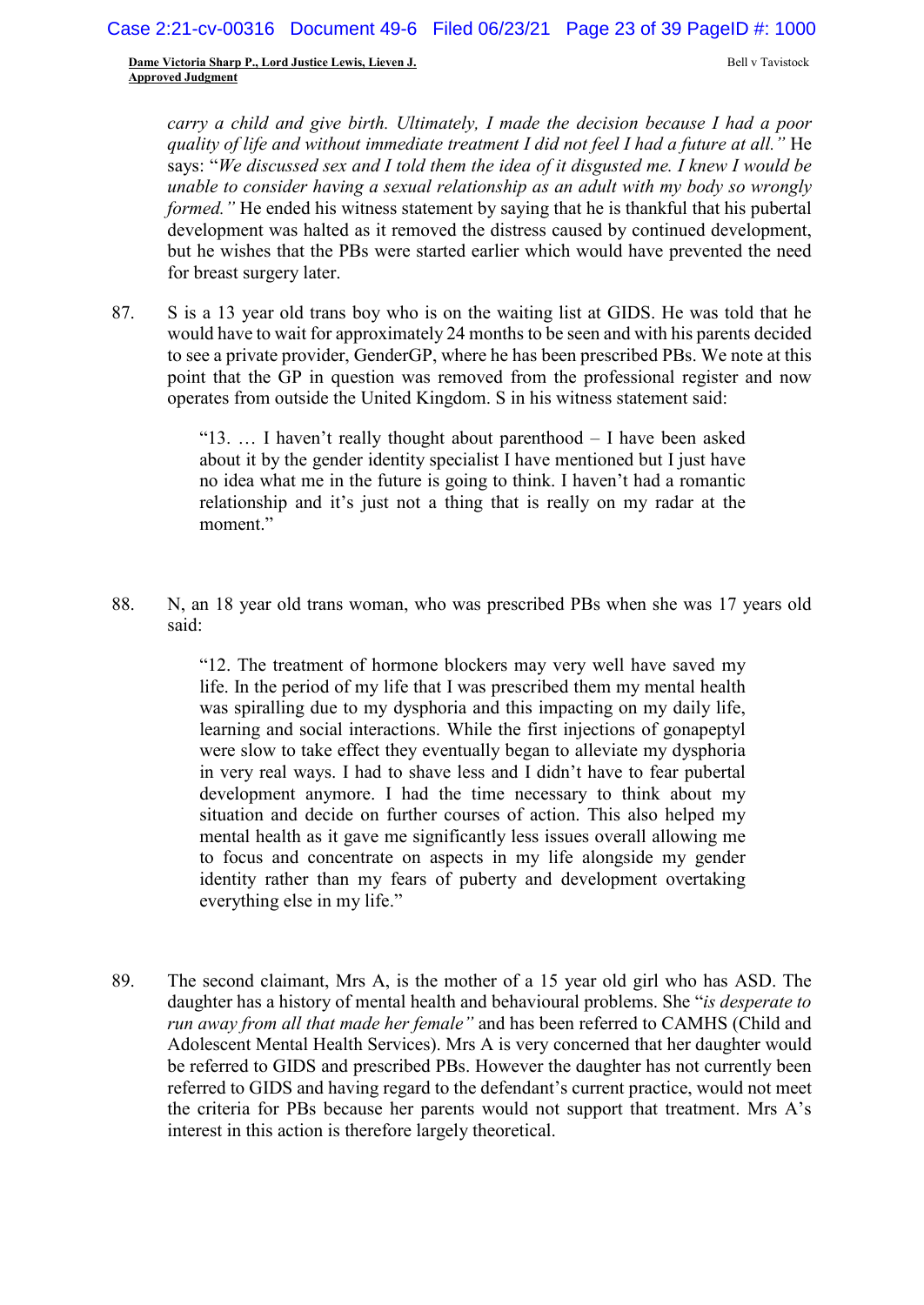Bell v Tavistock

#### *SECTION C: SUBMISSIONS*

- 90. The claimants' primary case is that children or young persons under the age of 18 are not capable of giving consent to the administration of PBs. Their secondary case is that the information given by the defendant and the Interested Party is misleading and inadequate to form the basis for informed consent to be given. In their statement of issues, the claimants put issue one as the adequacy of the information and issue two whether children and young people are capable of giving consent. In our view, the first issue must be whether *Gillick* competence can be achieved, and the secondary or alternative issue, whether the information being given is adequate. We deal with the arguments in that order.
- 91. Mr Hyam also raised a third issue (at least in writing). This was a submission that if any young person under the age of 18 is prescribed PBs, their case should be referred to the Court of Protection. In oral argument he accepted that the Court of Protection, being a creature of statute, would have no jurisdiction to consider such referrals. We think that the substance of issue three falls within the terms of issue one.
- 92. Mr Hyam stressed that the claimants were not calling into question that GD existed. Nor were they questioning that it could cause extreme distress or that PBs should never be given to people under 18 or that it was never in their best interests for it to be prescribed. The central issue was whether those under 18 could give informed consent.
- 93. Mr Hyam submitted that a child still going through puberty is not capable of properly understanding the nature and effect of PBs and weighing the consequences and side effects properly. He pointed to the evidence of the individuals, including that put forward on behalf of the defendant, to show that children of this age cannot understand the implications of matters such as the loss of the ability to orgasm, the potential need to construct a neo-vagina, or the loss of fertility. He argued that the use of PBs to address GD does not have an adequate evidence base to support it and thus should properly be described as experimental treatment. There is evidence that PBs can have significant side effects and there is strong evidence that once a child commences on PBs they will progress to CSH which will cause irreversible changes to the child's body with lifelong medical, psychological and emotional implications for the child. He relies on the harm potentially caused to these vulnerable young people as evidenced by the witness statement of the first claimant.
- 94. He submitted that the advice given to the children and young persons is misleading because they are told that the PBs are fully reversible when the current evidence on reversibility or the long term implications of the treatment is limited and unclear. He said further, that the reality is that PBs pave the way for CSH which do have irreversible impacts. Further, the information provided by GIDS fails to tell the child that there are no proven benefits to this treatment in either physical or psychological terms. The information is misleading as to the reversibility of PBs, their purpose and their benefits.
- 95. In those circumstances he submitted that the court should be guided by the approach of the Court of Protection in its *Practice Guidance (Court of Protection: Serious Medical Treatment)* [2020] 1 WLR 641 which sets out those decisions relating to medical treatment where an application should be made to the Court of Protection.
- 96. Paras 10 and 11 of that Guidance state: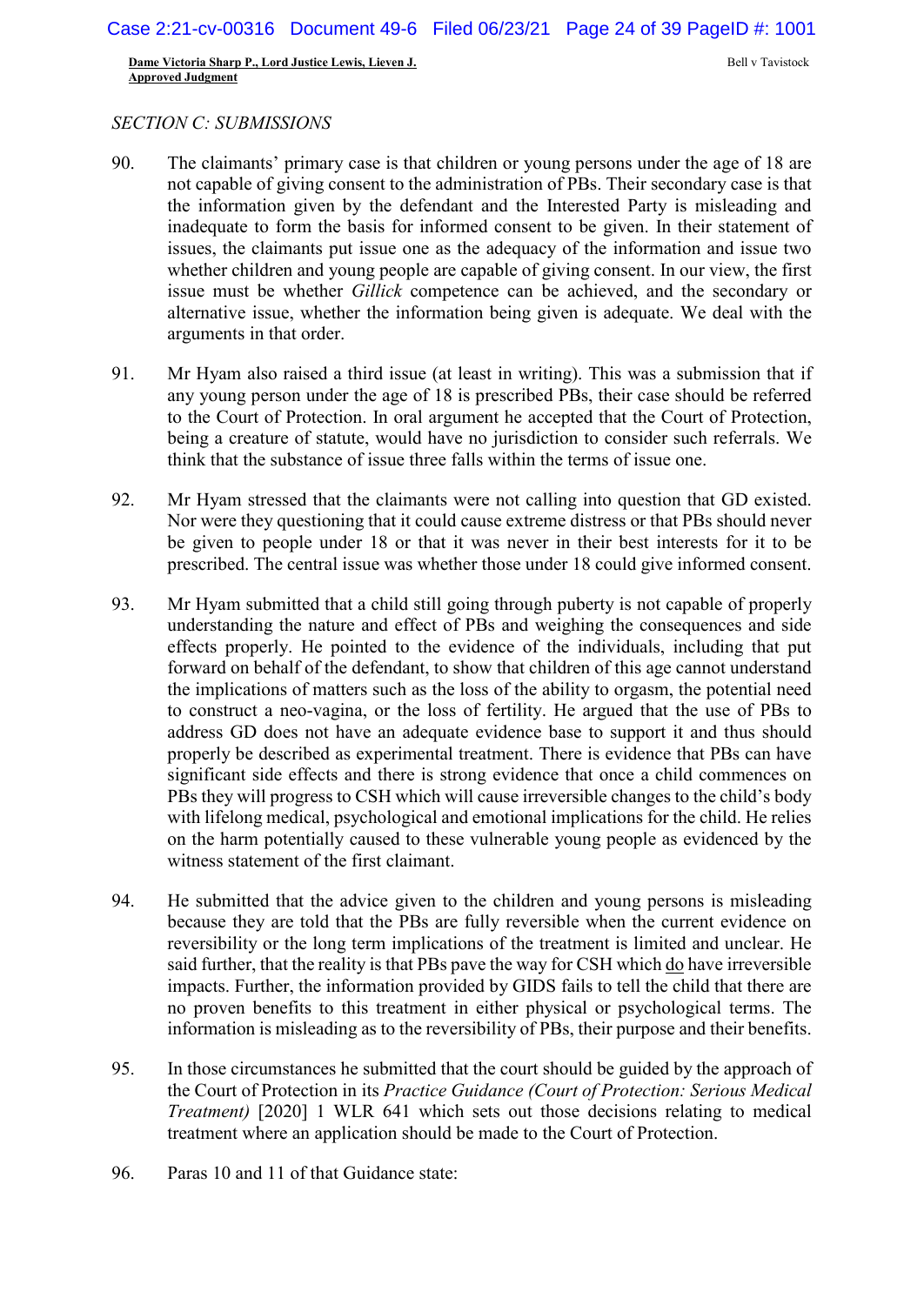Bell v Tavistock

"10. In any case which is not about the provision of life-sustaining treatment, but involves the serious interference with the person's rights under the ECHR, it is:

"highly probable that, in most, if not all, professionals faced with a decision whether to take that step will conclude that it is appropriate to apply to the court to facilitate a comprehensive analysis of [capacity and] best interests, with [the person] having the benefit of legal representation and independent expert advice."

This will be so even where there is agreement between all those with an interest in the person's welfare.

11. Examples of cases which may fall into paragraph 10 above will include, but are not limited to: (a) where a medical procedure or treatment is for the primary purpose of sterilisation; (b) where a medical procedure is proposed to be performed on a person who lacks capacity to consent to it, where the procedure is for the purpose of a donation of an organ, bone marrow, stem cells, tissue or bodily fluid to another person; (c) a procedure for the covert insertion of a contraceptive device or other means of contraception; (d) where it is proposed that an experimental or innovative treatment to be carried out; (e) a case involving a significant ethical question in an untested or controversial area of medicine."

- 97. The defendant and the first and second Interveners make common cause. Ms Morris argued that the care and treatment provided at GIDS fell within the terms of the Service Specification laid down by NHS England (NHSE) as required in accordance with the international frameworks of WPATH and the Endocrine Society and by the domestic regulatory frameworks of the General Medical Council and the Care Quality Commission. The NHSE is currently undertaking a review of the efficacy of treatment for GD (the Cass Review) which will report in due course, and its findings will be reflected in the Service Specification.
- 98. She argued that the process at GIDS was "deeply *Montgomery* compliant" (i.e. it met the requirements for informed consent identified by the Supreme Court in *Montgomery v Lanarkshire Health Board* [2015] AC 1430) having regard to the frequent consultations, discussions and the provision of detailed, but age appropriate, information. The "vast majority" of the children referred for PBs are 15 or older she said, and the information given is varied depending on the age and maturity of the child or young person. Where the assessment is that the individual is not initially *Gillick* competent, time is taken to see if their understanding develops and competency can be achieved. The information that is given is what is salient for that individual at that age.
- 99. As to those between the ages of 16-18, if the young person, the parents and the clinicians are agreed then she submitted there is no justiciable issue and the court has no jurisdiction.
- 100. Mr McKendrick for the first and second Interveners argued that the child or young person did not need to understand the impact of CSH on their fertility because that did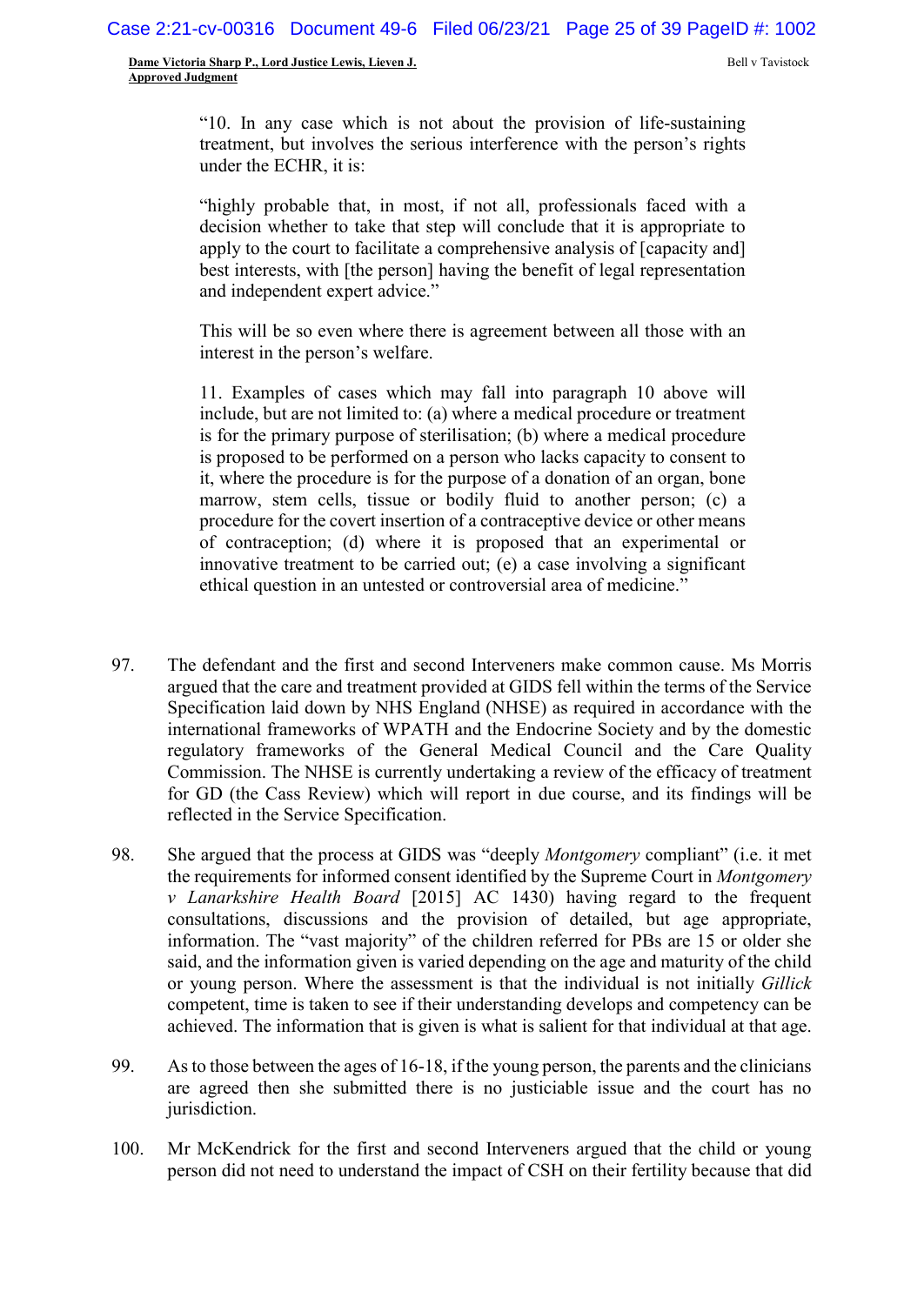not fall to be decided at the stage of prescribing PBs. The PBs provided the space for the person to think about further stages. In appropriate cases, a natal girl or young person's eggs could be harvested and preserved in order to preserve their fertility. The critical thing for the child was that s/he had GD and that there was no alternative physical treatment to PBs. Once the child or young person had reached the Endocrine Clinic at the Trust, there was no alternative psychological treatment available because that was a matter within the purview of GIDS and GIDS had referred the child for PBs, although ongoing psychological treatment is provided at GIDS alongside treatment with PBs. Therefore, the Trust clinicians were faced with a child in acute distress with no alternative treatment options. The purpose of the treatment was to alleviate distress and that, according to Mr McKendrick, had been achieved.

- 101. When asked by the court what evidence there was that the PBs did achieve the purpose of alleviating distress, in the light of the lack of published research, Mr McKendrick pointed to the evidence of experienced endocrinologists in both Trusts who could see the real benefits of the treatment.
- 102. Like Ms Morris, Mr McKendrick said the current practice was not to proceed only on parental consent. However, he did argue that if the child's consent was rendered invalid, the treatment would continue to be lawful if the parents had consented.
- 103. The third Intervener is Transgender Trend Ltd., an organisation that provides evidencebased information and resources for parents and schools concerning children with GD. Ms Davies-Arai is the director of that organisation and she has filed a witness statement in these proceedings. She set out concerns about the lack of evidence as to the impacts and effectiveness of PBs and in relation to which patients it is most likely to help. Much of her evidence focused on the increase of referrals to GIDS of teenage natal girls and the cultural factors, including material on the internet and social media, which may play a part in this. She said that GIDS does not offer young people with GD a range of ways to interpret their experience, and the GIDS pathway offers a minimal challenge to the beliefs and ideas of the young person.
- 104. Mr Skinner on behalf of Transgender Trend said the case was particularly important because it concerned the deliberate provision by the State of medical treatment to children and young people which may cause harm. The court should be anxious to ensure that vulnerable children, for example those with ASD, are provided with the full protection of the law.

#### *SECTION D: THE LAW*

- 105. In *Gillick v West Norfolk and Wisbech Health Authority* [1986] AC 112, the House of Lords considered the lawfulness of the Secretary of State's policy on giving contraceptive advice to children without parental consent. The House of Lords held by a majority that a doctor could lawfully give contraceptive advice and treatment to a girl aged under 16 if she had sufficient maturity and intelligence to understand that nature and implications of the proposed treatment and provided that certain conditions were satisfied.
- 106. Lord Fraser at p. 169B-E said: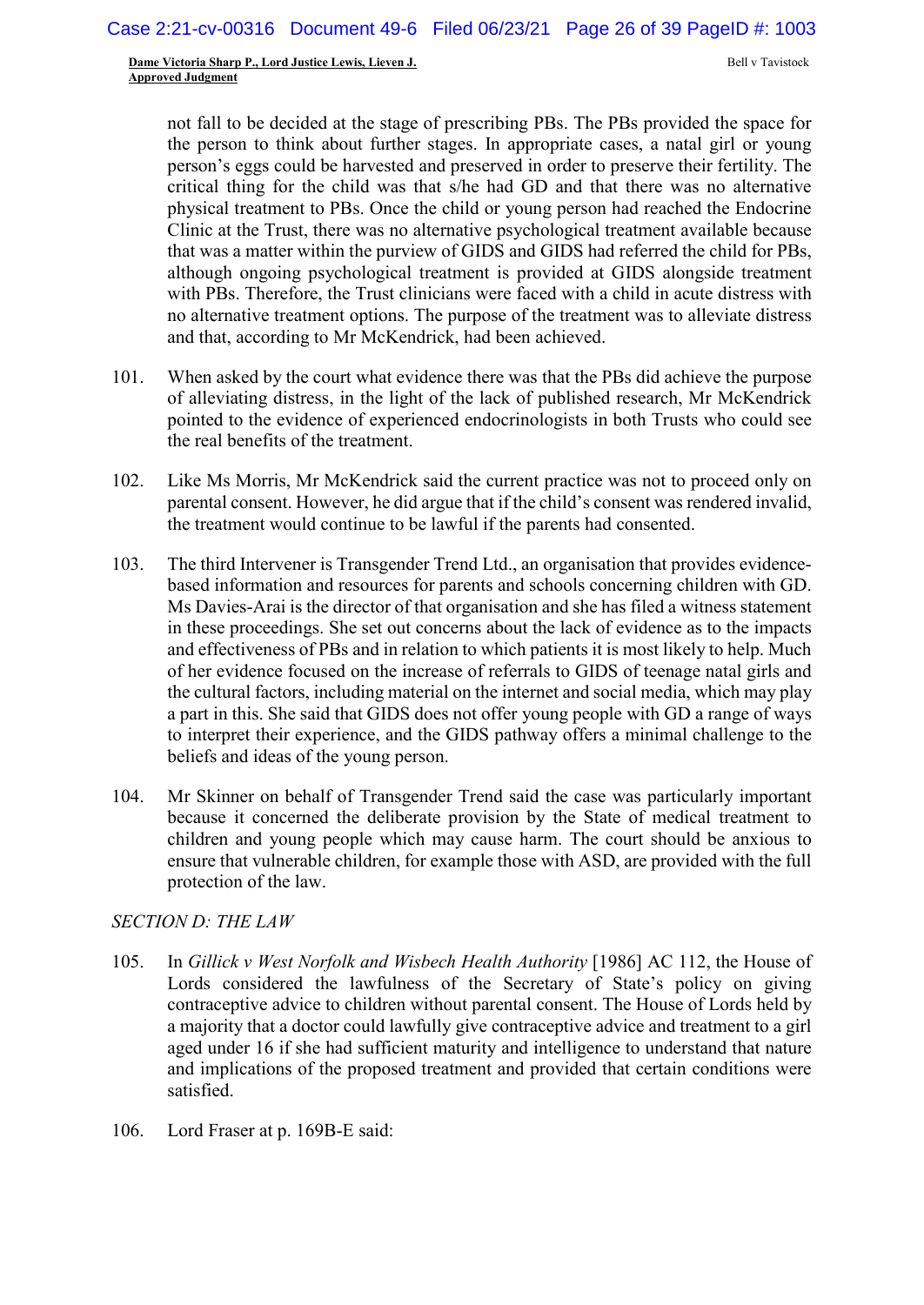Bell v Tavistock

"It seems to me verging on the absurd to suggest that a girl or boy aged 15 could not effectively consent, for example, to have a medical examination of some trivial injury to his body or even to have a broken arm set. Of course the consent of the parents should normally be asked, but they may not be immediately available. Provided the patient, whether the boy or a girl, is capable of understanding what is proposed, and of expressing his or her own wishes, I see no good reason for holding that he or she lacks the capacity to express them validly and effectively and to authorise the medical man to make the examination or give the treatment which he advises. After all, a minor under the age of 16 can, with certain limits, enter into a contract. He or she can also sue and be sued, and can give evidence on oath. …."

Accordingly, I am not disposed to hold now, for the first time, that a girl less than 16 lacks the power to give valid consent to contraceptive advice or treatment, merely on account of her age."

#### 107. Lord Scarman at p. 186A-D said:

"The law relating to parent and child is concerned with the problems of the growth and maturity of the human personality. If the law should impose upon the process of "growing up" fixed limits where nature knows only a continuous process, the price would be artificiality and a lack of realism in an area where the law must be sensitive to human development and social change. If certainty be thought desirable, it is better that the rigid demarcations necessary to achieve it should be laid down by legislation after a full consideration of all the relevant factors than by the courts confined as they are by the forensic process to the evidenced adduced by the parties and to whatever may properly fall within the judicial notice of judges. Unless and until Parliament should think fit to intervene, the courts should establish a principle flexible enough to enable justice to be achieved by its application to the particular circumstances proved by the evidence placed before them."

And at p.189C-E:

"When applying these conclusions to contraceptive advice and treatment it has to be borne in mind there is much that has to be understood by a girl under the age of 16 if she is to have legal capacity to consent to such treatment. It is not enough that she should understand the nature of the advice which is being given: she must also have a sufficient maturity to understand what is involved. There are moral and family questions, especially her relationship with her parents; long-term problems associated with the emotional impact of pregnancy and its termination; and there are the risks to health of sexual intercourse at her age, risks which contraception may diminish but cannot eliminate. It follows that a doctor will have to satisfy himself that she is able to appraise these factors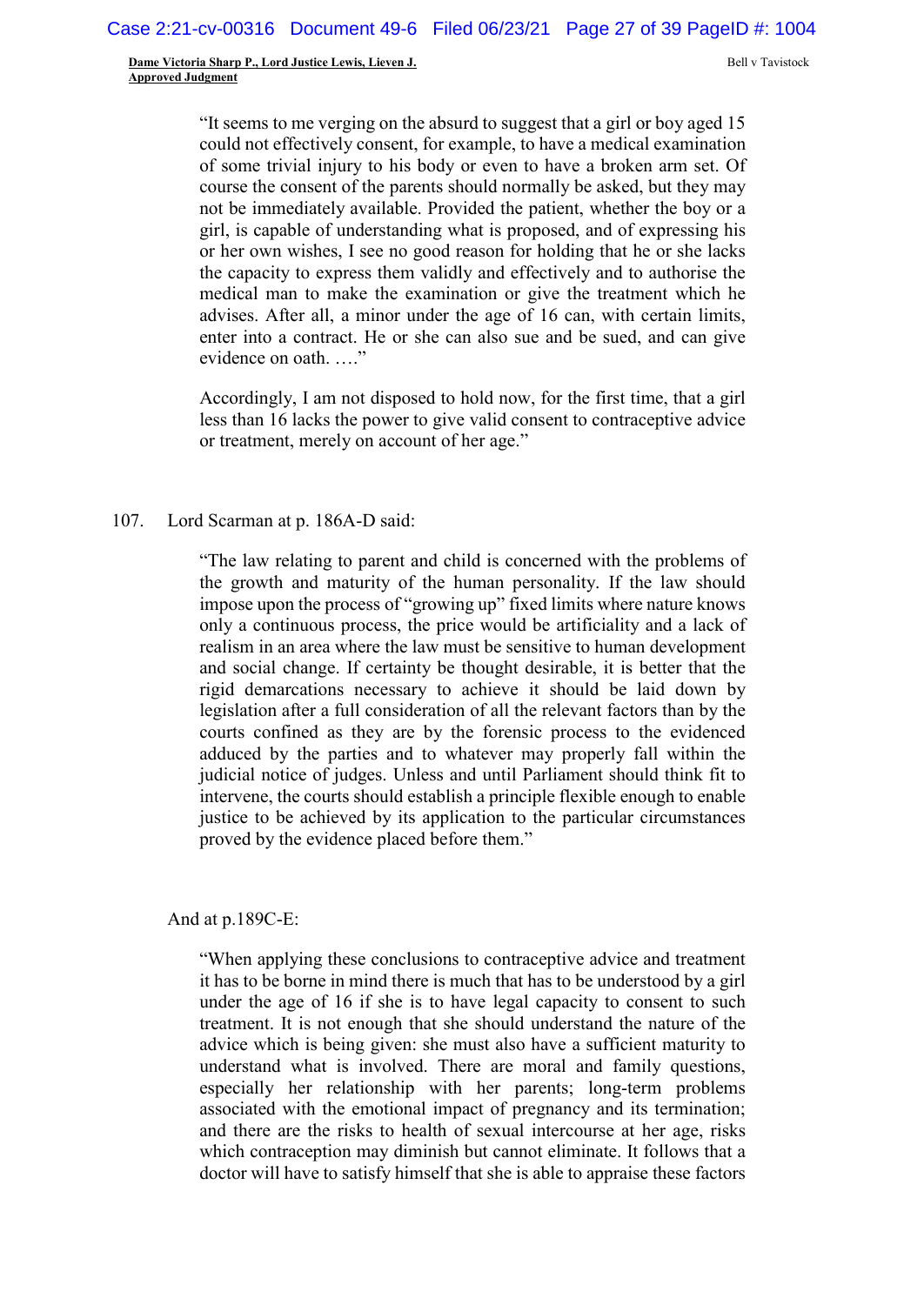Bell v Tavistock

before he can safely proceed upon the basis that she has at law capacity to consent to contraceptive treatment. And it further follows that ordinarily the proper course will be for him, as the guidance lays down, first to seek to persuade the girl to bring her parents into consultation and, if she refuses, not to prescribe contraceptive treatment unless he is satisfied that her circumstances are such that he ought to proceed without parental knowledge and consent."

And p. 191C-D:

"The truth may well be that the rights of parents and children in this sensitive area are better protected by the professional standards of the medical profession than by "a priori" legal lines of division between capacity and the lack of capacity to consent since any such general dividing line is sure to produce in some cases injustice, hardship, and injury to health."

- 108. In *R (Axon) v Secretary of State for Health (Family Planning Association Intervening)*  [2006] QB 539 Silber J considered *Gillick* in the context of Article 8 of the Convention, the United Nations Convention on the Rights of the Child (UNCRC) and the increasing emphasis on the autonomy of the child. He held that the principles set out in *Gillick*  continued to apply, see para 152.
- 109. There are two cases dealing with children aged 16 or over who refused medical treatment in circumstances where clinicians considered it was clinically indicated. The issue in each was whether the court could nevertheless, authorise the treatment. *Re W (a Minor) (Medical Treatment: Court's Jurisdiction)* [1993] Fam. 64, concerned the case of a 16 year old girl with anorexia nervosa. The local authority applied under the inherent jurisdiction of the High Court to give medical treatment to W without her consent and against her wishes. W relied on section 8 of the Family Law Reform Act 1969, which states:

"Section 8 is in these terms:

(1) The consent of a minor who has attained the age of 16 years to any surgical, medical or dental treatment which, in the absence of consent, would constitute a trespass to his person, shall be as effective as it would be if he were of full age; and where a minor has by virtue of this section given an effective consent to any treatment it shall not be necessary to obtain any consent for it from his parent or guardian. (2) In this section 'surgical, medical or dental treatment' includes any procedure undertaken for the purposes of diagnosis, and this section applies to any procedure which is ancillary to any treatment as it applies to that treatment. (3) Nothing in this section shall be construed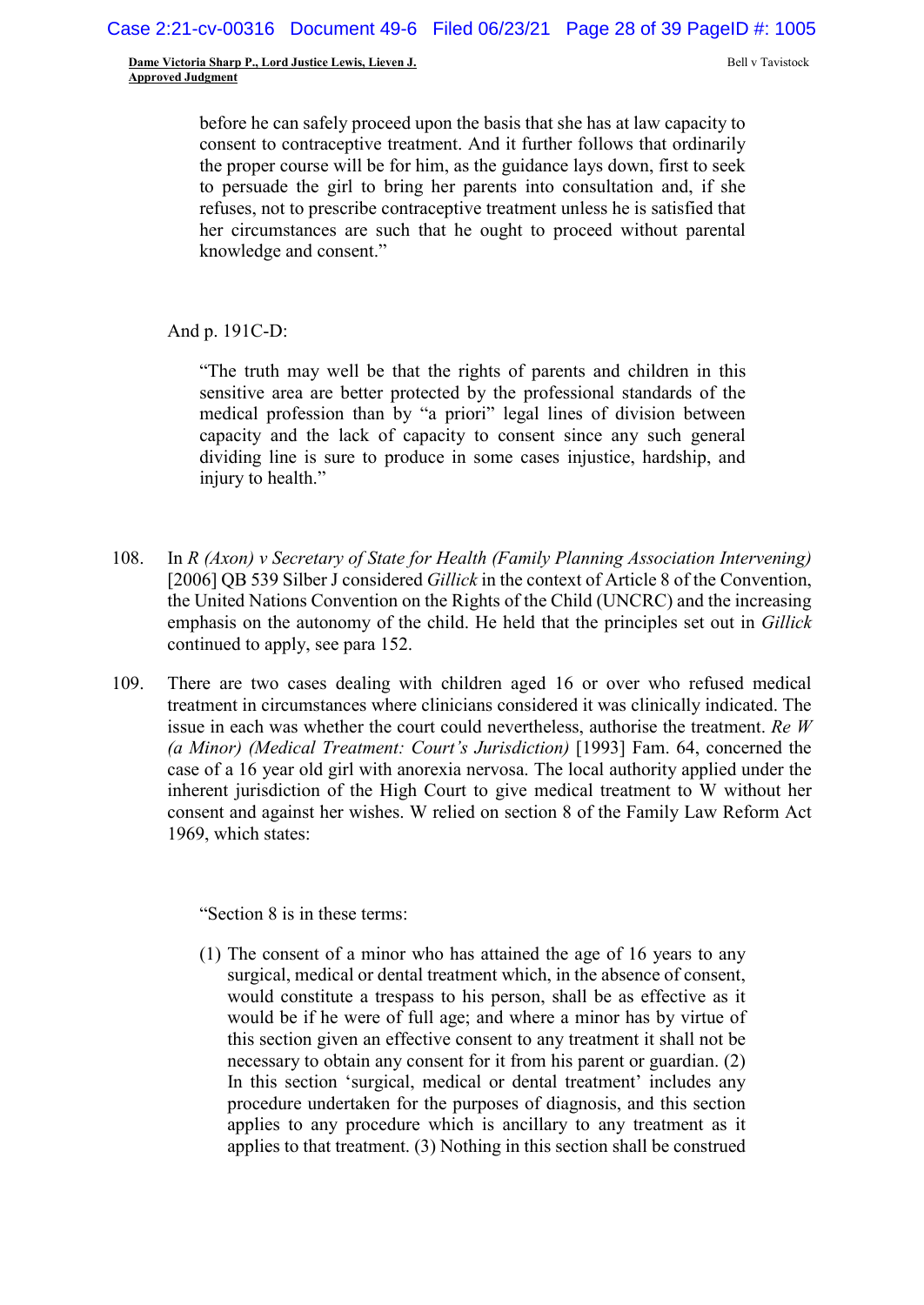Bell v Tavistock

as making ineffective any consent which would have been effective if this section had not been enacted."

- 110. The Court of Appeal held that section 8 did not confer on a minor an absolute right to determine whether or not she received medical treatment but protected the medical practitioner from an action in trespass. Lord Donaldson analysed *Gillick* and said that Lord Scarman would necessarily have considered that the purpose of section 8 was to provide the medical practitioners treating the child with a defence to either criminal assault or a civil claim for trespass, see pages 76G-H and 78D-F. Lord Donaldson described the effect of the section as being a *"legal flak jacket",* whereby the 16-17 year old is conclusively proved to be *Gillick* competent but this did not mean that someone else who has parental responsibility cannot give consent for the treatment.
- 111. When applying his analysis to the facts of W's case, Lord Donaldson said at p. 80G-81B:

"I have no doubt that the wishes of a 16 or 17-year-old child or indeed of a younger child who is "Gillick competent" are of the greatest importance both legally and clinically, but I do doubt whether Thorpe J was right to conclude that W was of sufficient understanding to make an informed decision. I do not say this on the basis that I consider her approach irrational. I personally consider that religious or other beliefs which bar any medical treatment or treatment of particular kinds are irrational, but that does not make minors who hold those beliefs any the less "Gillick competent". They may well have sufficient intelligence and understanding fully to appreciate the treatment proposed and the consequences of their refusal to accept that treatment. What distinguishes W from them, and what with all respect I do not think that Thorpe J took sufficiently into account (perhaps because the point did not emerge as clearly before him as it did before us), is that it is a feature of anorexia nervosa that it is capable of destroying the ability to make an informed choice. It creates a compulsion to refuse treatment or only to accept treatment which is likely to be ineffective. This attitude is part and parcel of the disease and the more advanced the illness, the more compelling it may become. Where the wishes of the minor are themselves something which the doctors reasonably consider need to be treated in the minor's own best interests, those wishes clearly have a much reduced significance."

112. Lord Donaldson concluded at p. 84A-B that:

"No minor of whatever age has power by refusing consent to treatment to override a consent to treatment by someone who has parental responsibility for the minor and a fortiori a consent by the court. Nevertheless such a refusal is a very important consideration in making clinical judgments and for parents and the courts in deciding whether themselves to give consent. Its importance increases with the age and maturity of the minor."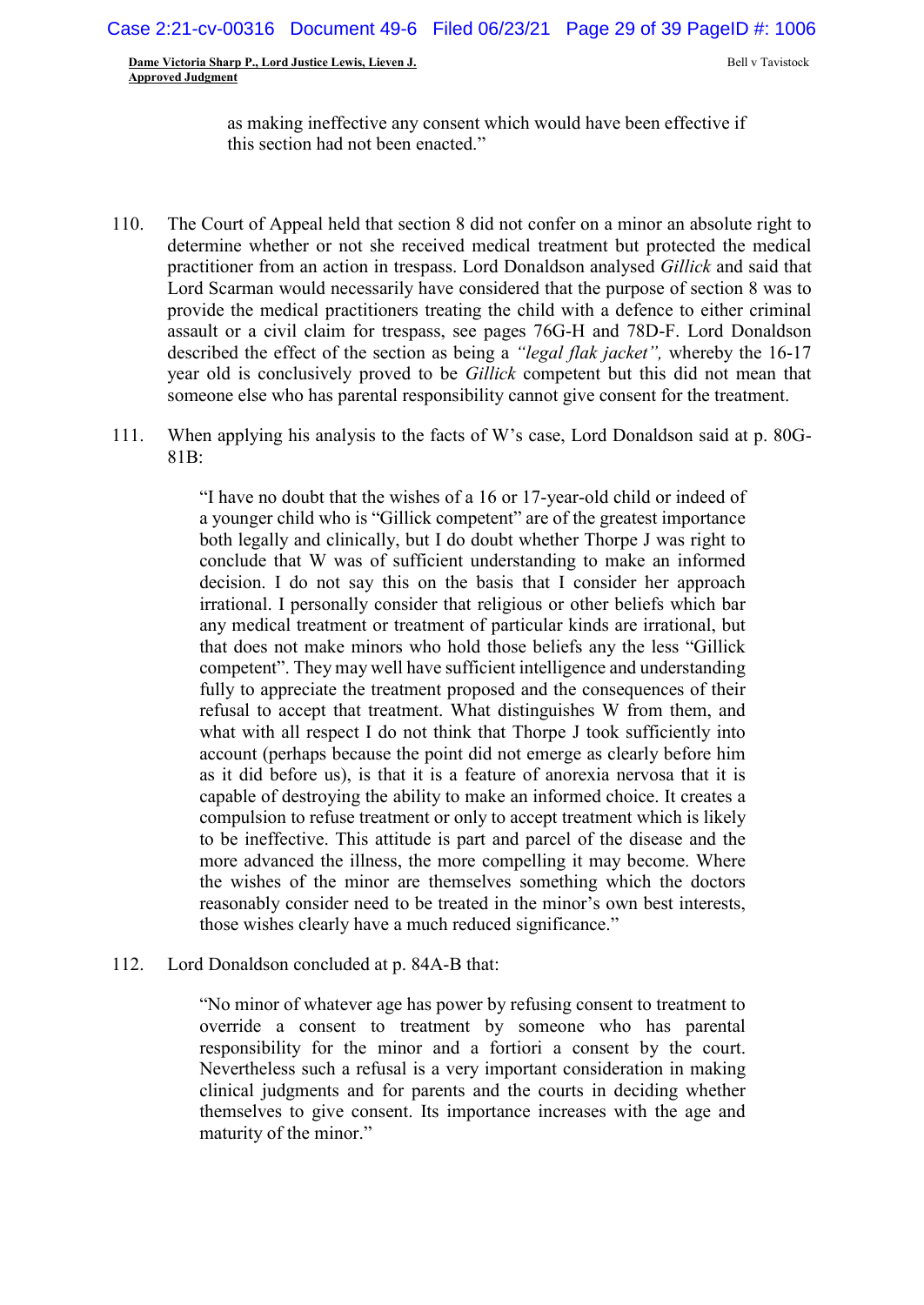Bell v Tavistock

113. Balcombe LJ at p. 87G-H agreed with Lord Donaldson that the parents of a 16 and 17 year old retained the right to consent to treatment even if she did not consent, and that the court could continue to exercise its inherent jurisdiction. Nolan LJ did not express a view as to whether parents could consent to treatment where the child had refused, but considered that the court under its inherent jurisdiction could continue to do so. He said, at p. 94D-E:

> "To take it a stage further, if the child's welfare is threatened by a serious or imminent risk that the child will suffer grave and irreversible mental or physical harm, then once again the court when called upon has a duty to intervene. It makes no difference whether the risk arises from the action or inaction of others, or from the action or inaction of the child. Due weight must be given to the child's wishes, but the court is not bound by them. In the present case, Thorpe J was apparently satisfied on the evidence before him that such a risk existed. In my judgment, he was fully entitled to take this view. By the time the matter came to this court, it was impossible to take any other view. For these reasons, I would dismiss the appeal save to the extent of making the necessary variation of the order of Thorpe J."

114. We were taken to two cases concerning the application of *Gillick* in particularly difficult medical and ethical situations, which are of some assistance in the present case. In *Re L (Medical Treatment: Gillick Competency*) [1998] 2 F.L.R. 810 Sir Stephen Brown P. considered the case of a 14 year old girl with a life threatening condition involving the possibility of a blood transfusion. L was a Jehovah's Witness and would not consent to the blood transfusion. The court ordered that the medical treatment should take place without her consent. The expert clinician appointed by the Official Solicitor is recorded as giving the following evidence:

> "He makes the point that the girl's view as to having no blood transfusion is based on a very sincerely, strongly held religious belief which does not in fact lend itself in her mind to discussion. It is one that has been formed by her in the context of her own family experience and the Jehovah's Witness meetings where they all support this view. He makes the point that there is a distinction between a view of this kind and the constructive formulation of an opinion which occurs with adult experience. That has not happened of course in the case of this young girl."

115. Sir Stephen Brown then concluded at p. 813:

"It is, therefore, a limited experience of life which she has – inevitably so – but this is in no sense a criticism of her or of her upbringing. It is indeed refreshing to hear of children being brought up with the sensible disciplines of a well-conducted family. But it does necessarily limit her understanding of matters which are as grave as her own present situation. It may be that because of her belief she is willing to say, and to mean it, 'I am willing to accept death rather than to have a blood transfusion', but it is quite clear in this case that she has not been able to be given all the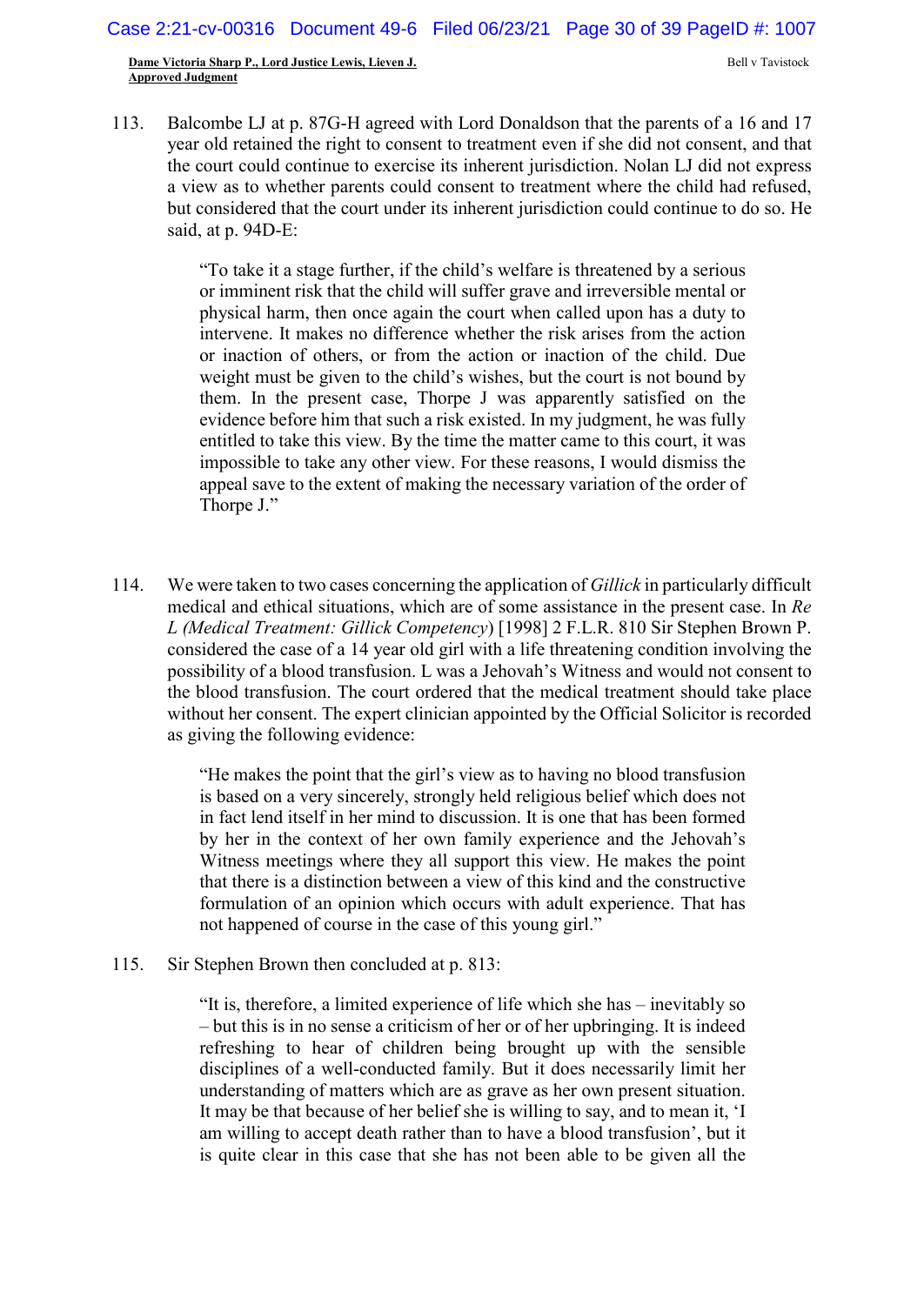Bell v Tavistock

details which it would be right and appropriate to have in mind when making such a decision.

I do not think that in this case this young girl is 'Gillick competent'. I base that upon all the evidence that I have heard. She is certainly not 'Gillick competent' in the context of all the necessary details which it would be appropriate for her to be able to form a view about."

- 116. *Re S (A Child) (Child Parent: Adoption Consent)* [2019] 2 Fam 177 also concerned a child under 16. In that case Cobb J considered the competence of a mother under the age of 16 to consent to her baby being placed for adoption. Cobb J held that it was appropriate and helpful in determining *Gillick* competence to read across and borrow from the relevant concepts and language in the Mental Capacity Act 2005 but cognisant of some fundamental differences, in particular that the assumption of capacity in section 1(2) of that Act did not apply and there was no requirement for any diagnostic characteristic as there is in section 2(1) of the Mental Capacity Act 2005, see paras 15,16 and 60.
- 117. At paras 34 to 37 Cobb J considered what test he should apply to the information that S needed to understand and then set out the information that would be relevant for the decision in question:

"34. Macur J in *LBL v RYJ and VJ* [2011] 1 FLR 1279, para 24 held that it would not be necessary for a decision-maker to be able to comprehend "all the peripheral detail" in the assessment of capacity to make the relevant decision; in a case concerning residence and the provision of education, Macur J went on to say, at para 58:

"In [the expert's] view it is unnecessary for his determination of RYJ's capacity that she should understand all the details within the statement of special educational needs. It is unnecessary that she should be able to give weight to every consideration that would otherwise be utilised in formulating a decision objectively in her 'best interests'. I agree with his interpretation of the test in section 3 which is to the effect that the person under review must comprehend and weigh the salient details relevant to the decision to be made. To hold otherwise would place greater demands upon RYJ than others of her chronological age/commensurate maturity and unchallenged capacity."

35. In the same vein, Baker J remarked in *H v A Local Authority* [2011] EWHC 1704 at  $[16(xi)]$ : "[the] courts must guard against imposing too high a test of capacity to decide issues such as residence because to do so would run the risk of discriminating against persons suffering from a mental disability."

36. Although not cited in argument, I further remind myself of the comments of Chadwick LJ in the Court of Appeal in *Masterman-Lister v Brutton & Co (Nos 1 and 2)* [2003] 1 WLR 1511, para 79: "a person should not be held unable to understand the information relevant to a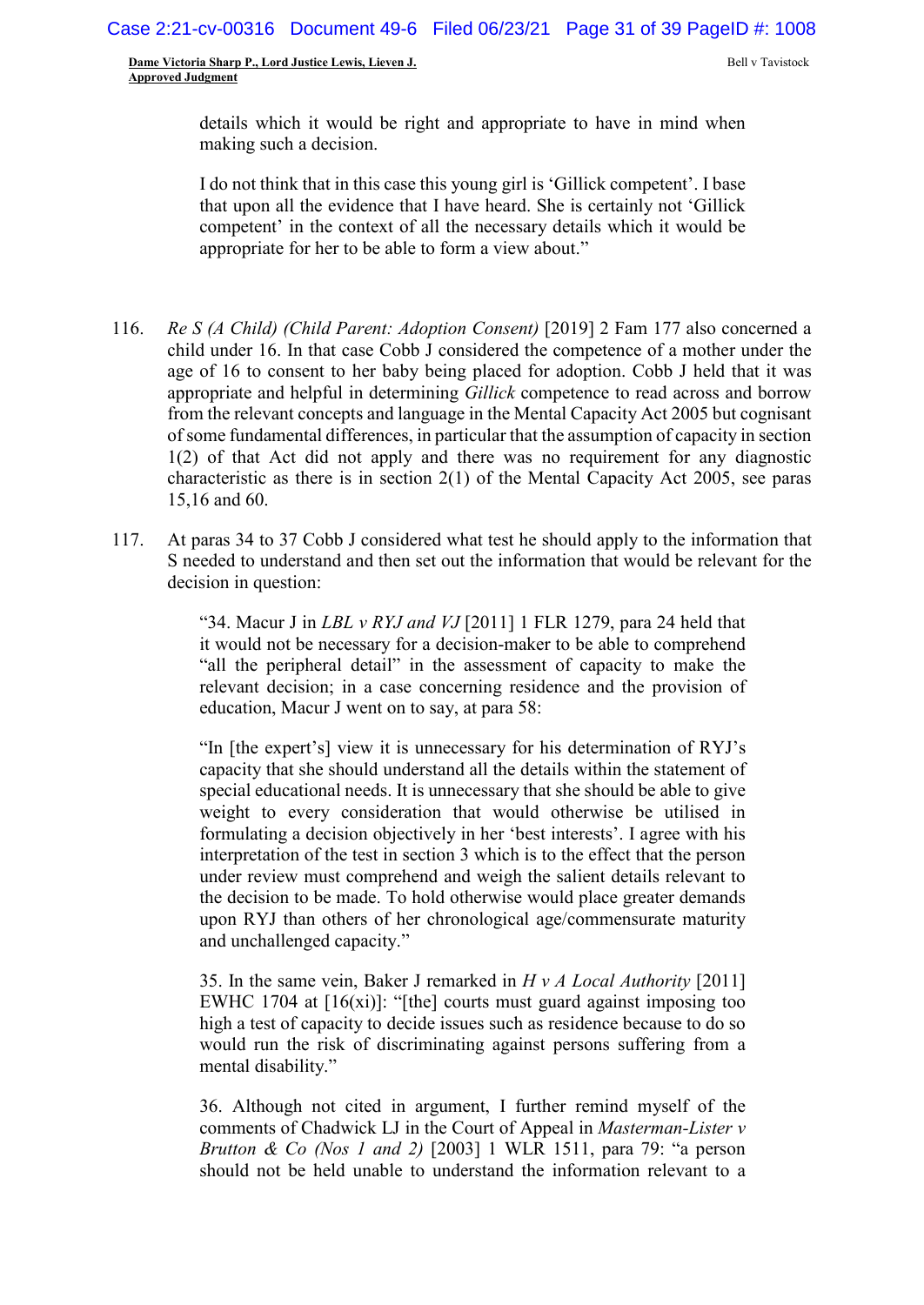Bell v Tavistock

decision if he can understand the explanation of that information in broad terms and simple language…" So, says Ms Dolan, it is not necessary for S to understand all the peripheral and non-salient information in the adoption consent form in order to be declared capacitous. Nor does she even need to fully understand the legal distinctions between placement for adoption under a placement order and not under a placement order. Indeed, Ms Dolan herself relies in this regard on *In re A (Adoption: Agreement: Procedure)* [2001] 2 FLR 455, para 43 where Thorpe LJ observes that the differences between freeing and adoption are "complex in their inter-relationship and it is not to be expected that social workers should have a complete grasp of the distinction between the two, or always to signify the distinction in their discussion with the clients" (my emphasis)." If social workers are not expected to understand the complexities of the legislation (or its predecessor) or explain the distinction accurately to the parents with whom they are working asks Ms Dolan, why should a person under the age of 16 be expected to be able to grasp them in order to be able to be declared capacitous?

37. Accordingly, argues the local authority, the salient or "sufficient" information which is required to be understood by the child parent regarding extra-familial adoption is limited to the fundamental legal consequences of the same. The factors discussed at the hearing include: (i) your child will have new legal parents, and will no longer be your son or daughter in law, (ii) adoption is final, and non-reversible; (iii) during the process, other people (including social workers from the adoption agency) will be making decisions for the child, including who can see the child, and with whom the child will live; (iv) you may obtain legal advice if you wish before taking the decision; (v) the child will live with a different family forever; you will (probably) not be able to choose the adopters; (vi) you will have no right to see your child or have contact with your child; it is highly likely that direct contact with your child will cease, and any indirect contact will be limited; (vii) the child may later trace you, but contact will only be re-established if the child wants this; (viii) there are generally two stages to adoption; the child being placed with another family for adoption, and being formally adopted; (ix) for a limited period of time you may change your mind; once placed for adoption, your right to change your mind is limited, and is lost when an adoption order is made."

#### 118. Cobb J's conclusions were these:

"60… It follows that in order to satisfy the Gillick test in this context the child parent should be able to demonstrate "sufficient" understanding of the "salient" facts around adoption; she should understand the essential "nature and quality of the transaction" (per Munby J in *Sheffield City Council v E* [2005] Fam 326, para 19) and should not need to be concerned with the peripheral.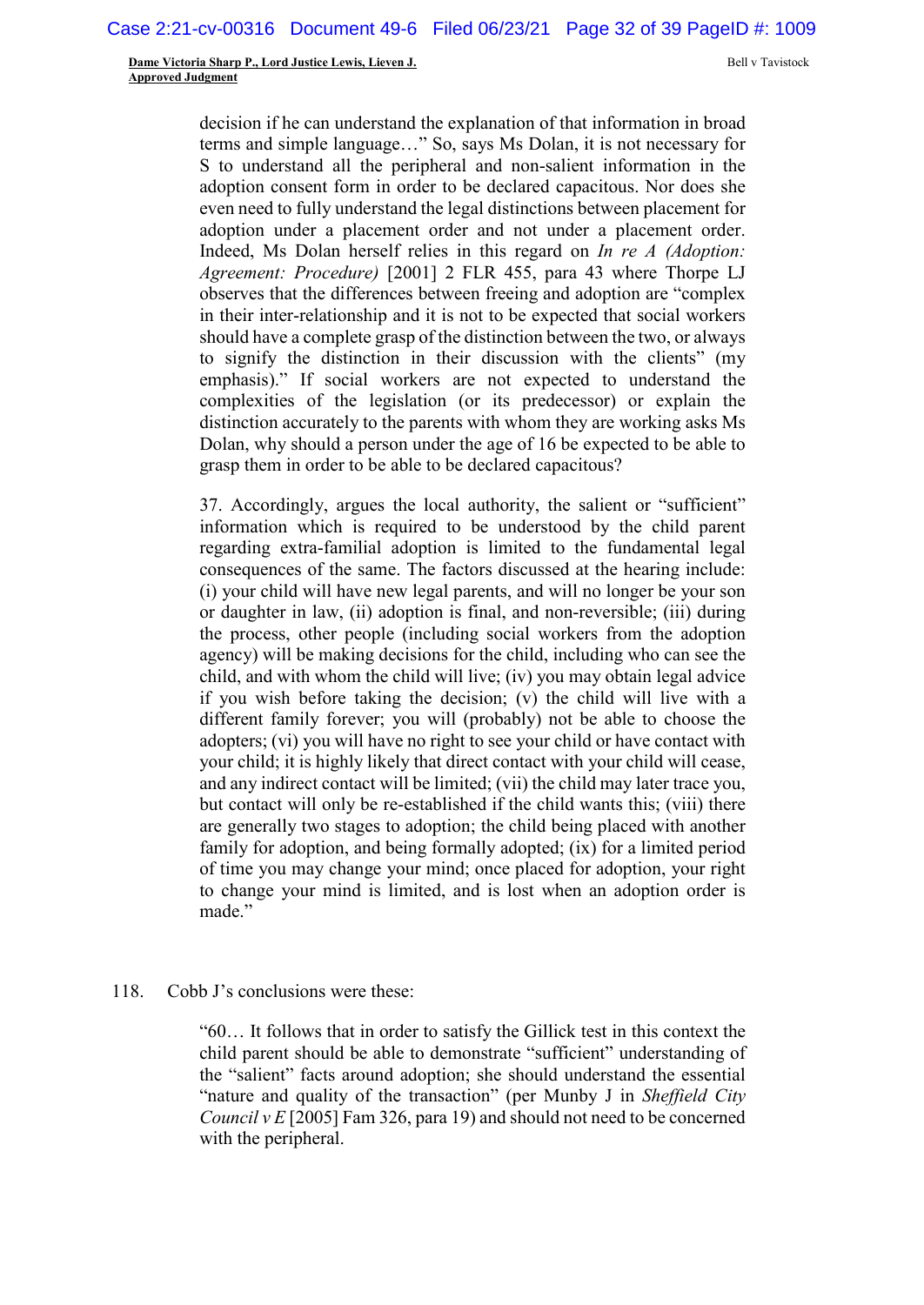Bell v Tavistock

61. It will, however, be necessary for the competent child decision-maker to demonstrate a "full understanding" of the essential implications of adoption when exercising her decision-making, for the independent CAFCASS officer to be satisfied that the consent is valid. If consent is offered under section 19 and/or section 20 of the 2002 Act, it will be necessary for a form to be signed, even if not in the precise format of that identified by Practice Direction 5A. I accept that on an issue as significant and life-changing as adoption, there is a greater onus on ensuring that the child understands and is able to weigh the information than if the decision was of a lesser magnitude: see Baker J in *CC v KK and STCC* [2012] COPLR 627, para 69. This view is consistent with the Mental Capacity Act 2005 Code of Practice, which provides, at paragraph 4.19:

"a person might need more detailed information or access to advice, depending on the decision that needs to be made. If a decision could have serious or grave consequences, it is even more important that a person understands the information relevant to that decision.""

- 119. In determining the level of understanding that the child needs to have to consent to PBs, Mr Hyam attached considerable importance to the decision of the Supreme Court in *Montgomery v Lancashire Health Board*. That case concerned an action in negligence brought by a mother on behalf of her child. The child was disabled as a result of complications during delivery and the mother argued that she should have been advised as to the possibility of delivery by elective caesarean. The central issue for present purposes was the information that the doctor needed to have given the patient in order to establish that she had given informed consent for the treatment.
- 120. Lord Kerr set out the requirements placed on a doctor in providing information on risks of injury from treatment in the following terms at para 87:

"An adult person of sound mind is entitled to decide which, if any, of the available forms of treatment to undergo, and her consent must be obtained before treatment interfering with her bodily integrity is undertaken. The doctor is therefore under a duty to take reasonable care to ensure that the patient is aware of any material risks involved in any recommended treatment, and of any reasonable alternative or variant treatments. The test of materiality is whether, in the circumstances of the particular case, a reasonable person in the patient's position would be likely to attach significance to the risk, or the doctor is or should reasonably be aware that the particular patient would be likely to attach significance to it."

- 121. Mr Hyam submitted that in determining whether a child is *Gillick* competent the court should consider what would a *"reasonable person in the patient's position understand"*, and in asking that question, he submitted that the "reasonable person" is one with adult knowledge.
- 122. Ms Morris went to the opposite extreme. She submitted that when deciding what information needs to be given to the patient and understood by them, the test is a reasonable person in that individual's position, i.e. a reasonable 12 year old (or other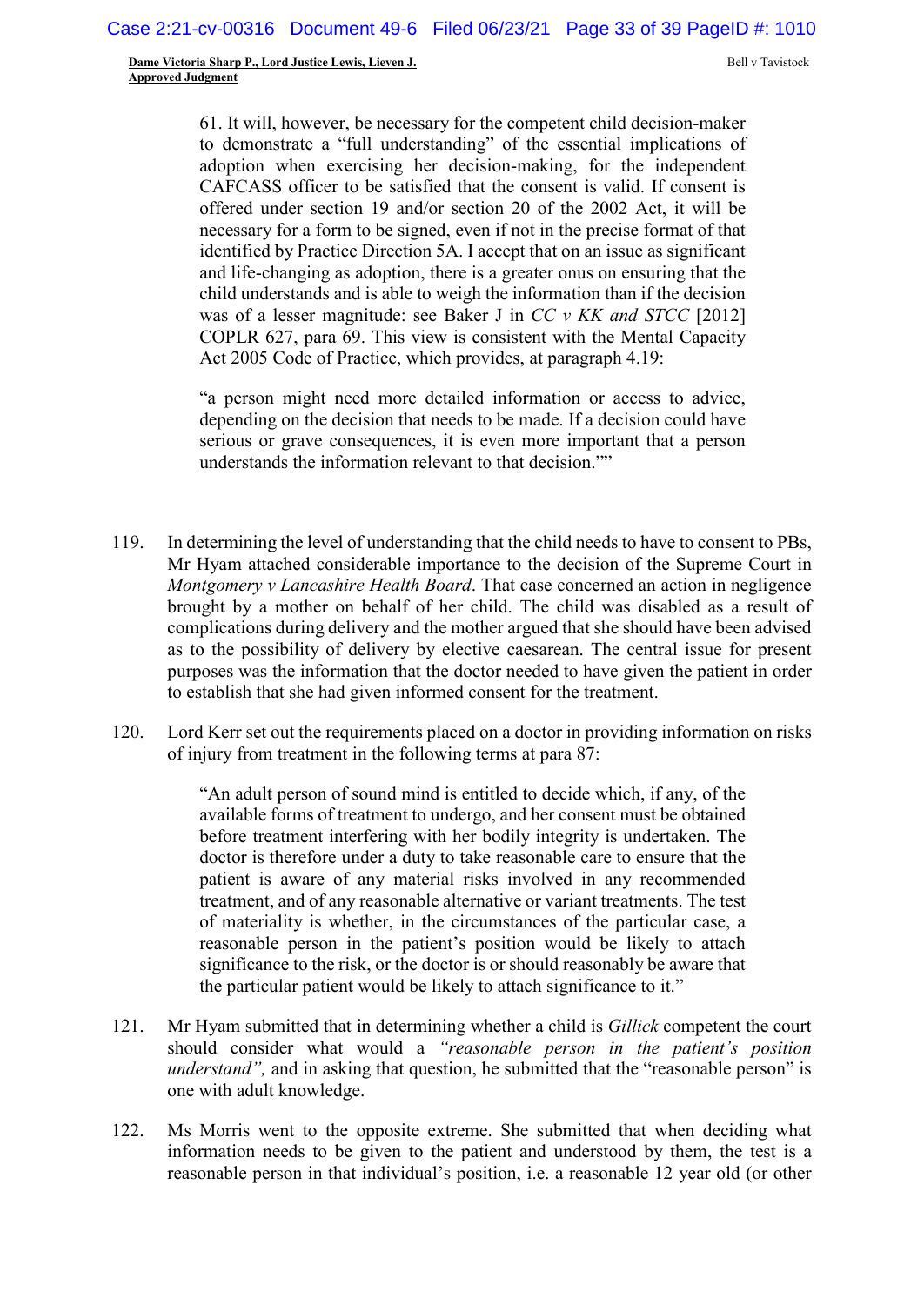Bell v Tavistock

age) with GD. She said that the "salient" information that needs to be provided is what that reasonable patient would attach importance to. She said that seeking consent, certainly for treatment with lifelong implications such as sterilisation will always involve some *"act of imagination".* Many patients facing life changing treatment, such as the loss of fertility in cancer treatment or endometriosis, will not have had experience of what they are foregoing, for example, fertility. She submitted that the court ought not to be pronouncing on hypothetical cases: rather, it should or could consider the facts of one specific case as and when it arises.

- 123. Mr McKendrick submitted that the correct approach in deciding what information was material was to assume a reasonable child of the individual's age.
- 124. Mr Skinner pointed out that *Montgomery* concerned an adult and therefore the presumption of capacity in the Mental Capacity Act 2005 applied. That presumption is inapplicable in a case concerning *Gillick* competency where the very issue is whether the child is competent to make the decision. The decision in *Montgomery* was of limited assistance, therefore, in the present case. In determining competence, the child must have sufficient understanding of the factors that are not just relevant to him or her now but which on an objective basis ought to be given weight in the future.
- 125. In our view, the following principles can be derived from the cases to which we have referred:
- 126. First, the question as to whether a person under the age of 16 is *Gillick* competent to make the relevant decision will depend on the nature of the treatment proposed as well as that person's individual characteristics. The assessment is necessarily an individual one. Where the decision is significant and life changing then there is a greater onus to ensure that the child understands and is able to weigh the information, see *Re S* at para 60.
- 127. Secondly, however, that does not mean that it is not possible for the court to draw some lines. The Trusts themselves accept that a 7 year old being treated with PBs for precocious puberty cannot give informed consent and his or her parents must give that consent because of the young age of the child concerned and the nature of the treatment.
- 128. Thirdly, efforts should be made to allow the child or young person to achieve *Gillick* competency where that is possible. Clinicians should therefore work with the individual to help them understand the treatment proposed and its potential implications in order to help them achieve competence.
- 129. Fourthly, however, that does not mean that every individual under 16 can achieve *Gillick* competence in relation to the treatment proposed. As we discuss below, where the consequences of the treatment are profound, the benefits unclear and the long-term consequences to a material degree unknown, it may be that *Gillick* competence cannot be achieved, however much information and supportive discussion is undertaken.
- 130. Fifthly, in order to achieve *Gillick* competence it is important not to set the bar too high. It is not appropriate to equate the matters that a clinician needs to explain, as set out in *Montgomery*, to the matters that a child needs to understand to achieve *Gillick* competence. The consequence of Mr Hyam's approach would be significantly to raise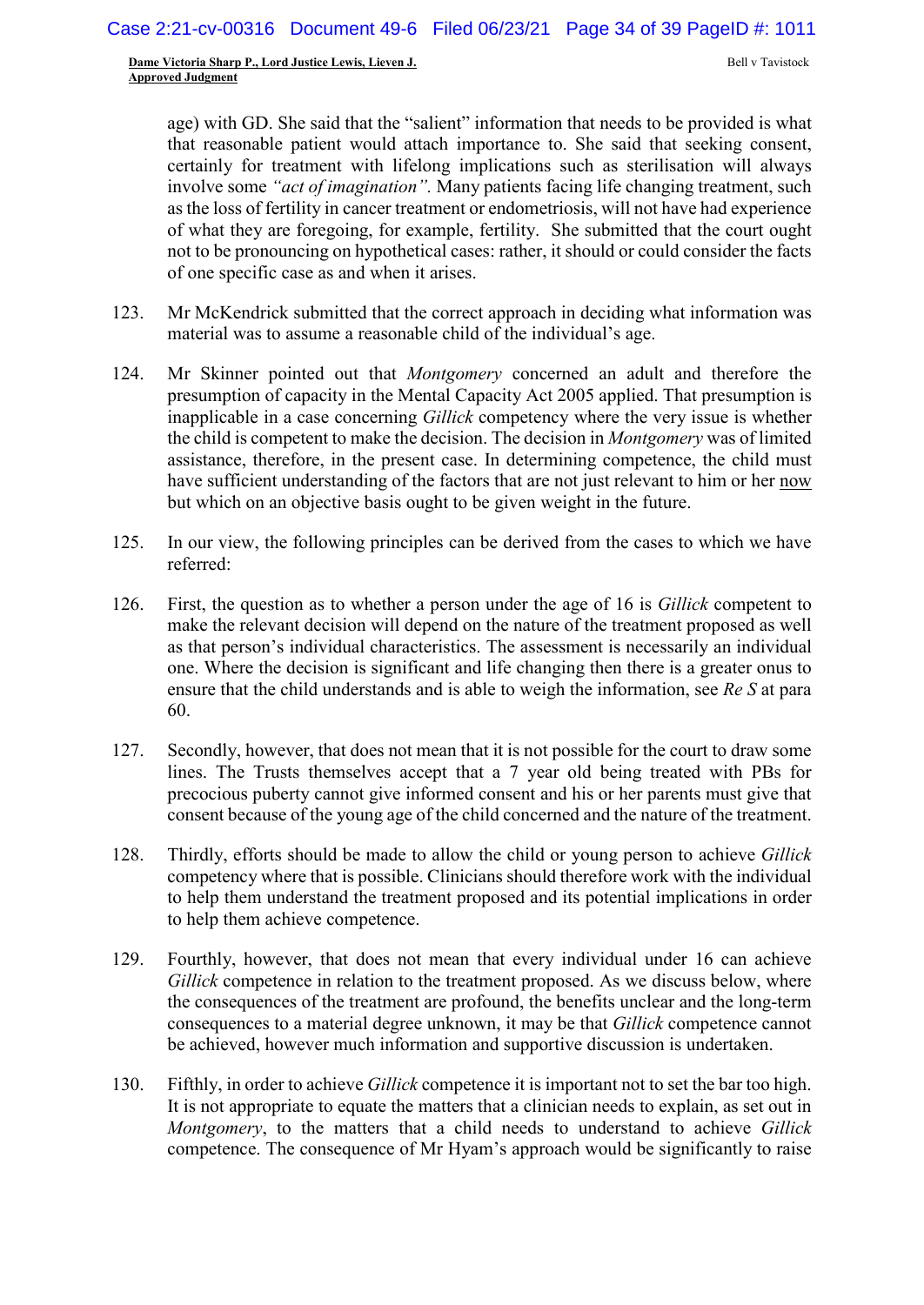the bar for competence and capacity, which would be contrary both to the common law and to a child's Article 8 rights and the importance of supporting individual autonomy.

- 131. We adopt the language of Chadwick LJ in *Masterman-Lister v Brutton and Co (Nos 1 and 2)* [2003] 1 WLR 151: a person should be able to "*understand an explanation of that information in broad terms and simple language"*, see *Re S* at para 36. Although this was said in a case that concerned an adult's capacity, in our judgment the same approach should be applied to a case concerning *Gillick* competence. The child or young person needs to be able to demonstrate sufficient understanding of the salient facts, see *Re S* at para 60.
- 132. Sixthly, we agree with Mr Skinner, that in deciding what facts are salient and what level of understanding is sufficient, it is necessary to have regard to matters which are those which objectively ought to be given weight in the future although the child might be unconcerned about them now. On the facts of this case there are some obvious examples, including the impact on fertility and on future sexual functioning.

#### *SECTION E: CONCLUSIONS*

- 133. The principal issue before this court is in some ways a narrow one. Can a child or young person under the age of 16 achieve *Gillick* competence in respect of the decision to take PBs for GD? The legal position of 16 and 17 year olds is different, and we deal with that below.
- 134. The starting point is to consider the nature of the treatment proposed. The administration of PBs to people going through puberty is a very unusual treatment for the following reasons. Firstly, there is real uncertainty over the short and long-term consequences of the treatment with very limited evidence as to its efficacy, or indeed quite what it is seeking to achieve. This means it is, in our view, properly described as experimental treatment. Secondly, there is a lack of clarity over the purpose of the treatment: in particular, whether it provides a "pause to think" in a "hormone neutral" state or is a treatment to limit the effects of puberty, and thus the need for greater surgical and chemical intervention later, as referred to in the Health Research Authority report. Thirdly, the consequences of the treatment are highly complex and potentially lifelong and life changing in the most fundamental way imaginable. The treatment goes to the heart of an individual's identity, and is thus, quite possibly, unique as a medical treatment.
- 135. Furthermore, the nature and the purpose of the medical intervention must be considered. The condition being treated, GD, has no direct physical manifestation. In contrast, the treatment provided for that condition has direct physical consequences, as the medication is intended to and does prevent the physical changes that would otherwise occur within the body, in particular by stopping the biological and physical development that would otherwise take place at that age. There is also an issue as to whether GD is properly categorised as a psychological condition, as the DSM-5 appears to do, although we recognise there are those who would not wish to see the condition categorised in that way. Be that as it may, in our judgment for the reasons already identified, the clinical intervention we are concerned with here is different in kind to other treatments or clinical interventions. In other cases, medical treatment is used to remedy, or alleviate the symptoms of, a diagnosed physical or mental condition, and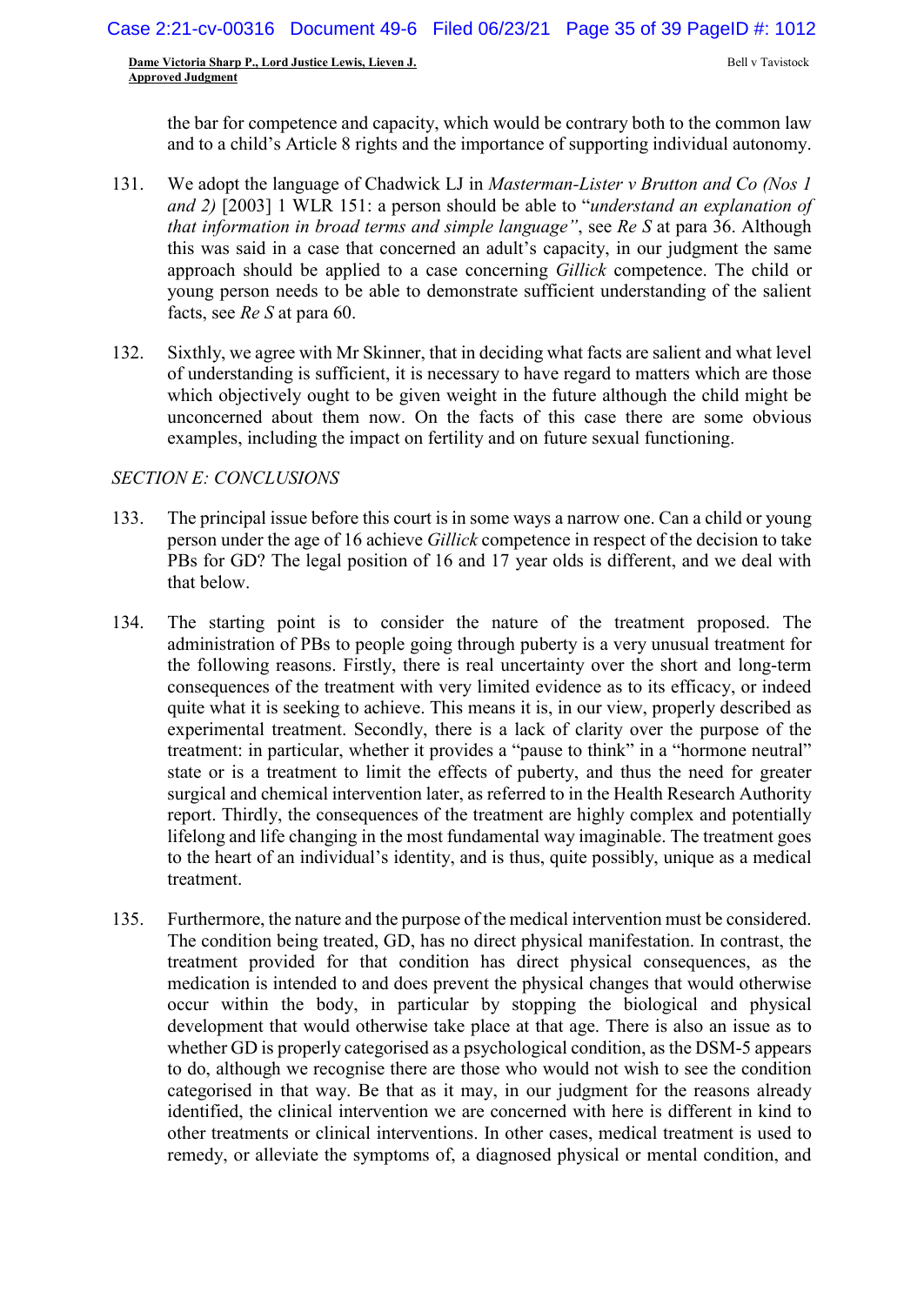Bell v Tavistock

the effects of that treatment are direct and usually apparent. The position in relation to puberty blockers would not seem to reflect that description.

- 136. Indeed the consequences which flow from taking PBs for GD and which must be considered in the context of informed consent, fall into two (interlinking) categories. Those that are a direct result of taking the PBs themselves, and those that follow on from progression to Stage 2, that is taking cross-sex hormones. The defendant and the Trusts argue that Stage 1 and 2 are entirely separate; a child can stop taking PBs at any time and that Stage 1 is fully reversible. It is said therefore the child needs only to understand the implications of taking PBs alone to be *Gillick* competent. In our view this does not reflect the reality. The evidence shows that the vast majority of children who take PBs move on to take cross-sex hormones, that Stages 1 and 2 are two stages of one clinical pathway and once on that pathway it is extremely rare for a child to get off it.
- 137. The defendant argues that PBs give the child "time to think", that is, to decide whether or not to proceed to cross-sex hormones or to revert to development in the natal sex. But the use of puberty blockers is not itself a neutral process by which time stands still for the child on PBs, whether physically or psychologically. PBs prevent the child going through puberty in the normal biological process. As a minimum it seems to us that this means that the child is not undergoing the physical and consequential psychological changes which would contribute to the understanding of a person's identity. There is an argument that for some children at least, this may confirm the child's chosen gender identity at the time they begin the use of puberty blockers and to that extent, confirm their GD and increase the likelihood of some children moving on to cross-sex hormones. Indeed, the statistical correlation between the use of puberty blockers and cross-sex hormones supports the case that it is appropriate to view PBs as a stepping stone to cross-sex hormones.
- 138. It follows that to achieve *Gillick* competence the child or young person would have to understand not simply the implications of taking PBs but those of progressing to crosssex hormones. The relevant information therefore that a child would have to understand, retain and weigh up in order to have the requisite competence in relation to PBs, would be as follows: (i) the immediate consequences of the treatment in physical and psychological terms; (ii) the fact that the vast majority of patients taking PBs go on to CSH and therefore that s/he is on a pathway to much greater medical interventions; (iii) the relationship between taking CSH and subsequent surgery, with the implications of such surgery; (iv) the fact that CSH may well lead to a loss of fertility; (v) the impact of CSH on sexual function; (vi) the impact that taking this step on this treatment pathway may have on future and life-long relationships; (vii) the unknown physical consequences of taking PBs; and (viii) the fact that the evidence base for this treatment is as yet highly uncertain.
- 139. It will obviously be difficult for a child under 16 to understand and weigh up such information. Although a child may understand the concept of the loss of fertility for example, this is not the same as understanding how this will affect their adult life. A child's attitude to having biological children and their understanding of what this really means, is likely to change between childhood and adulthood. For many children, certainly younger children, and some as young as 10 and just entering puberty, it will not be possible to conceptualise what not being able to give birth to children (or conceive children with their own sperm) would mean in adult life. Similarly, the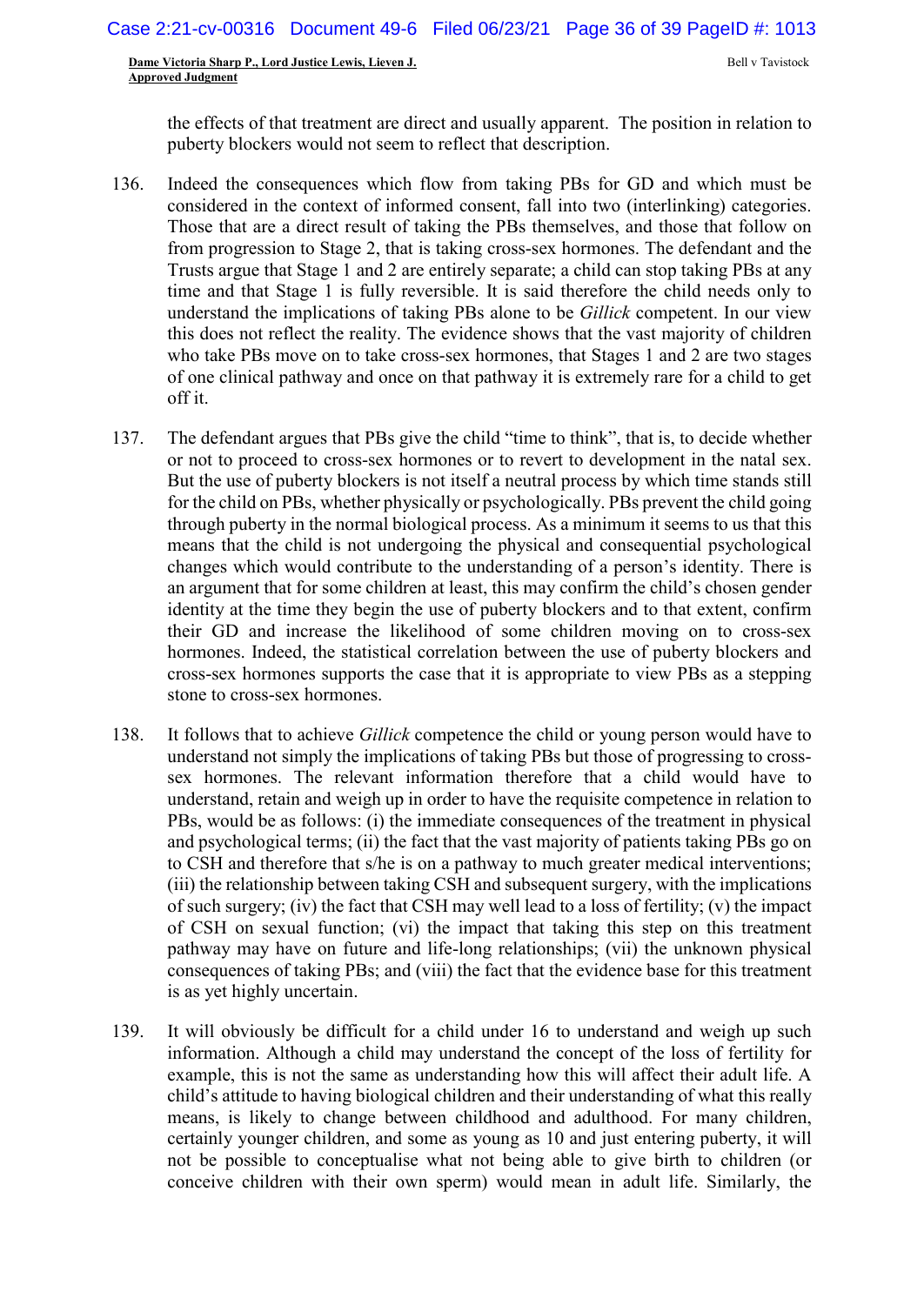meaning of sexual fulfilment, and what the implications of treatment may be for this in the future, will be impossible for many children to comprehend.

- 140. Ms Morris submitted that many decisions about complex and long-lasting medical treatment will involve the patient having, to some degree, to imagine themselves into an uncertain future of which they have no experience. However, for the reasons that we have explained in para 135 above we consider the treatment in this case to be in entirely different territory from the type of medical treatment which is normally being considered.
- 141. Some of the children and young people who have been treated at GIDS say in their witness statements that the thought of sex disgusted them, or they did not really think about fertility. These normal reactions do not detract from the difficulties surrounding consent and treatment with PBs. That adolescents find it difficult to contemplate or comprehend what their life will be like as adults and that they do not always consider the longer-term consequences of their actions is perhaps a statement of the obvious.
- 142. These various difficulties are compounded by the particular difficulties prevalent in the cohort of children treated at GIDS. On the defendant's case, they suffer considerable psychological distress by reason of their GD and are highly vulnerable. In those circumstances, the consequences of taking PBs on their fertility for example, or on their sexual life, may be viewed as a relatively small price to pay for what may be perceived as a solution to their immediate and real psychological distress. It would not follow however that their weighing of risks and benefits when they might start taking PBs would prevail in the longer-term.
- 143. The difficulty of achieving informed consent in these circumstances is further exacerbated by the lack of evidence as to the efficacy of PBs in treating GD and the long-term outcomes of taking it. We entirely accept that the fact that a treatment is experimental, or that the long-term outcomes are not yet known, does not of itself prevent informed consent being given. Otherwise no experimental treatment could ever be consented to. However, the combination here of lifelong and life changing treatment being given to children, with very limited knowledge of the degree to which it will or will not benefit them, is one that gives significant grounds for concern.
- 144. We do not think that the answer to this case is simply to give the child more, and more detailed, information. The issue in our view is that in many cases, however much information the child is given as to long-term consequences, s/he will not be able to weigh up the implications of the treatment to a sufficient degree. There is no age appropriate way to explain to many of these children what losing their fertility or full sexual function may mean to them in later years.
- 145. *Gillick* makes clear that any decision is treatment and person specific. However, for the reasons that we have set out above, we think that it is appropriate in this case to give clear guidance as to the application of the *Gillick* tests to the treatment and cohort of children in question. The conclusion we have reached is that it is highly unlikely that a child aged 13 or under would ever be *Gillick* competent to give consent to being treated with PBs. In respect of children aged 14 and 15, we are also very doubtful that a child of this age could understand the long-term risks and consequences of treatment in such a way as to have sufficient understanding to give consent. However, plainly the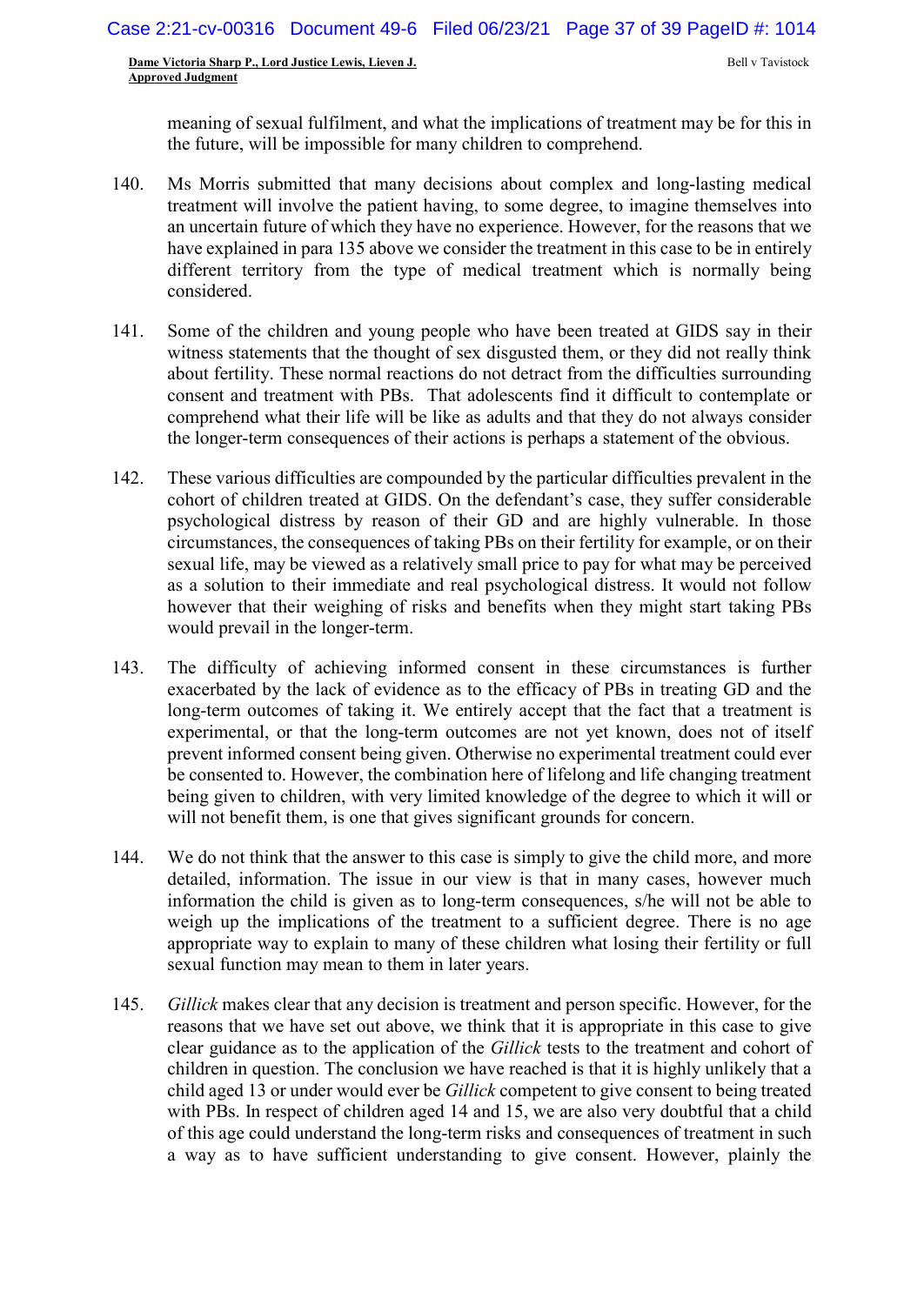increased maturity of the child means that there is more possibility of achieving competence at the older age.

- 146. In respect of a young person aged 16 or over, the legal position is different. There is a presumption of capacity under section 8 of the Family Law Reform Act 1969. As is explained in *Re W*, that does not mean that a court cannot protect the child under its inherent jurisdiction if it considers the treatment not to be in the child's best interests. However, so long as the young person has mental capacity and the clinicians consider the treatment is in his/her best interests, then absent a possible dispute with the parents, the court generally has no role. We do not consider that the court can somehow adopt an intrusive jurisdiction in relation to one form of clinical intervention for which no clear legal basis has been established.
- 147. We do however recognise that in the light of the evidence that has emerged, and the terms of this judgment, clinicians may well consider that it is not appropriate to move to treatment, such as PBs or CSH, without the involvement of the court. We consider that it would be appropriate for clinicians to involve the court in any case where there may be any doubt as to whether the long-term best interests of a 16 or 17 year old would be served by the clinical interventions at issue in this case.
- 148. We express that view for these reasons. First, the clinical interventions involve significant, long-term and, in part, potentially irreversible long-term physical, and psychological consequences for young persons. The treatment involved is truly life changing, going as it does to the very heart of an individual's identity. Secondly, at present, it is right to call the treatment experimental or innovative in the sense that there are currently limited studies/evidence of the efficacy or long-term effects of the treatment.
- 149. The position of the defendant and the Trusts is that they consider it would be an intrusion into the child or young person's autonomy if a decision about treatment with PBs were to be made by the court not by the patient. They are concerned about the use of NHS and court resources if these decisions have to be made by the court. We do not consider that this is the correct approach. In principle, a young person's autonomy should be protected and supported; however, it is the role of the court to protect children, and particularly a vulnerable child's best interests. The decisions in respect of PBs have lifelong and life-changing consequences for the children. Apart perhaps from life-saving treatment, there will be no more profound medical decisions for children than whether to start on this treatment pathway. In those circumstances we consider that it is appropriate that the court should determine whether it is in the child's best interests to take PBs. There is a real benefit in the court, almost certainly with a child's guardian appointed, having oversight over the decision. In any case, under the inherent jurisdiction concerning medical treatment for those under the age of 18, there is likely to be a conflict between the support of autonomy and the protective role of the court. As we have explained above, we consider this treatment to be one where the protective role of the court is appropriate.
- 150. The claimants' alternative ground is that the information provided by the defendant and the Trusts is inadequate to form the basis of informed consent. We accept that the defendant and the Trusts have in their written information, to children, young people and their parents and carers, tried hard to explain the potential consequences of PBs, including that of moving on to CSH, and to give full information. They have also